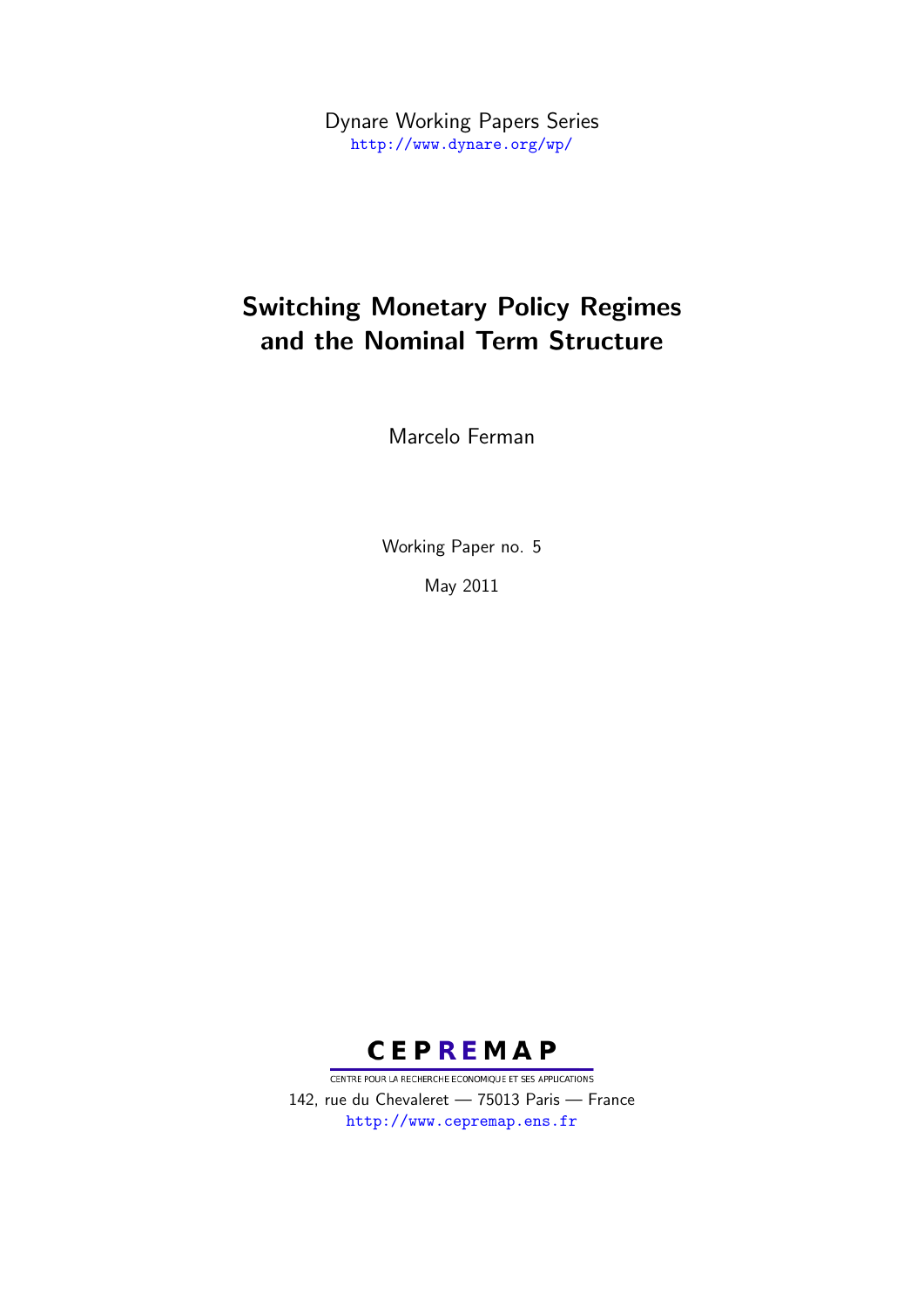# Switching Monetary Policy Regimes and the Nominal Term Structure

Marcelo Ferman<sup>†</sup>

March, 2011

#### Abstract

In this paper I propose a regime-switching approach to explain why the U.S. nominal yield curve on average has been steeper since the mid-1980s than during the Great Inflation of the 1970s. I show that, once the possibility of regime switches in the short-rate process is incorporated into investors' beliefs, the average slope of the yield curve generally will contain a new component called 'level risk'. Level-risk estimates, based on a Markov-Switching VAR model of the U.S. economy, are then provided. I find that the level risk was large and negative during the Great Inflation, reflecting a possible switch to lower short-rate levels in the future. Since the mid-1980s the level risk has been moderate and positive, reflecting a small but still relevant possibility of a return to the regime of the 1970s. I replicate these results in a Markov-Switching dynamic general equilibrium model, where the monetary policy rule followed by the Fed shifts between an active and a passive regime. The model also explains why in recent decades the U.S. yield curve on average has been steeper than the yield curve in countries that adopted explicit inflation targeting frameworks.

I am especially grateful to Gianluca Benigno for his support throughout my studies at LSE. I would also like to thank Kevin Sheedy, Christian Julliard, Bernardo Guimarães, Albert Marcet, Martin M. Andreasen and Rodrigo Guimarães for valuable comments. I am grateful to Jonathan H. Wright for allowing me access to his international discount bond database. All remaining errors are my own.

<sup>&</sup>lt;sup>†</sup>Department of Economics and FMG, LSE. Email: m.ferman1@lse.ac.uk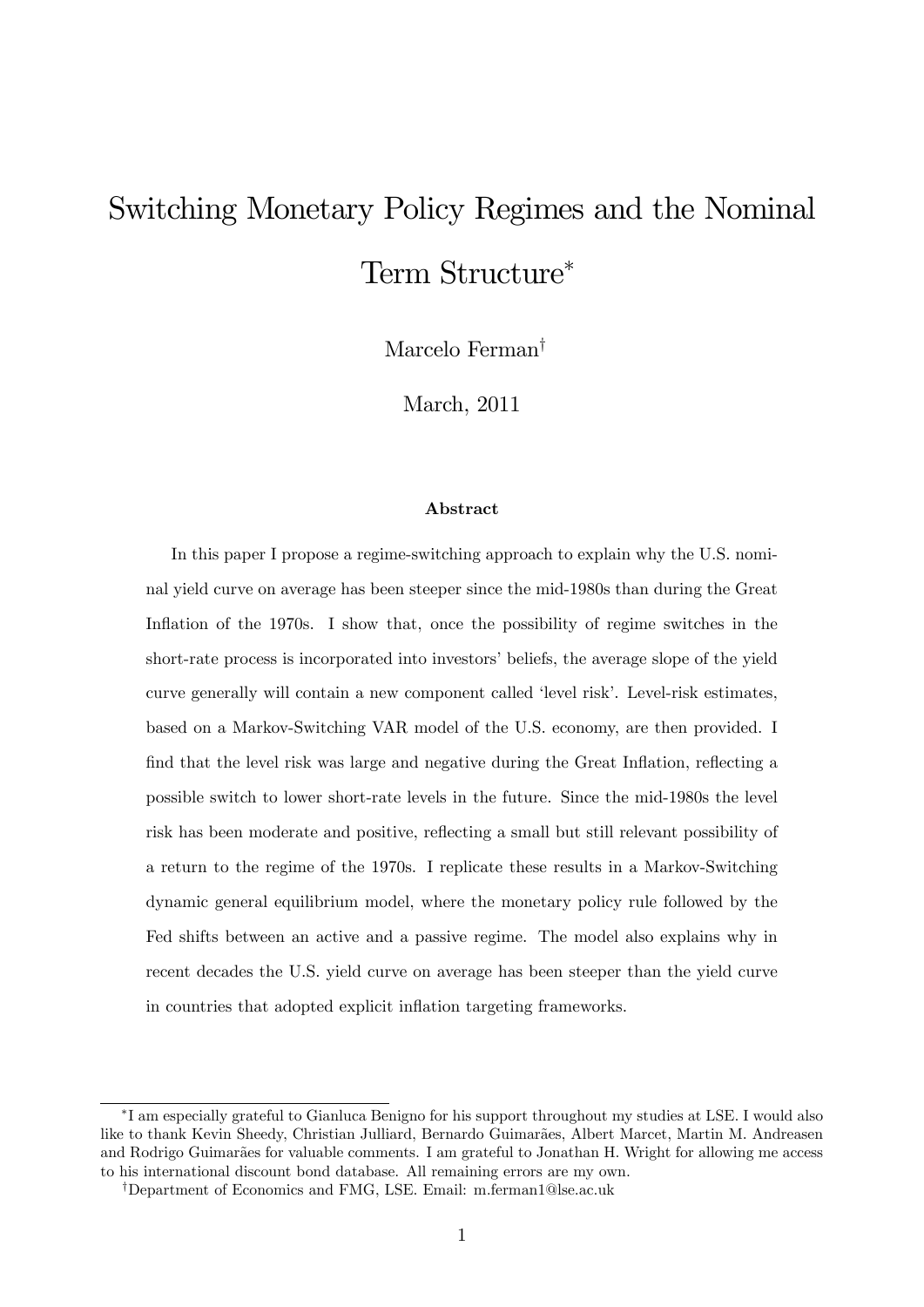### 1 Introduction

The U.S. nominal yield curve on average has been steeper since the mid-1980s than during the Great Inflation of the 1970s. This is puzzling because, in general, the *average* slope of the yield curve is thought to reflect risk premia demanded by bond investors. Therefore, in periods of high macroeconomic uncertainty such as the Great Inflation, in principle one should expect bonds to pay higher premia  $-$  that is, term premia  $-$  than they would from the mid-1980s until 2007 when macroeconomic uncertainty had reached historically low levels (the ëGreat Moderationí). I refer to this apparently inconsistent relation between the yield curve's slope and macroeconomic uncertainty as the 'Slope-Volatility Puzzle'. In this paper, I propose a theory that is based on switching macroeconomic regimes to explain this puzzle.

In the proposed framework, investors incorporate the possibility that the economy switches across different regimes into their beliefs. In particular, if the nominal short-rate fluctuates around different means across regimes, then the average slope of the yield curve in general will reflect not only the standard term premium, but also a new term attributable to the Expectations Hypothesis in the presence of regime shifts. I call this 'level risk', and it reflects the risk that, conditional on the economy being in a low short-rate regime, long-term bonds will lose value in the case of a shift to higher short-rate regimes. The level risk will be positive in this case. Similarly, a negative level risk occurs when the short-rate is currently high and there is a possibility of switching to low short-rate regimes, which represents gains for bond holders.

I estimate the level risk during the post-World War II period using a simple Markov-Switching Vector Autoregression of the U.S. economy. This model identifies a high macroeconomic volatility regime that corresponds broadly to the Great Inflation of the 1970s. This regime is also characterized by a high average short-rate (and high inflation) and is not very persistent, with an average duration of only 7.7 years. On the other hand, the Great Moderation period appears in the model as the realization of a highly persistent regime (average duration of almost 35 years) associated with low macroeconomic volatility and a low average short-rate. If investors form beliefs according to this model, then the level risk was large and negative during the Great Inflation. Intuitively, because agents perceived this regime as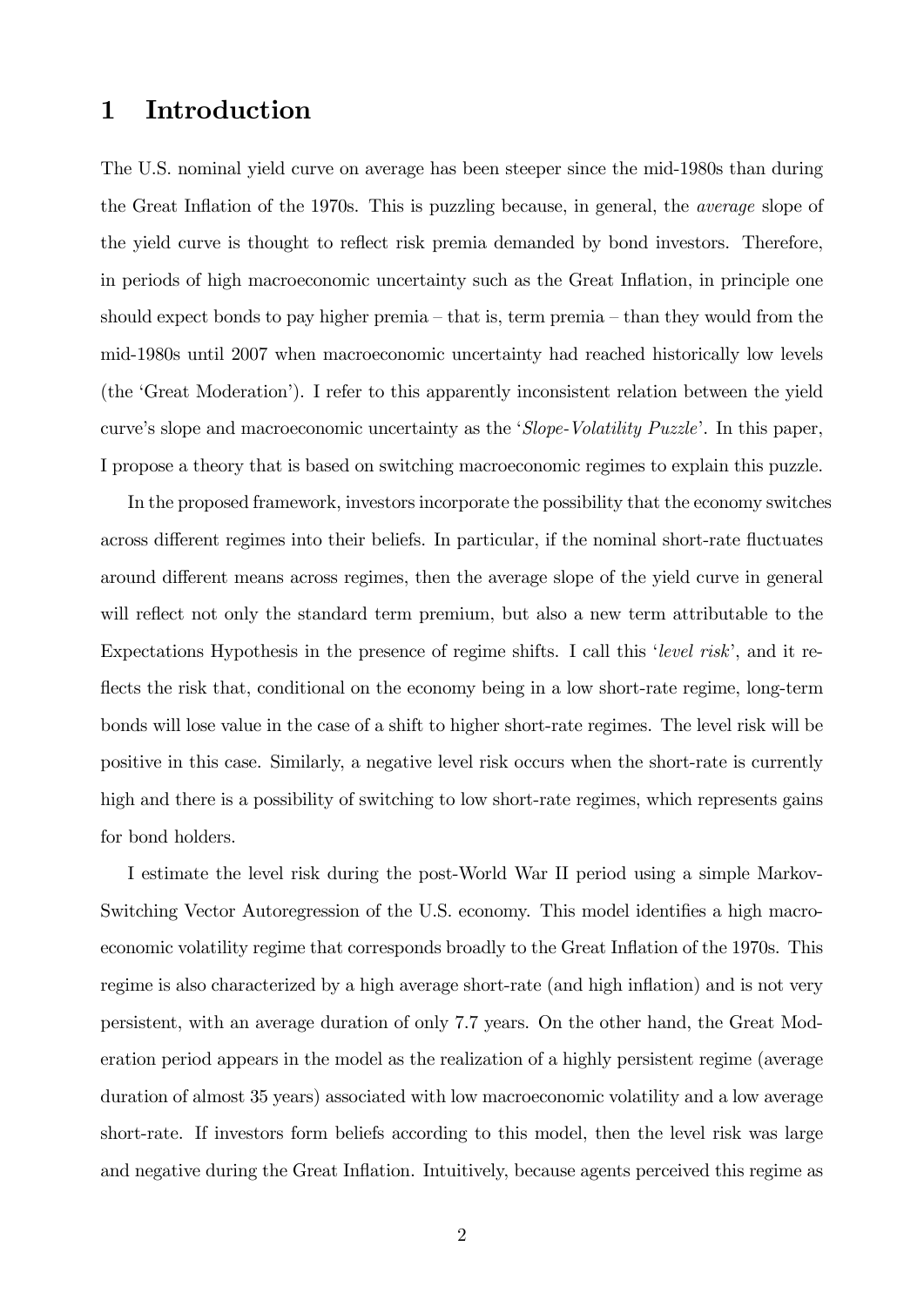relatively short-lived, there was as high probability that the short-rate would switch to lower levels in the future, causing nominal bonds to gain value. Since the mid-1980s, in contrast, the level risk has been more moderate in magnitude and positive. In this case, investors ascribed a relatively low probability to a switch back to the high short-rate regime of the 1970s, which would have caused nominal bonds to lose value. Extracting the estimated level risks from observed yield curve slope measures, I find that term premia on average were substantially *higher* during the Great Inflation of the 1970s than they have been since the mid-1980s. Therefore, my first main conclusion in this paper is that the Slope-Volatility Puzzle can be explained by differences in level risks across regimes.

One important implication of the level risk is that term structure models that do not allow for Markov-Switching regimes tend to generate biased estimates of term premia. In other words, if agents consider the possibility of regime shifts when forming expectations, then models that do not take this into account will have the term premium explain too much of the yield curve's slope. Because the level risk operates exclusively through investor's expectations, this bias will appear even if the term structure model is fitted to particular subsamples of the data that correspond to a single economic regime.

Next I ask: what fundamental macroeconomic changes could reproduce the Slope-Volatility Puzzle? My answer is based on a simple Markov-Switching dynamic general equilibrium model, calibrated to replicate the U.S. economy. Following Clarida, Galí, and Gertler (2000), Lubik and Schorfheide (2004) and many others, I assume that monetary policy switches between a regime where the central bank accommodates inflation pressures (passive policy) and a regime where the central bank Öghts these pressures in a proactive manner (active policy). What sets this model apart from standard ones is that here, as in Davig and Leeper (2007), agents incorporate into their expectations the possibility of regime switches. In this model, agents acquire different levels of precautionary savings depending on the current policy regime. As a result, the average short-term interest rate differs across regimes, giving rise to potentially sizeable level risks over the yield curve.

Under my calibration, households hold more precautionary savings when the passive regime occurs. The intuition behind this is that consumption growth is more volatile in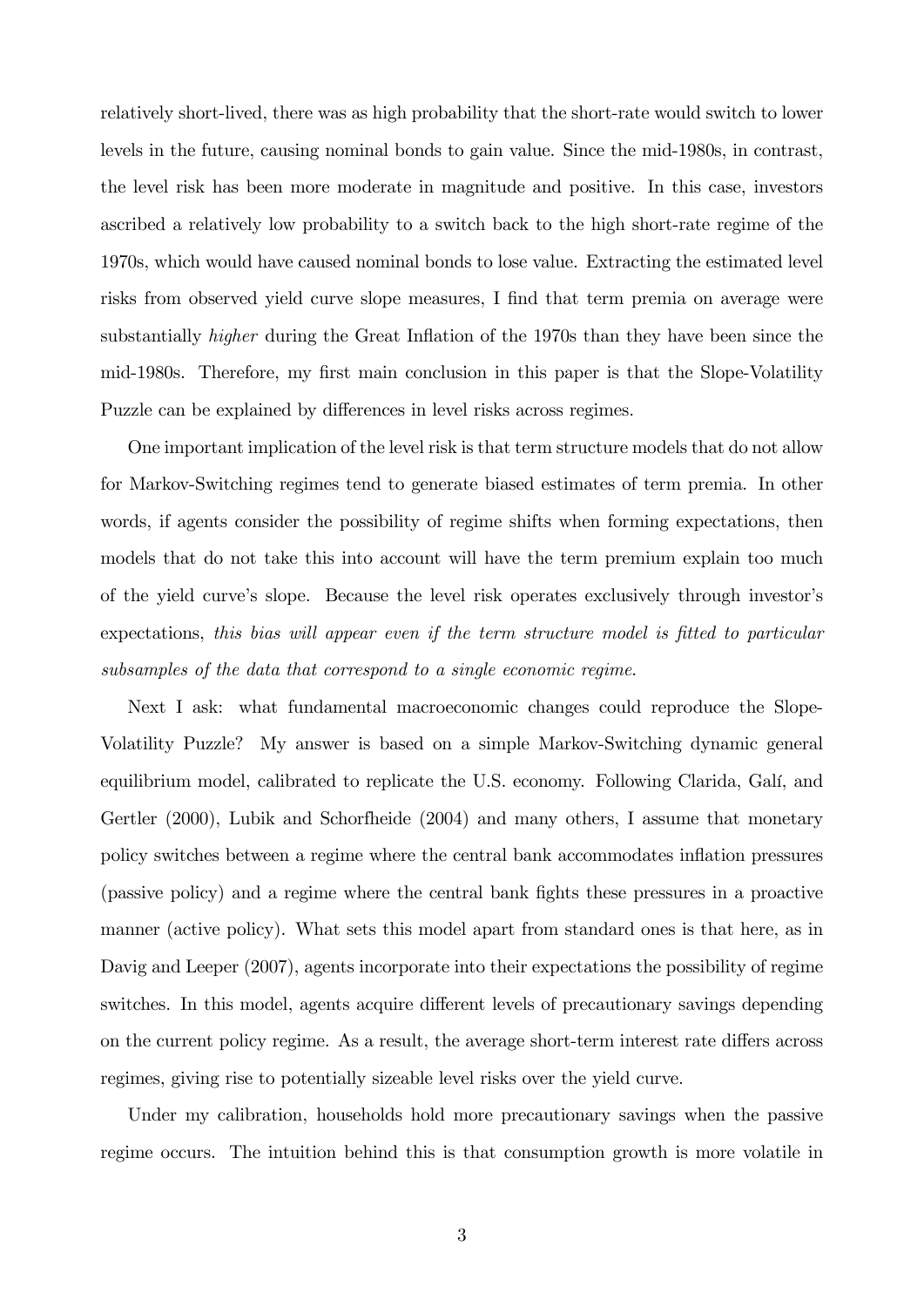the passive than in the active regime; therefore, risk averse agents will want to hold more "insurance" when the passive regime realizes. Thus, the nominal short-rate in the passive policy regime is higher than in the active regime, giving rise to level risks. In the passive regime, level risks are large and negative as I estimated for the Great Inflation regime. In the active regime, level risks are moderate and positive, replicating my estimate for the post-1985 period. Therefore, my second main conclusion in this paper is that a general equilibrium model with a Markov-Switching monetary policy rule is capable of explaining the Slope-Volatility Puzzle.

Many economists, including Gürkaynak, Levin, and Swanson (2006, 2010), Wright (2008), and Capistrán and Ramos-Francia (2010), have highlighted gains from the adoption of an explicit inflation targeting framework. Under this policy arrangement, improved communication between the central bank and the public would reduce uncertainty about the particular way that the monetary authority will deal with inflationary pressures. This can be rationalized in the context of the model I present here. All else constant, agents would perceive a change from the active towards the passive regime as less likely under explicit inflation targeting than if the central bank did not adopt this framework. According to the model, increasing the persistence of the active regime on average flattens the yield curve in that regime, because both level risks and term premia fall. Using the Wright (2008) international dataset, I show that this prediction of the model is corroborated by the data. That is, measures of average yield curve slope in developed economies that adopted explicit ináation targeting are systematically lower than in economies that did not adopt such a framework. I interpret this as additional evidence supporting the model with a Markov-Switching monetary policy rule.

This paper is organized as follows. Section 2 includes a brief review of the literature. Section 3 documents the Slope-Volatility puzzle. Section 4 describes how allowing for a regime switching approach gives rise to the level risk. Section 5 provides level risk estimates for the United States which are shown to explain the Slope-Volatility Puzzle. In Section 6, the general equilibrium term-structure model with a Markov-Switching monetary policy rule is presented and shown to replicate the main features of this puzzle. I also show that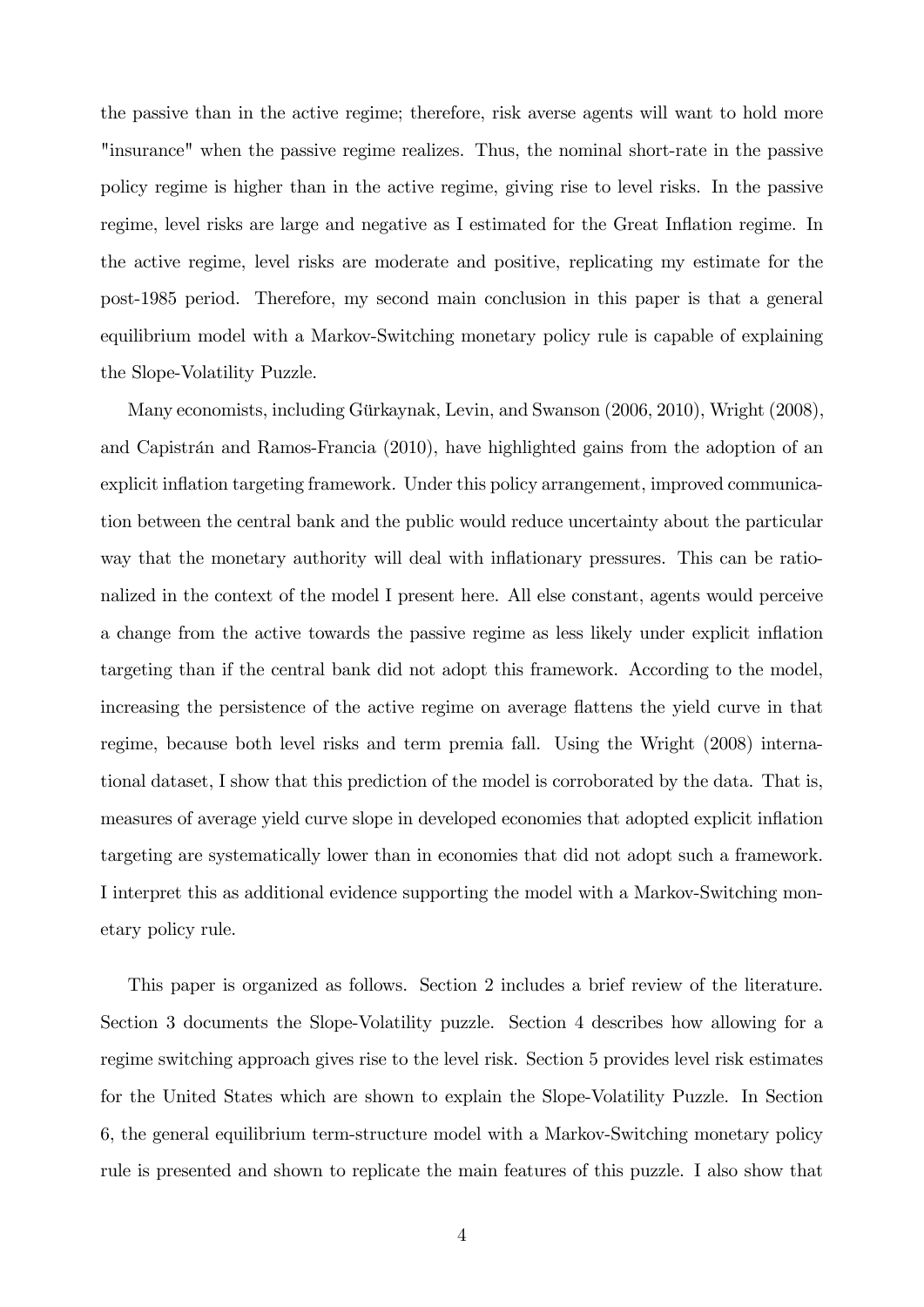the model replicates the yield curve evidence from ináation targeting countries. Section 7 concludes.

### 2 Related Literature

In this paper, I focus on how level risks on average affect the nominal U.S. yield curve. Level risks naturally emerge from the Expectations Hypothesis component of the term structure, once the short-rate is modelled as a Markov-Switching (MS) process. This insight draws on two important earlier contributions.

Hamilton (1988) pioneered in studying term structure behavior when the short rate follows a simple autoregressive MS process. He found that when regime shifts were incorporated into agents' beliefs, violations of the Expectations Hypothesis of the term structure were less severe than in single regime models. Bekaert, Hodrick, and Marshall (2001) proposed the peso problem theory which I also draw on. They noted that violations of the Expectations Hypothesis in the United States, to a large extent, are due to a 'peso problem' which is associated with the short-rate process: observed long-term yields in the United States largely can be reconciled with short-rate behavior if investors' beliefs allow for short-rate levels not observed  $ex\text{-}post$  in the data. This theory can be formalized by first assuming a reduced-form MS process for the short rate and then letting long-term bonds be priced by rational agents who form beliefs taking this MS process into account.

Both Hamilton (1988) and Bekaert, Hodrick, and Marshall (2001) focus on reduced-form short-rate processes, but I go one step further here and, in a no-arbitrage general equilibrium framework, relate the behavior of short- and long-term nominal yields in the United States to macro factors. In a structural micro-founded framework, I claim that changes in monetary policy regimes can explain observed changes in key U.S. macro and term structure moments over time.

There is substantial reduced-form empirical evidence in the literature showing that changes in monetary policy did affect the behavior of the U.S. term structure (and the macroeconomy) over time<sup>1</sup>. For example, Bikbov and Chernov (2008) have shown that the

<sup>&</sup>lt;sup>1</sup>The literature on term-structure models with only yield-related factors also provides ample support for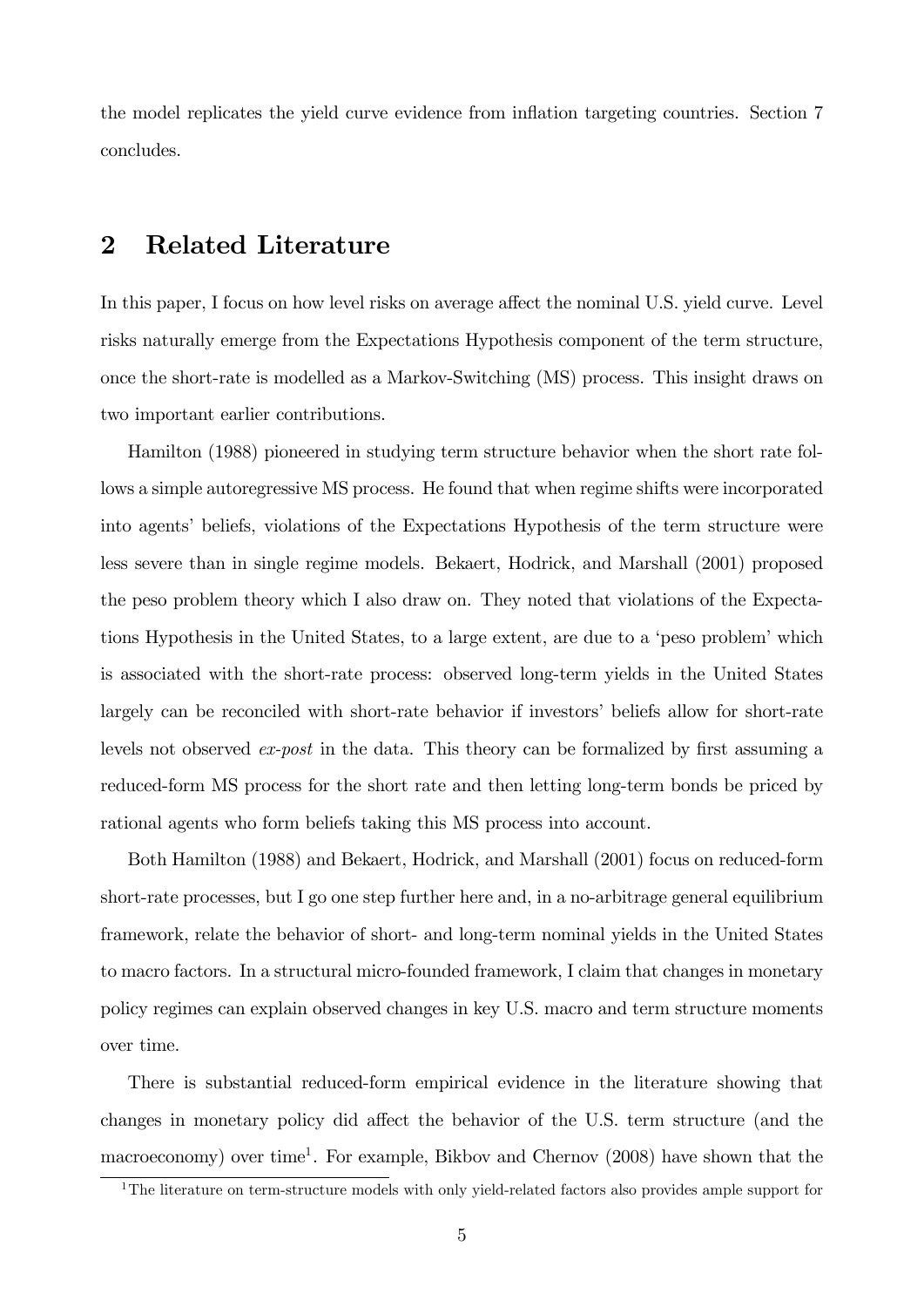information contained in the nominal term structure can be crucial in identifying regimes in which the Fed adopted an active or passive stance for inflation. Similarly, in the context of identified time-varying VARs with no-arbitrage bond prices, both Ang, Boivin, Dong, and Loo-Kung (2009) and Mumtaz and Surico (2009) Önd evidence of large movements in the Fed's response to inflation over the last six decades. Bianchi, Mumtaz, and Surico (2009) find evidence for the United Kingdom that monetary policy shocks contributed significantly more to the variability of key macro and term structure time series before than after the adoption of inflation targeting<sup>2</sup>. My contribution to this strand of the literature is a structural, micro-founded no-arbitrage approach to modelling the term structure in the presence of monetary policy shifts.

Interestingly, my proposed level-risk theory is related to the peso problem (or 'rare disaster') as suggested by both Rietz  $(1988)$  and Barro  $(2006)$  in the context of the equity premium puzzle. In their formulation, equity becomes very risky because there is a small probability in every period of a sudden and very sharp drop in the economy's productive capacity. In my case, a change from an active to a passive monetary policy regime, where holding nominal bonds involves significantly more risk, could be seen as a rare disaster by bond traders. As in Bansal and Yaron (2004), I also show that when shifts to a passive monetary policy regime are possible, the amount of long-run risk in the economy during the active regime is substantially higher than in a single active regime model.

The available literature on MS Dynamic Stochastic General Equilibrium (MS-DSGE) models, including Davig and Leeper (2007), Farmer, Waggoner, and Zha (2007), Davig and Doh (2008), Liu, Waggoner, and Zha (2009) and Liu and Mumtaz (2010), relies on linear approximations to the true model solution, which by construction rule out precautionary

the view that the stochastic behavior of the U.S. yield curve has varied over the past decades. See, for example, the latent-factors, regime-shifting, no-arbitrage frameworks of Bansal and Zhou (2002) and Dai, Singleton, and Yang (2007). Without relying on no-arbitrage restrictions, Ang and Bekaert (2002) show that regime shifts in the nominal term structure are present in the US, UK and Germany datasets. Evidence of regime shifts in real term structures in the US and the UK respectively also has been provided by Ang, Bekaert, and Wei (2008) and Evans (2003).

<sup>&</sup>lt;sup>2</sup>The existence of shifts in the U.S. monetary policy regime are supported by a well-known macro literature that tries to identify the main reason behind the Great Moderation of the post mid-1980s. See, for example, Clarida, Galí, and Gertler (2000), Lubik and Schorfheide (2004) and Boivin and Giannoni (2006). Romer and Romer (2004) also produce compelling narrative evidence of changes in the Fed's monetary policy conduct during the  $20^{th}$  century. For other explanations for the Great Moderation, see for example, McConnell and Perez-Quiros (2000), Primiceri (2005), Sims and Zha (2006), and Justiniano and Primiceri (2008).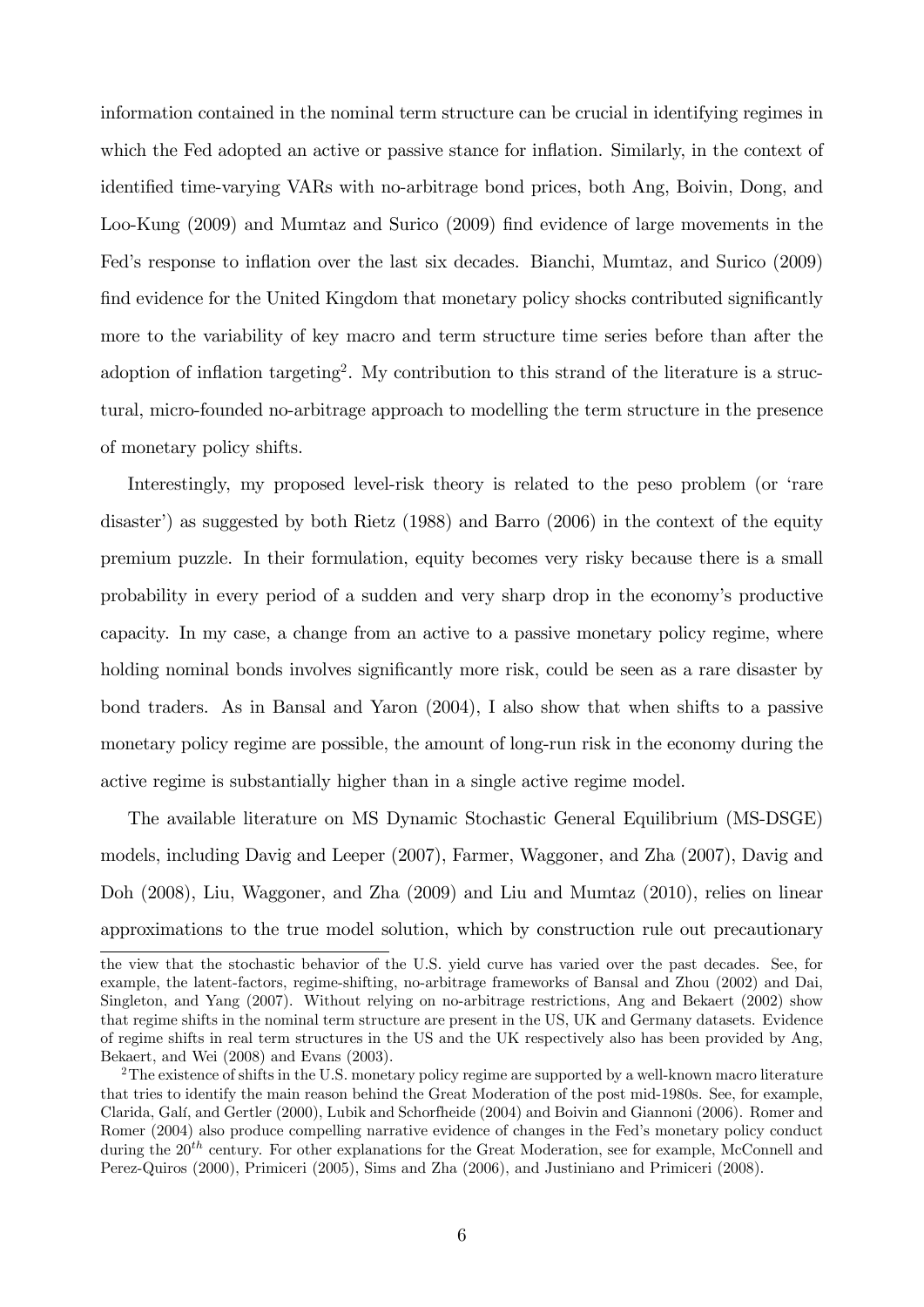savings and premia in financial assets. Amisano and Tristani (2010a,b) considered nonlinear solutions to MS-DSGE models with MS shocks' volatilities, but their method does not allow for changes in the Fed's response to inflationary pressures. I also contribute to this branch of the literature by offering a non-linear perturbation solution method to the standard New-Keynesian model with a Markov-Switching monetary policy rule<sup>3</sup>.

## 3 The Slope-Volatility Puzzle

I now document the *Slope-Volatility Puzzle*<sup> $\ell$ </sup>. In the following subsection I derive results from the no-arbitrage theory linking the slope of the nominal yield curve to the underlying level of uncertainty in the economy. I then go on to show that these theoretical predictions are at odds with the U.S. data.

## 3.1 The Slope of the Yield Curve and Macroeconomic Uncertainty

Consider a long-term nominal bond that costs  $B_{\tau,t}$  at time t and promises to repay the investor one dollar in  $t+\tau$  (throughout this paper, I assume that bonds are zero-coupon and default-free). The continuously compounded  $\tau$ -period yield to maturity is defined as  $i_{\tau,t}$  $-\frac{1}{\tau}$  $\frac{1}{\tau}$  log  $B_{\tau,t}$ . The economy's short-term nominal interest rate is given by  $i_t \equiv i_{1,t}$ . Following Dai and Singleton (2002) and letting  $E_t$  be the expectations operator conditional on date t information, I define the  $\tau$ -period nominal term premium as  $NTP_{\tau,t} \equiv i_{\tau,t} - \frac{1}{\tau}$  $\frac{1}{\tau} \sum_{j=0}^{\tau-1} E_t [i_{t+j}].$ This measure captures the deviations of  $i_{\tau,t}$  from the pure expectations hypothesis and is positive when it is riskier to invest in the long-term bond than to invest in a sequence of short-term bonds for  $\tau$  periods.

Rearranging the term premium definition, it follows that the  $\tau$ -period yield curve slope,

<sup>&</sup>lt;sup>3</sup>Chib, Kang, and Ramamurthy (2011) estimate a MS-DSGE model for the US nominal term structure. Their solution method relies on the linear/log-normal approach of Bekaert, Cho, and Moreno (2010), which assumes that the short-rate is not affected by precautionary savings effects (i.e. the average short rate is the same across regimes). As a result, their solution method by construction rules out the existence of level risks along the yield curve.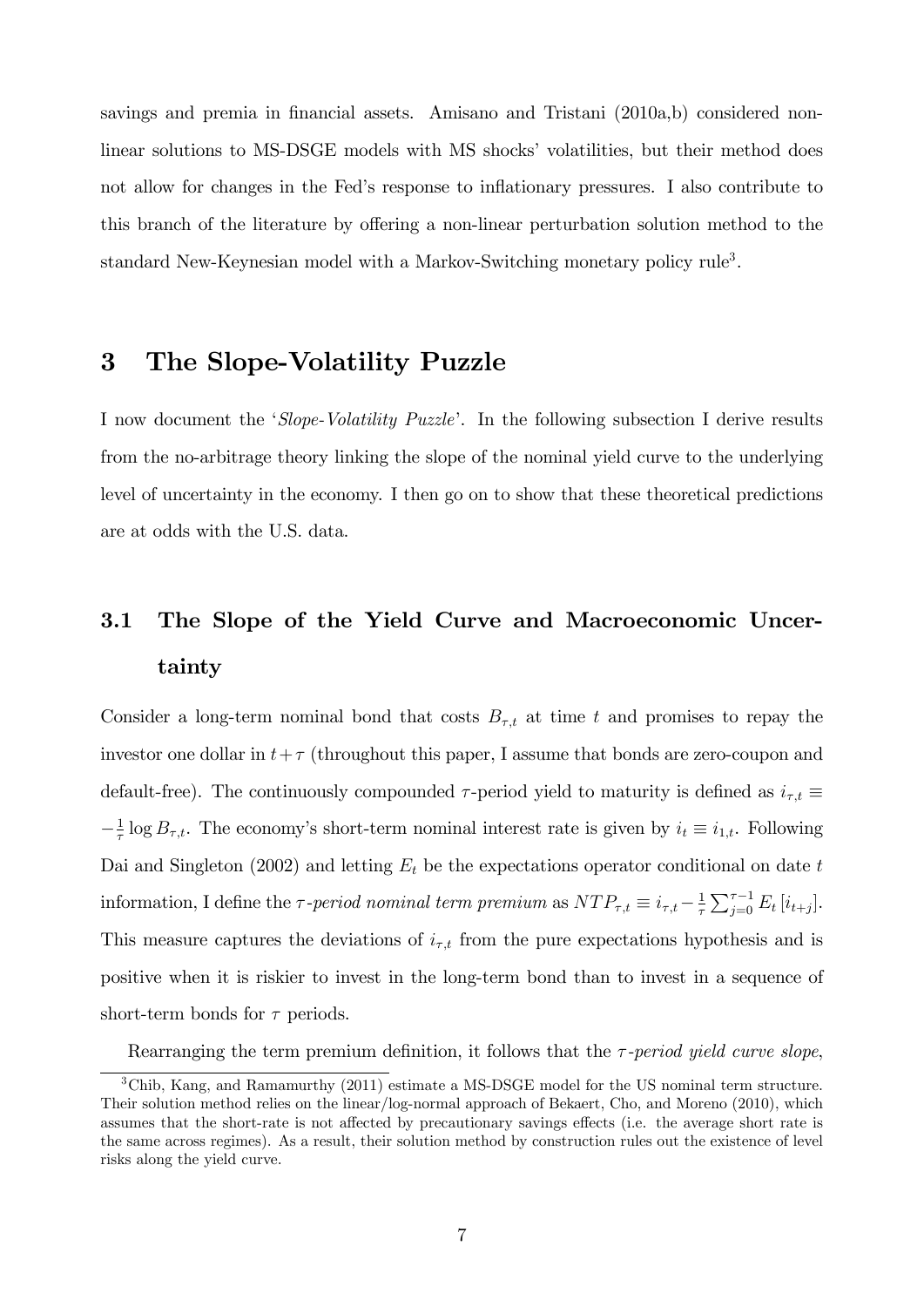$i_{\tau,t} - i_t$ , can be written as<sup>4</sup>

$$
i_{\tau,t} - i_t = \left(\frac{1}{\tau} \sum_{j=0}^{\tau-1} E_t \left[i_{t+j}\right] - i_t\right) + NTP_{\tau,t} . \tag{1}
$$

I call the term in parentheses in equation (1) the expectations hypothesis (EH) component of the slope. If the nominal term premium remains constant, then whenever investors revise their short-rate forecasts up (down), the EH component of the slope increases (decreases). Similarly, if the EH component remains unchanged, then an increase (decrease) in the nominal term premium increases (decreases) the slope.

The term premium definition can be used to gain some insights about the determinants of the yield curve slope in the long run. Taking unconditional expectations on both sides of equation (1), I obtain

$$
E[i_{\tau,t} - i_t] = \frac{1}{\tau} \sum_{j=0}^{\tau-1} (E[i_{t+j}] - E[i_t]) + E[NTP_{\tau,t}]
$$

because of the law of iterated expectations. From the assumption that the short rate follows a covariance-stationary process it follows that  $\sum_{j=0}^{\tau-1} (E[i_{t+j}] - E[i_t]) = 0 \ \forall j$ . Intuitively, when calculating the mean, periods where the short rate is expected to increase will cancel out those where the short rate is expected to decrease, and the EH component of the slope is equal to zero on average. As a result  $E[i_{\tau,t} - i_t] = E[NTP_{\tau,t}]$ , which means that if the nominal yield curve is *unconditionally* positively sloped, it is because the term premium is positive on average. Therefore, to understand why yield curves in general are positively slopped, it is important to understand the determinants of the term premium.

It can be shown that the no-arbitrage price of a  $\tau$ -period bond is given by

$$
B_{\tau,t} = E_t \left[ M_{t,t+1} \frac{1}{\Pi_{t,t+1}} B_{\tau-1,t+1} \right]
$$
 (2)

where  $M_{t,t+1}$  and  $\Pi_{t,t+1}$  are the *real* stochastic discount factor (SDF) and the inflation rate between periods t and  $t + 1$ . All else constant, an increase in the expected rate of inflation

 $4$ This slope definition sometimes has been refered to in the literature as 'term spread', but is not to be confused with the 'term premium'.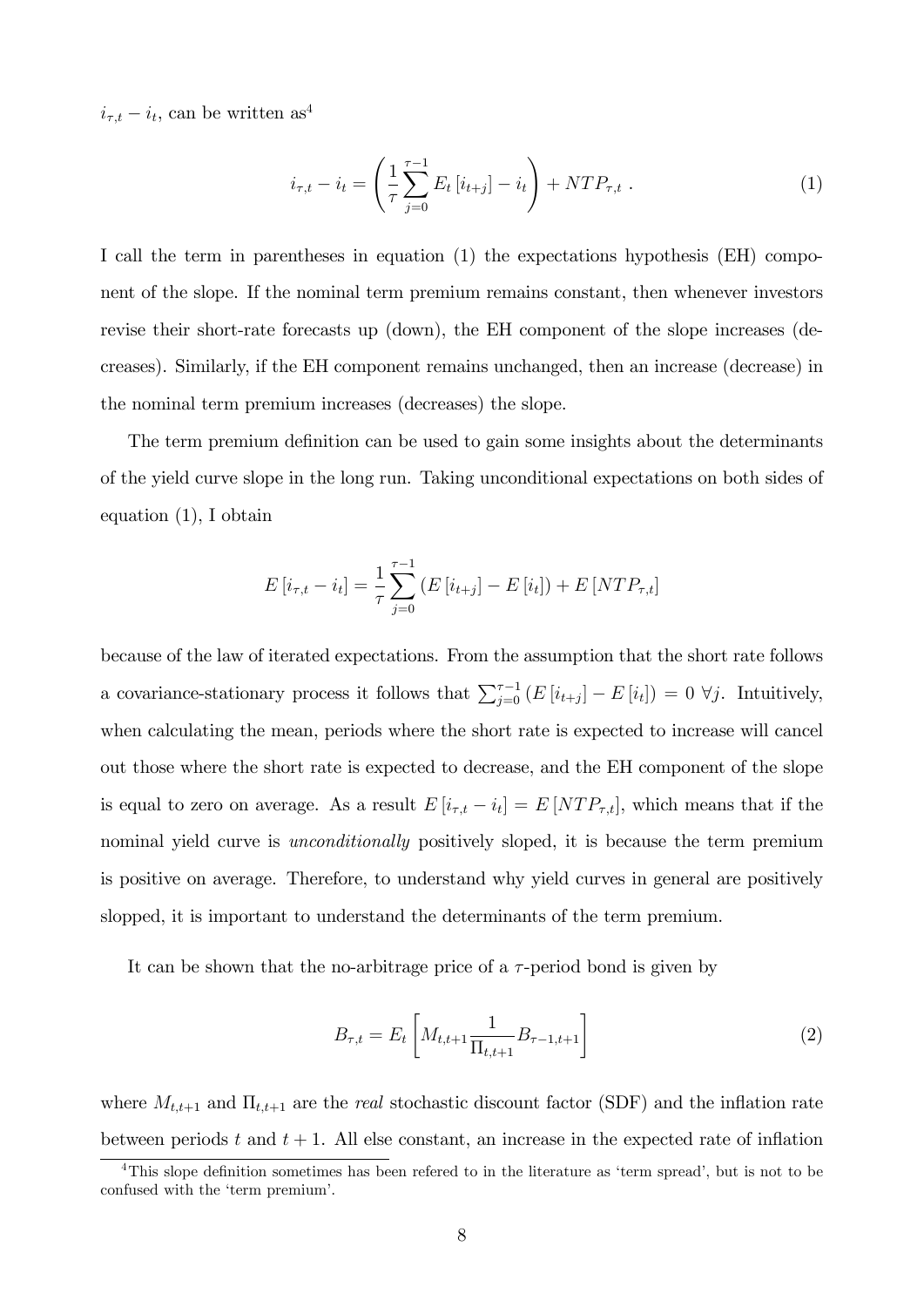will reduce the price of the bond today because its expected resale value, measured in real terms, falls.

Taking a second-order expansion of the Euler condition above around the deterministic steady state, the nominal term premium is given by<sup>5</sup>

$$
NTP_{\tau,t} \cong RTP_{\tau,t} + Convexity_{\tau,t}^{\pi}
$$
\n
$$
+ \left(\frac{1}{\tau}Cov_t\left[\widehat{m}_{t,t+\tau}, \widehat{\pi}_{t,t+\tau}\right] - \frac{1}{\tau}\sum_{j=0}^{\tau-1} E_t\left\{Cov_{t+j}\left[\widehat{m}_{t+j,t+j+1}, \widehat{\pi}_{t+j,t+j+1}\right]\right\}\right)
$$
\n(3)

where for any variable  $X_t$  with steady state  $\overline{X}$  define  $\widehat{x}_t \equiv \log (X_t/\overline{X})$ , while  $Cov_t$  represents the conditional covariance operator. Therefore, the nominal term premium can be separated into three parts. The first corresponds to the  $\tau$ -period real term premium. This is defined as  $RTP_{\tau,t} \equiv r_{\tau,t} - \frac{1}{\tau}$  $\frac{1}{\tau} \sum_{j=0}^{\tau-1} E_t[r_{t+j}],$  where  $r_{\tau,t}$  is the yield to maturity on a  $\tau$ -period inflation indexed bond<sup>6</sup> and  $r_t$  is the real short-rate. The real term premium captures deviations of the long-term real yield from the EH which, as shown in Appendix A, depends only on the autocorrelation structure of the SDF<sup>7</sup>. The second component of  $NTP_{\tau,t}$ , Convexity<sub> $\tau$ </sub>, represents an inflation convexity term that in practice is not very relevant.

The third component appearing in parenthesis in equation (3) is what I focus on. This term corresponds to compensation for inflation risk. Its first part is positive when inflation from  $t$  until maturity co-varies positively with the investor's SDF. In this case, nominal bonds lose value exactly when wealth is most important to the investor. The second component of the ináation premium measures the (average expected) one-period-ahead ináation covariability risk. Because inflation uncertainty is relatively low in such a short horizon, the first part of the inflation premium tends to dominate.

I use these results to relate the term premium to the underlying level of uncertainty in the economy. The dominant part of the inflation premium in equation  $(3)$  can be rewritten

<sup>&</sup>lt;sup>5</sup>The following expression holds exactly if SDF and inflation are jointly log-normally distributed. Detailed derivations can be found in Appendix A.

 ${}^{6}$ Inflation indexation is assumed to be perfect.

<sup>&</sup>lt;sup>7</sup>There is evidence that the real term premium over the US term structure is close to zero or slightly negative. Compared to premia related to ináation, however, real premia are thought to be quantitatively less relevant. See Buraschi and Jiltsov (2005), Piazzesi and Schneider (2006) and Ang, Bekaert, and Wei (2008).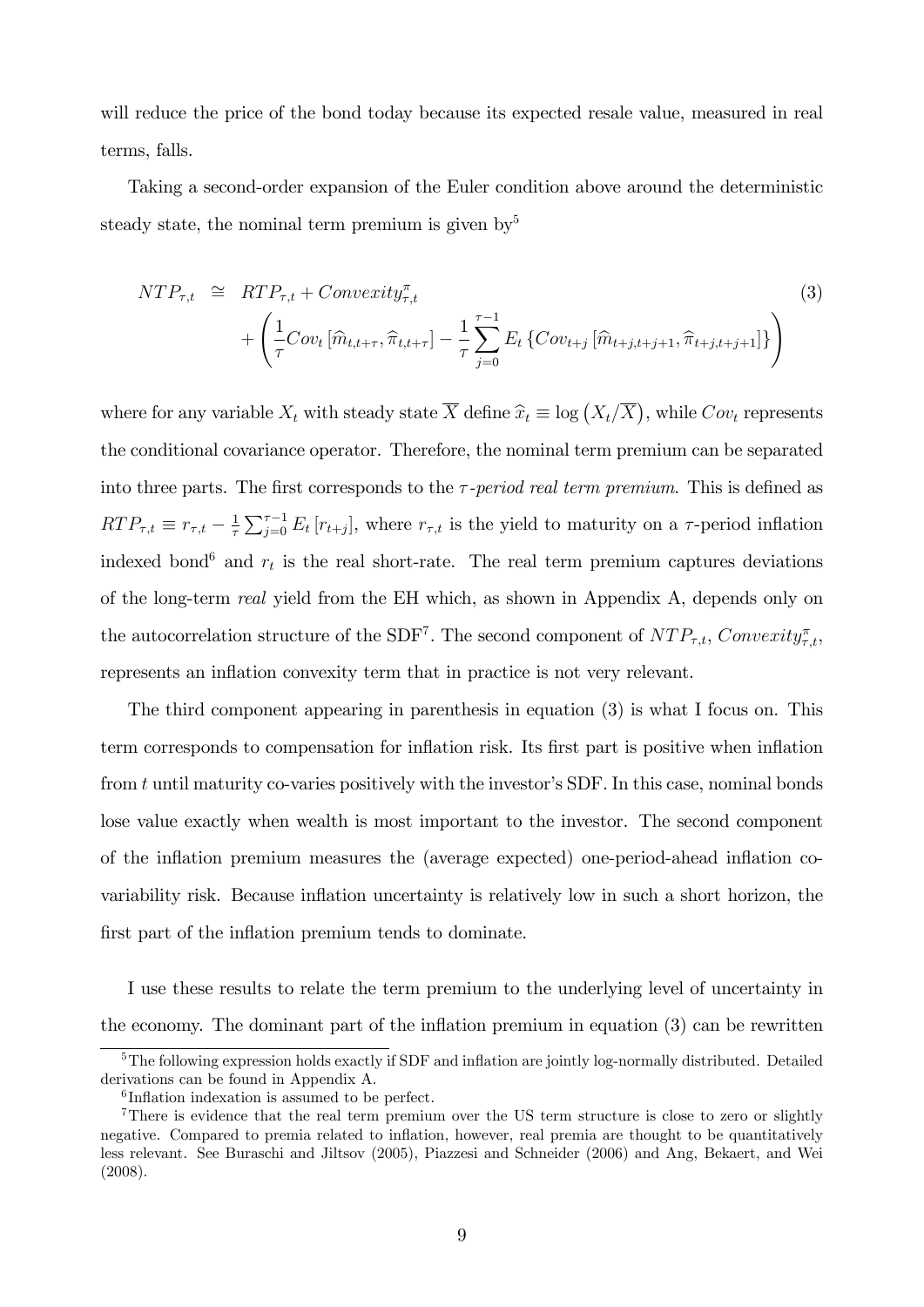as

$$
\frac{1}{\tau}Cov_t\left[\hat{m}_{t,t+\tau},\hat{\pi}_{t,t+\tau}\right] = \frac{1}{\tau}Corr_t\left[\hat{m}_{t,t+\tau},\hat{\pi}_{t,t+\tau}\right]\left(Var_t\left[\hat{m}_{t,t+\tau}\right]Var_t\left[\hat{\pi}_{t,t+\tau}\right]\right)^{1/2} \tag{4}
$$

where  $Var_t$  and  $Corr_t$  are the conditional variance and correlation coefficient. The square root term on the right hand side of this equation represents the product of the ex-ante volatilities of inflation and the SDF. If the conditional correlation between the SDF and inflation is positive (i.e. if the inflation premium is positive) and relatively constant over time, then periods associated with higher levels of inflation uncertainty will also be associated with higher inflation compensations and higher term premia. Intuitively, when inflation uncertainty is high, the future payoffs from investing in long-term nominal bonds are very uncertain if evaluated in real terms. As a result, investors will demand higher premia to hold long-term nominal bonds than when uncertainty is low.

Equation  $(4)$  also reveals that, in addition to inflation uncertainty, real uncertainty matters for term premia. To see this, note that macro models usually have the SDF be a function of real variables, such as consumption, hours worked, etc. Therefore, an increase in the level of uncertainty surrounding these real variables will increase the *ex-ante* volatility of the SDF, which in turn will have an impact on the nominal term premium through its inflation compensation component<sup>8</sup>. Intuitively, the investor cares about how the *real* payoff from investing in the long-term bond co-varies with his future path of consumption. If consumption becomes more difficult to predict, then investors will perceive long-term bonds as riskier and demand higher premia.

#### 3.2 Evidence for the US

From the discussion above follows that periods characterized by high levels of macroeconomic uncertainty should be associated with higher term premia than periods of low uncertainty. Accordingly, differences in average term premia across periods are entirely reflected in the yield curve slope (provided that there are enough observation from each period)<sup>9</sup>. Do these

<sup>&</sup>lt;sup>8</sup>The real term premium component of  $NTP_t^{\tau}$  may also respond to the increase in real uncertainty. See Appendix A.

<sup>&</sup>lt;sup>9</sup>In Section 3.1 I characterized the relation between the slope of the yield curve and macroeconomic volatility in terms of unconditional moments, resulting in  $E[i_{\tau,t} - i_t] = E[NTP_{\tau,t}]$ . Although applying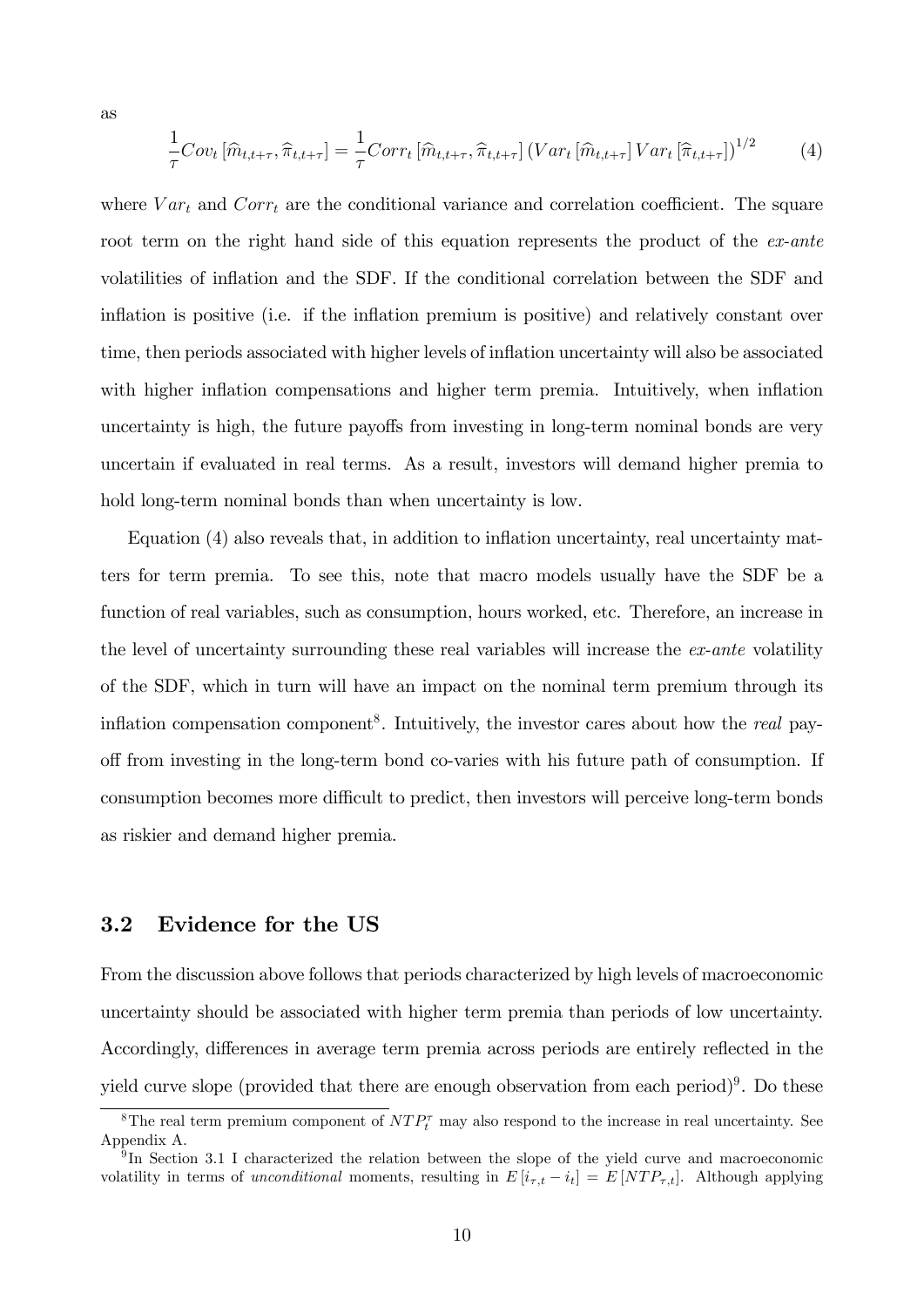theoretical predictions hold for the post-World War II U.S. data?

To address that question, I construct slope measures using the 5 and 10-year zerocoupon nominal yields from the CRSP Fama-Bliss and the Gurkaynak, Sack, and Wright  $(2007)$  databases<sup>10</sup>. To measure the short-rate I use the 3-month T-Bill returns taken from the CRSP Fama riskfree rate file. All of the series are arranged at a quarterly frequency, and the sample goes from 1952:2 to 2008:4. Interest rates are continuously compounded, expressed in annualized terms, and observed on the last working day of each quarter.

The measures of macroeconomic uncertainty that I focus on are based on real consumption growth and ináation. The former is measured by the quarterly growth in the Real Personal Consumption Expenditures index (PCE); the latter is measured by the quarterly growth in the core PCE deflator<sup>11</sup>. All growth rates are continuously compounded and multiplied by 400 to be expressed in percent per annum. Consumption growth is intended as a proxy for the unobservable SDF.

Because bond prices are fully forward looking, inflation and consumption uncertainty must be quantified according to an  $ex$ -ante concept (only using information up to t to measure uncertainty from period  $t + 1$  onwards). Therefore I estimate univariate GARCH processes for the ináation and consumption growth series over the 1952:2-2008:4 sample, and then measure uncertainty by the GARCH-based one-quarter-ahead forecast for the conditional variance<sup>12</sup>.

The 5- and 10-year slope measures, together with the conditional variance forecasts for

unconditional moments simplifies the exposition, it fails to agree precisely with my empirical analysis, which is interested in the co-movements between the slope and macro volatility across different subsamples of the U.S. data. A more appropriate characterization would then be the following. Assume that the economy switches across different regimes over time, and yet private agents believe the current regime to last indefinitely. This is the implicit assumption in a great number of papers in the macro literature, such as Lubik and Schorfheide (2004) and Smets and Wouters (2007). It then follows that  $E[i_{\tau,t} - i_t/s_t] = E[NTP_{\tau,t}/s_t],$ that is the slope and term premium are on average equal conditional on each regime  $s_t$ . Section 4 shows that this equality is not true once agents incorporate the possibility of regime shifts into their beliefs, which will help to explain the Slope-Volatility Puzzle.

 $10$ Although the Gurkaynak, Sack, and Wright (2007) database also contains the 5-year zero-coupon yield. it only starts in 1961. The CRSP Fama-Bliss Öle starts in 1952, but does not contain the 10-year maturity.

<sup>&</sup>lt;sup>11</sup>Consumption growth is measured by the quarterly change in the real PCE index (series code: PCECC96). For inflation I use the 'PCE deflator excluding food and energy' obtained from the St. Louis Fed webpage (series code: JCXSE). For the latter, the observations from 1952 until 1959 were estimated using the 'CPI excluding food and energy' and the 'PCE deflator all items' (series codes: CPILFESL and PCECTPI) and applying the principal components method suggested by Walczak and Massart (2001).

<sup>&</sup>lt;sup>12</sup>The conditional mean of inflation and consumption growth are modelled respectively as an  $AR(2)$  and an  $ARMA(1.4)$  process. For both series the best fitting model for the conditional variance was a GARCH  $(1,1).$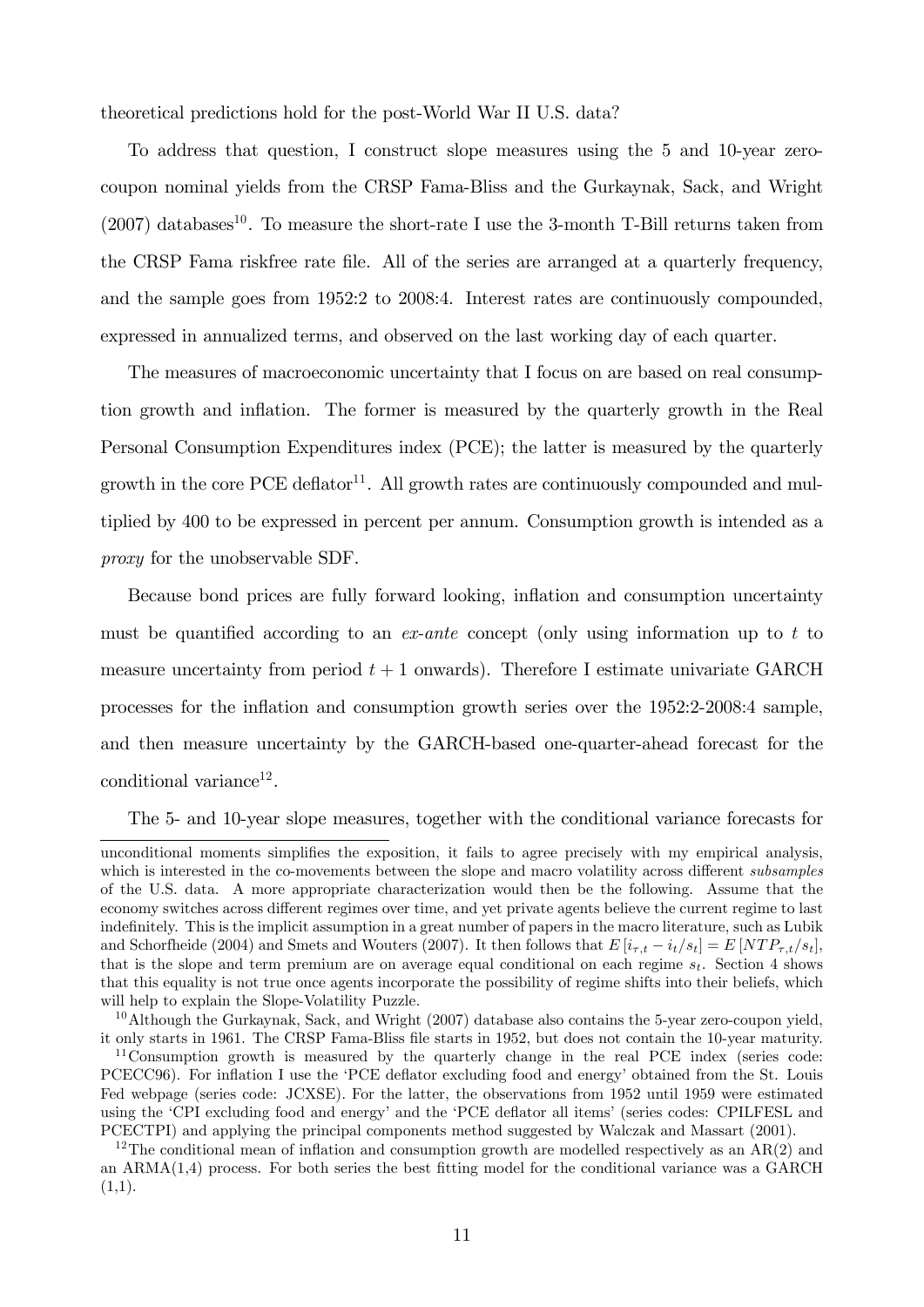inflation and consumption growth, are shown in Figure 1. The vertical dashed lines in this figure identify subperiods of the U.S. sample where, according to Romer and Romer  $(2004)$ , the Fed followed different monetary policy regimes. Each subsample is identified with the names of the Federal Reserve chairmen in office at the time<sup>13</sup>. I abandon these pre-specified subsamples in Section 5 and use more rigorous statistical methods to identify the U.S. regimes.

The two bottom charts in Figure 1 show a well-known stylized fact in the macro literature: from the mid-1980s until 2007, a period that corresponds roughly to my Greenspan / Bernanke subsample, the levels of macroeconomic uncertainty (in this case ináation and consumption growth uncertainty) were historically low. This is referred to in the literature as the Great Moderation<sup>14</sup>, and usually is portrayed in terms of  $ex\text{-}post$  measures of uncertainty, such as the realized standard deviation of key macro time series. Figure 1 makes a similar point but uses GARCH-based volatilities which, as discussed before, better capture the level of ex-ante uncertainty faced by forward looking bond traders.

The subsamples depicted in Figure 1 can be interpreted as different regimes characterized by different levels of macroeconomic uncertainty. The Greenspan / Bernanke subsample might be viewed as a low uncertainty state, whereas the Burns / Miller and the Volcker subsamples can be seen as high uncertainty regimes. This classification is in line with the more rigorous estimates shown in Section 5. According to the theory developed in subsection 3.1, term premia and consequently yield curve slope measures in principle should reflect the underlying level of macro uncertainty. Following this logic, the yield curve slope on average should be flatter in the Greenspan  $/$  Bernanke subsample than in the Burns  $/$  Miller and Volcker subsamples.

As the top chart in Figure 1 shows, this does not hold in the data. During the Greenspan / Bernanke years, both the 5 and 10-year slope measures on average seem higher than in all three previous subsamples. If the theory above is correct, then these slope measures

<sup>&</sup>lt;sup>13</sup>Romer and Romer (2004) view monetary policy in the years where Paul Volcker and Alan Greenspan were Federal Reserve chairmen as based on the same principles. Here, I separate the Volcker era from the subsequent one, because the general macroeconomic environment in the two periods was substantially different. In particular, while Volcker inherited an ambience of high/volatile inflation where credibility in monetary policy was very weak (see Goodfriend and King (2005)), the same is not true for Greenspan.

<sup>&</sup>lt;sup>14</sup>See Kim and Nelson (1999) and McConnell and Perez-Quiros (2000). In addition, Stock and Watson (2002) conduct a detailed review of the literature and present some new evidence.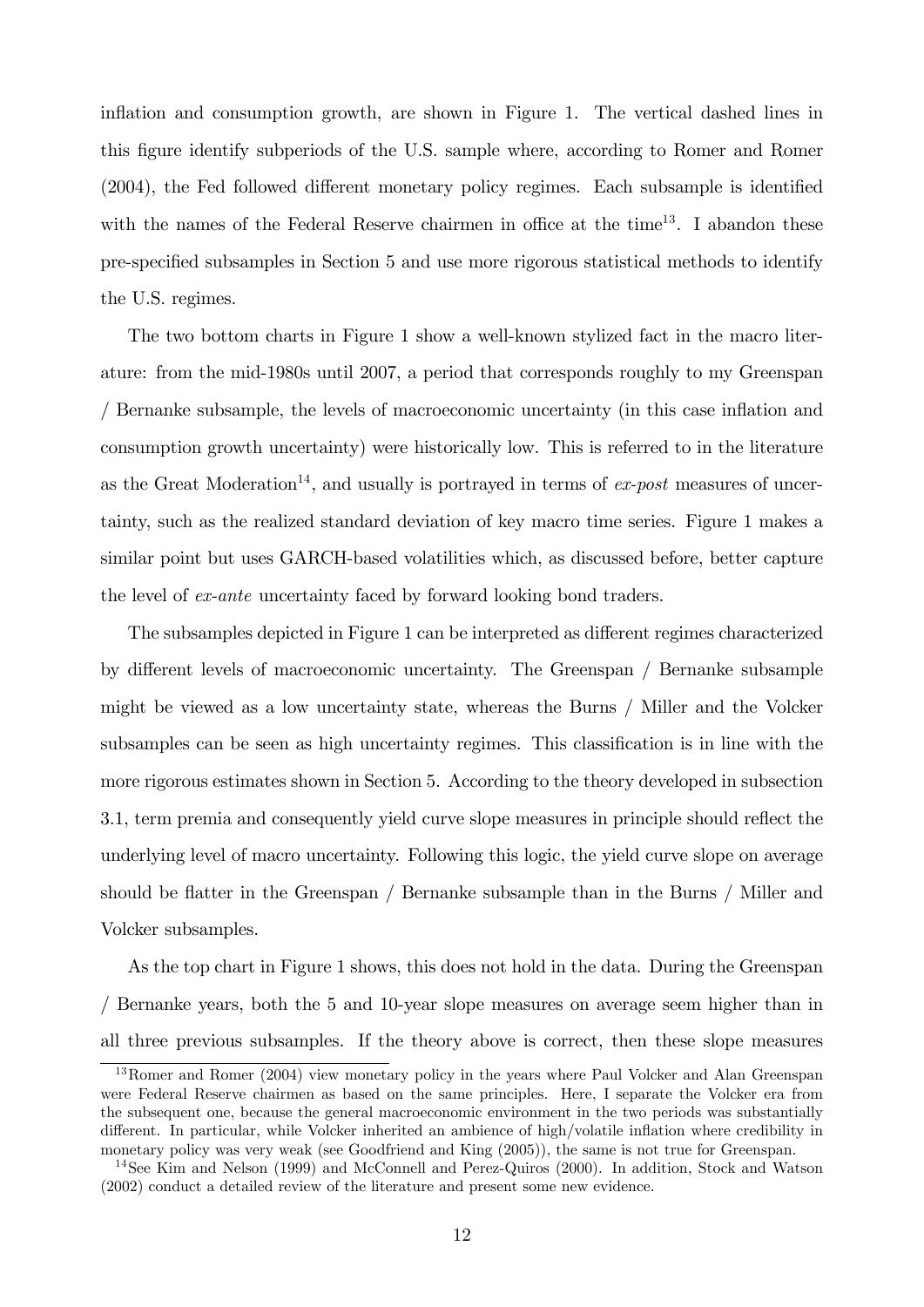

Figure 1: The Yield Curve Slope and Macroeconomic Uncertainty in the U.S.

Notes:  $GARCH(\pi)$  and  $GARCH(\Delta c)$  are the one-quarter-ahead forecasts of the conditional variance of inflation ( $\pi$ ) and consumption growth  $(\Delta c)$ , estimated through univariate GARCH $(1,1)$  processes. The conditional means of inflation and consumption growth are modelled respectively as an  $AR(2)$  and an  $ARMA(1,4)$ . The two yield curve slope measures are expressed in percent per annum.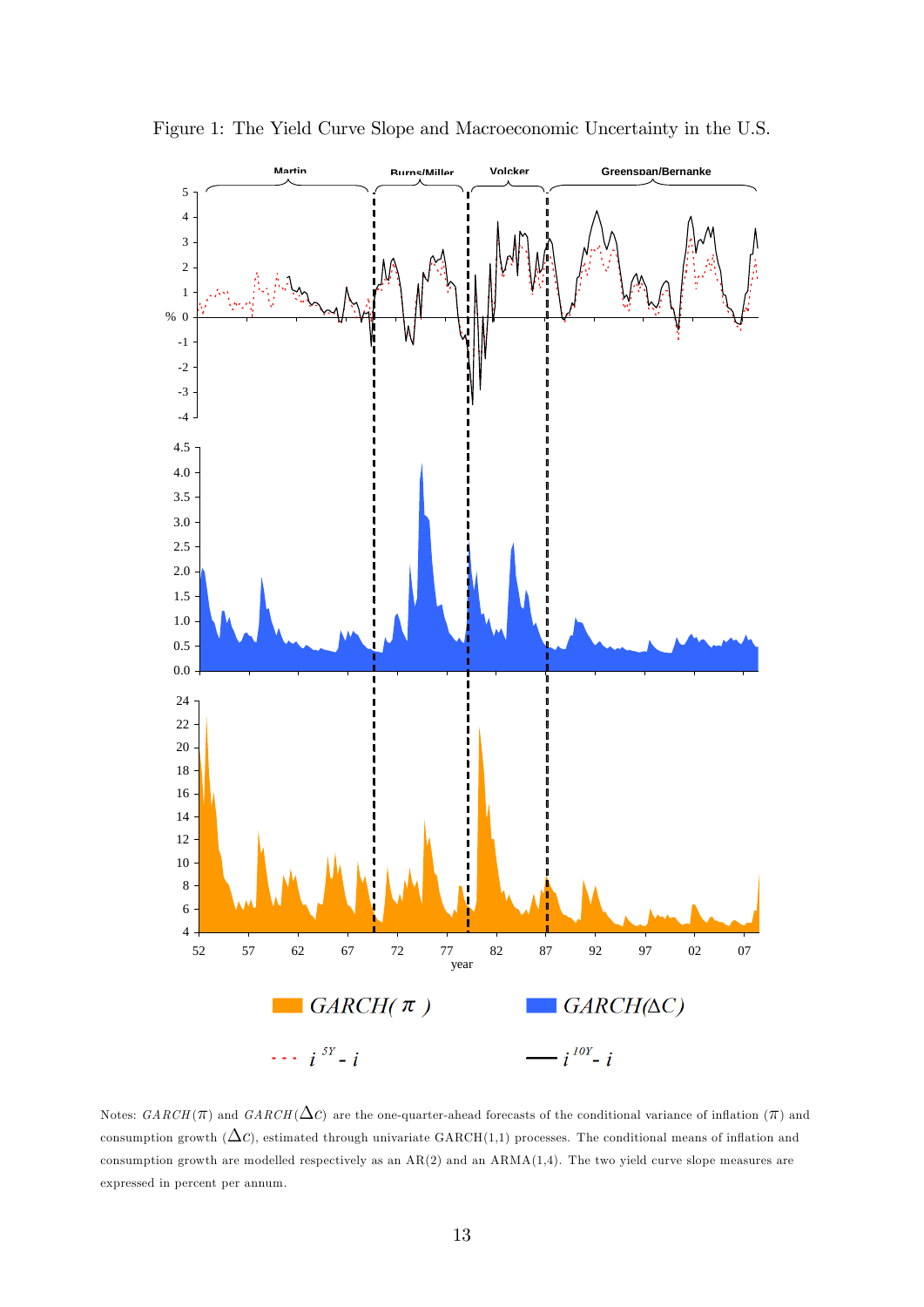tell us that investing in nominal bonds during the Greenspan / Bernanke period is riskier than in all previous subsamples. However, this is difficult to reconcile with the low levels of macroeconomic uncertainty that characterize this subsample.

This point is reinforced in Table 1, which displays in more detail certain properties of the slope, inflation, and consumption growth time series across the previously defined subsamples. The first two lines of this table show the average 5 and 10-year slope measures in each subsample, together with their associated standard errors. Two alternative measures of  $ex$ -post uncertainty are shown in lines three through six. These can be compared to the  $ex$ ante GARCH-based measures for the sake of robustness. In particular, the third line displays the realized standard deviation of inflation, whereas lines four through six display the root mean squared forecast error (RMSFE) of inflation at three different horizons, based on a simple random-walk model<sup>15</sup>. The same measures of uncertainty for the case of consumption growth are shown in lines seven to ten. Finally, the last line shows the contemporaneous correlation coefficient between consumption growth and inflation.

Note that the 10-year slope on average is 179 basis points during the Greenspan / Bernanke period, the highest across all subsamples. At the same time, all ex-post measures of ináation and consumption growth uncertainty are unambiguously lower in this period than in all other subsamples.

I can now formulate the main stylized fact that motivates the remainder of this paper:

#### The Slope-Volatility Puzzle:

Although the inflation and consumption-based uncertainty measures suggest that the Greenspan / Bernanke subsample is the least risky for investors holding long-term nominal bonds, the nominal yield curve on average is steeper during that period than in the Martin, Burns / Miller and Volcker subsamples.

Returning to equation (4), one possible explanation for the puzzle is that  $Corr_t[\hat{m}_{t,t+\tau}, \hat{\pi}_{t,t+\tau}]$ on average is sufficiently higher during the Greenspan / Bernanke subsample than in the

<sup>&</sup>lt;sup>15</sup>The RMSFE we report are based on Atkeson and Ohanian (2001) and Stock and Watson (2007). To be more precise, let  $\pi_t$  be the annualized quarterly inflation rate at time t. To compute the forecast errors for inflation accumulated h periods ahead, I use the following model:  $E_t\left[h^{-1}\sum_{j=1}^h \pi_{t+j}\right] = \frac{1}{4}(\pi_t + ... + \pi_{t-3}).$ An equivalent methodology is used for consumption growth.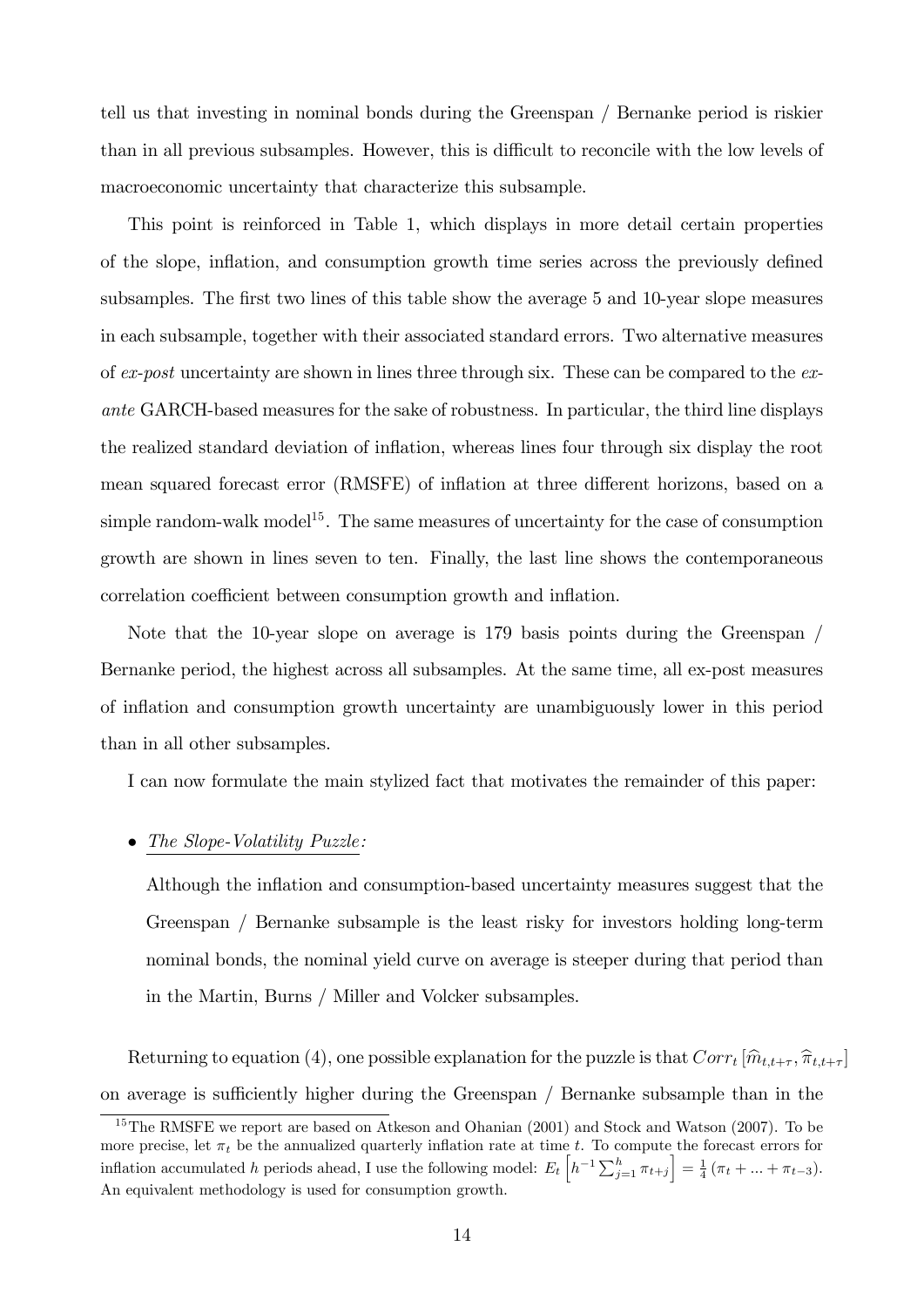|                       |                          | Martin<br>$(52:2-69:4)$    | Burns $/$<br>Miller<br>$(70:1-79:2)$ | Volcker<br>$(79:3-87:2)$ | Bernanke $/$<br>Greenspan<br>$(87:3-08:4)$ |
|-----------------------|--------------------------|----------------------------|--------------------------------------|--------------------------|--------------------------------------------|
| $E(i_{5Y}-i)$         |                          | 0.61<br>(0.06)             | 0.93<br>(0.21)                       | 1.10<br>(0.31)           | 1.19<br>(0.13)                             |
| $E(i_{10Y} - i)$      |                          | $0.51^{\dagger}$<br>(0.11) | 1.09<br>(0.25)                       | 1.32<br>(0.35)           | 1.79<br>(0.18)                             |
| $SD(\pi)$             |                          | 1.23                       | 2.00                                 | 2.16                     | 1.01                                       |
| $RMSFE(\pi)$          | $h=4$<br>$h=8$<br>$h=12$ | 0.75<br>0.83<br>0.93       | 1.88<br>2.10<br>2.04                 | 1.11<br>1.40<br>1.67     | 0.48<br>0.48<br>0.55                       |
| $SD(\Delta c)$        |                          | 3.26                       | 3.30                                 | 3.50                     | 2.10                                       |
| $RMSFE(\Delta c)$     | $h=4$<br>$h=8$<br>$h=12$ | 3.10<br>2.54<br>2.31       | 3.16<br>3.39<br>3.10                 | 2.26<br>2.15<br>2.37     | 1.49<br>1.55<br>1.62                       |
| $Corr(\Delta c, \pi)$ |                          | $-0.25$                    | $-0.51$                              | $-0.46$                  | $-0.17$                                    |

Table 1: The Slope-Volatility Puzzle

Notes: The measures of average slope are expressed in percent per annum and the values in parenthesis are Newey-West HAC consistent standard errors, calculated using monthly slope series.  $SD(\Delta c)$  and inflation  $SD(\pi)$  are the standard deviation of consumption growth  $(\Delta c)$  and inflation  $(\pi)$ , also expressed in percent per annum. RMSFE( $\pi$ ) and RMSFE( $\Delta c$ ) are the random-walk-based, root mean squared forecast errors  $h$  periods ahead for consumption growth and inflation.  $Corr(\pi,\Delta c)$ is the contemporaneous correlation coefficient between inflation and consumption.  $\dagger$  sample starts in 1961:2.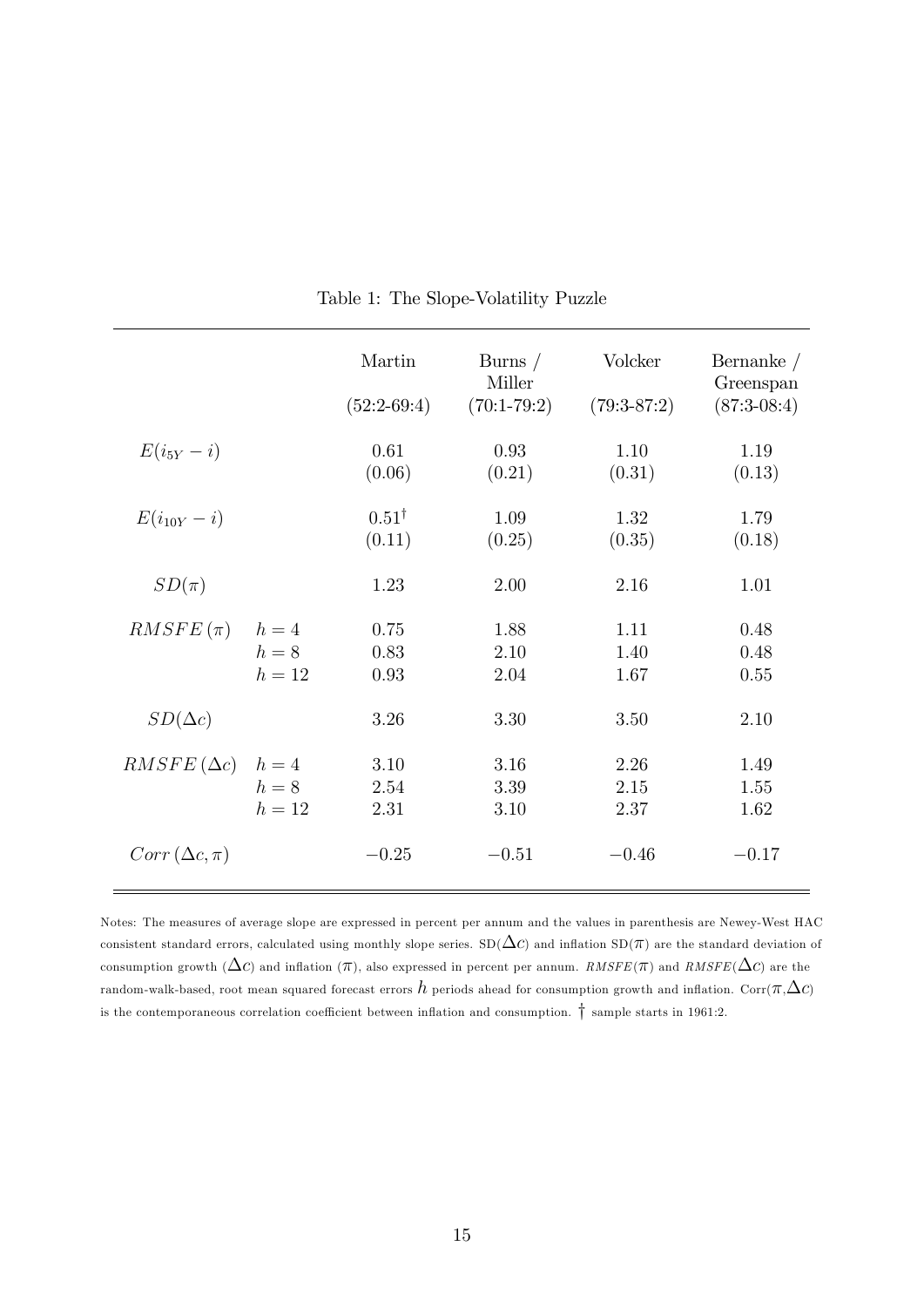previous ones. An increase in this correlation coefficient might offset the drop in ensuing uncertainty as the economy moves from the Volcker to the Greenspan / Bernanke periods. To rule out this possibility, the last line of Table 1 reports the realized contemporaneous correlation coefficient between inflation and consumption growth across all subsamples. This measure is a proxy for the unobserved conditional correlation in equation (4). Because the SDF is negatively related to consumption growth in most economic models, the correlation coefficient being negative in all subsamples is consistent with positive term premia. Note that the absolute value of the correlation coefficient changes across subsamples in the same direction as changes in uncertainty. This suggests that movements in the correlation coefficient across subsamples reinforce the puzzle, rather than helping to explain it.

## 4 The Level Risk

This section puts forth a theoretical approach that potentially can explain the Slope-Volatility Puzzle. It hinges on the assumption that, over time, the economy switches across different macroeconomic regimes characterized by different short-rate levels. By letting investors explicitly incorporate into their beliefs the possibility of regime shifts, I show that this assumption has important implications for the EH component of the yield curve slope.

Section 4.1 begins by assuming, for simplicity, that regimes evolve according to an exogenous Markov chain. Section 4.2 then incorporates the MS process into investors' beliefs. Conditional on a given regime, I show that in general the mean slope and term premium are not equal. The wedge between the two is what I call 'level risk': that is, the risk of a level shift in the short-rate process in case the economy switches to a new regime. I conclude by showing that the level risk potentially can explain the Slope-Volatility Puzzle.

#### 4.1 A Simple Markov-Switching Environment

Suppose that the short-rate,  $i_t$ , follows a regime-switching process. In particular, I assume that: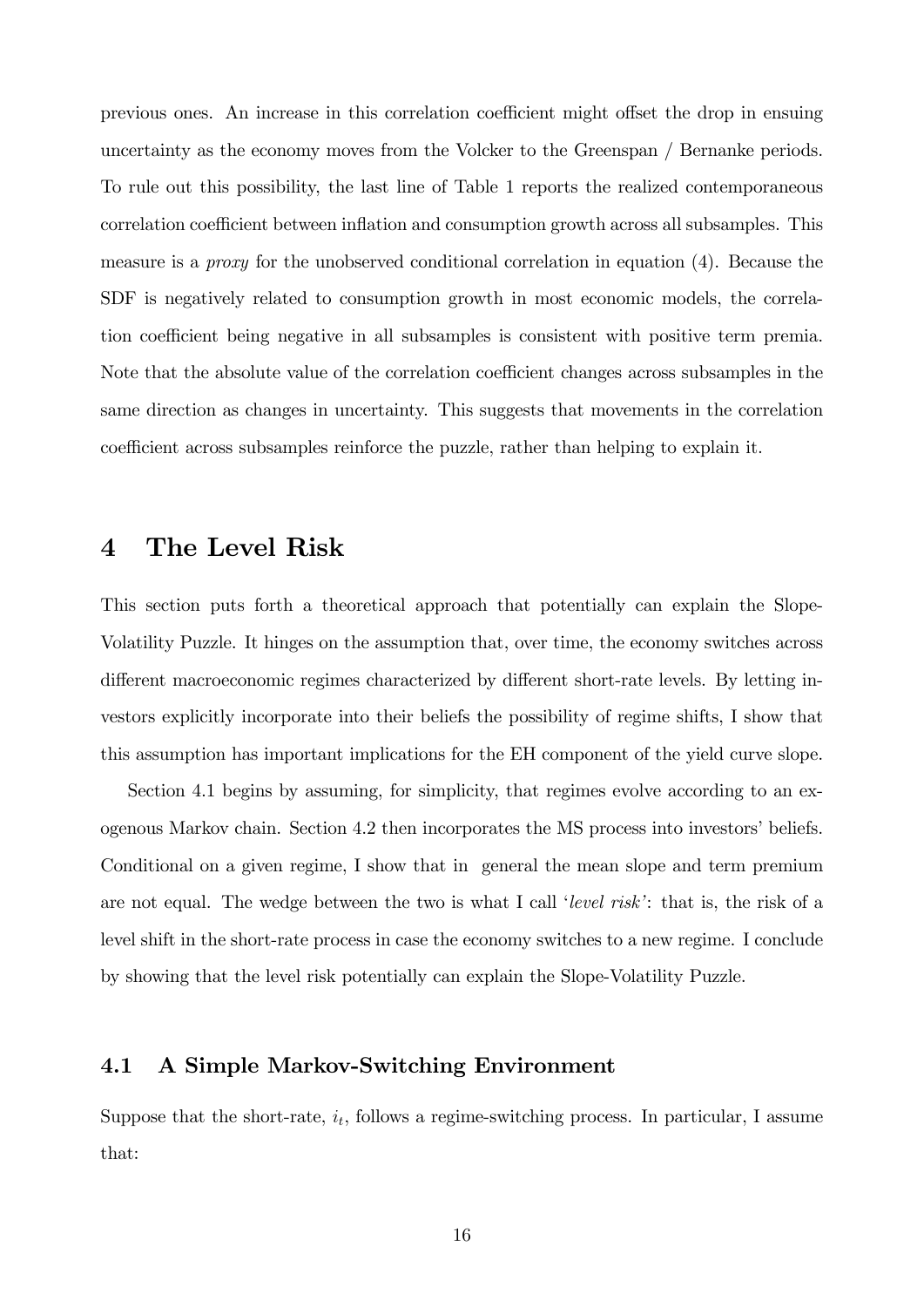#### • Assumption  $(1)$  – Markov-Switching Environment:

The short-rate  $i_t$  follows a Markov-Switching process with two possible states:  $s_t \in$  ${1, 2}$ . Regimes evolve according to an exogenous Markov Chain with constant regimeswitching probabilities arranged in the  $2 \times 2$  matrix P. The element in the i<sup>th</sup> row and  $j^{th}$  column of P represents  $Pr(s_{t+1} = j/s_t = i) \equiv p_{ij}$  for  $i, j \in \{1, 2\}$ . Accordingly, each line of P must sum to one. The regime-switching probabilities are known to all agents, who are also assumed to observe the realization of  $s_t$  in the beginning of period t. 16

Assumption  $(1)$  implies that the short rate follows a potentially different dynamic, conditional on each regime. Particularly important for the results below, the short rate may fluctuate around different means across regimes. The assumptions that the Markov Chain is exogenous and features a constant transition matrix are made in order to simplify the derivations below. Additionally, I focus on the 2-regime case for expositional purposes; generalizations for an arbitrary number of regimes are simple to obtain.

I further assume that:

#### • Assumption  $(2)$  – Past State Dependence:

The MS process for the short-rate is covariance-stationary in each regime and has the following property:

$$
E[i_t|S_t] = E[i_t|s_t] \text{ for } t = 1, 2, 3, ...
$$

where  $S_t \equiv \{s_0, s_1, ..., s_t\}$  corresponds to the history of regimes realized up to period  $t-1$ .

Assumption (2) means that the average level of the short rate depends only on the current regime, not on regimes realized in previous periods. The intuition is: if, for example, regime shifts imply changes of chairman of the Fed, then the average short-rate level chosen by a new chairman does not depend on the economic dynamics during previous regimes.

<sup>&</sup>lt;sup>16</sup>This is different from empirical applications of the Hamilton (1989) filter, where agents use the available information to filter out the probability of being in each regime. See Hamilton (1993).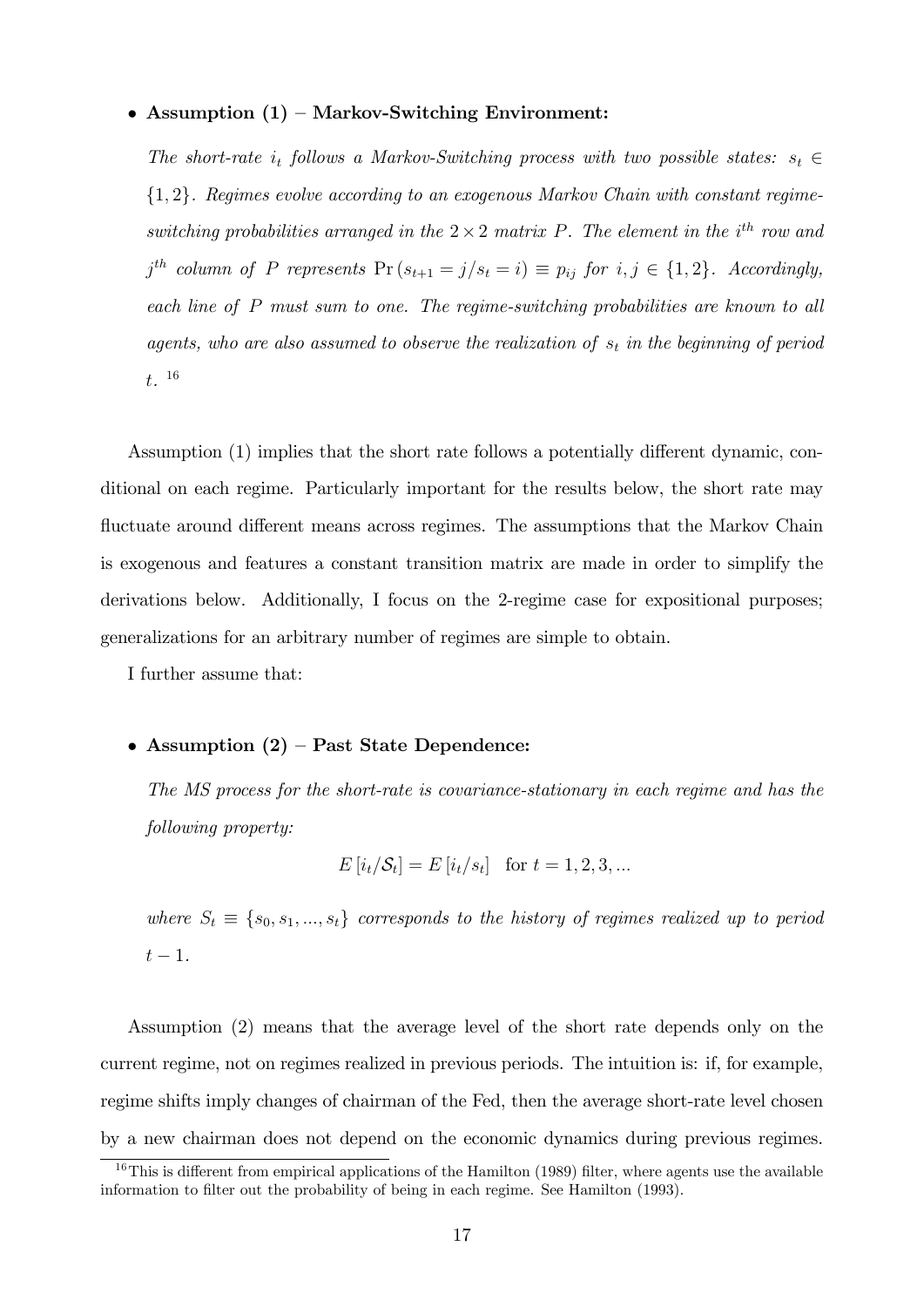Although this assumption is debatable. I adopt it on the grounds that it greatly simplifies the derivations that follow. Additionally, this assumption arises naturally as a property of the reduced form of the model which I analyze in Section 6.<sup>17</sup>

## 4.2 Accounting for Markov-Switching Probabilities in Agents' Beliefs

Given the proposed MS environment, I now compute the average yield curve slope, conditional on each regime. Let  $\Omega_t$  represent the complete information set available to investors in period  $t$ , which summarizes all aspects of history that are relevant to the economy's future evolution, including  $s_t$ . To build the intuition, I start by considering the 2-period slope and later generalize for the slope at the  $\tau$ -period horizon. In case  $\tau$  equals 2, taking expectations on both sides of equation (1), conditional on  $s_t = s$ , yields:

$$
E[i_{2,t} - i_t/s_t = s] = \frac{E[i_t/s_t = s] + E[E[i_{t+1}/\Omega_t]/s_t = s]}{2} - E[i_t/s_t = s] + E[NTP_{2,t}/s_t = s]
$$

for  $s = 1, 2$ . Since  $s_t$  is contained in  $\Omega_t$ , the law of iterated expectations implies that:

$$
E\left[E\left[i_{t+1}/\Omega_t\right]/s_t = s\right] = E\left[i_{t+1}/s_t = s\right]
$$

$$
= p_{s1}E\left[i_{t+1}/s_t = s, s_{t+1} = 1\right] + p_{s2}E\left[i_{t+1}/s_t = s, s_{t+1} = 2\right]
$$

where the second equality uses the probabilities contained in  $P$  to parameterize expectations so that regime switches are taken into account explicitly. Combining the last two equations and using the Assumption  $(2)$  above<sup>18</sup> yields:

$$
E[i_{2,t} - i_t/s_t = s] = E[NTP_{2,t}/s_t = s]
$$
  
+ 
$$
\left(\frac{p_{s1}E[i_{t+1}/s_{t+1} = 1] + p_{s2}E[i_{t+1}/s_{t+1} = 2] - E[i_t/s_t = s]}{2}\right)
$$

$$
(5)
$$

 $17$ See equation (17).

<sup>&</sup>lt;sup>18</sup>See Appendix C for the case where Assumption 2 is dropped.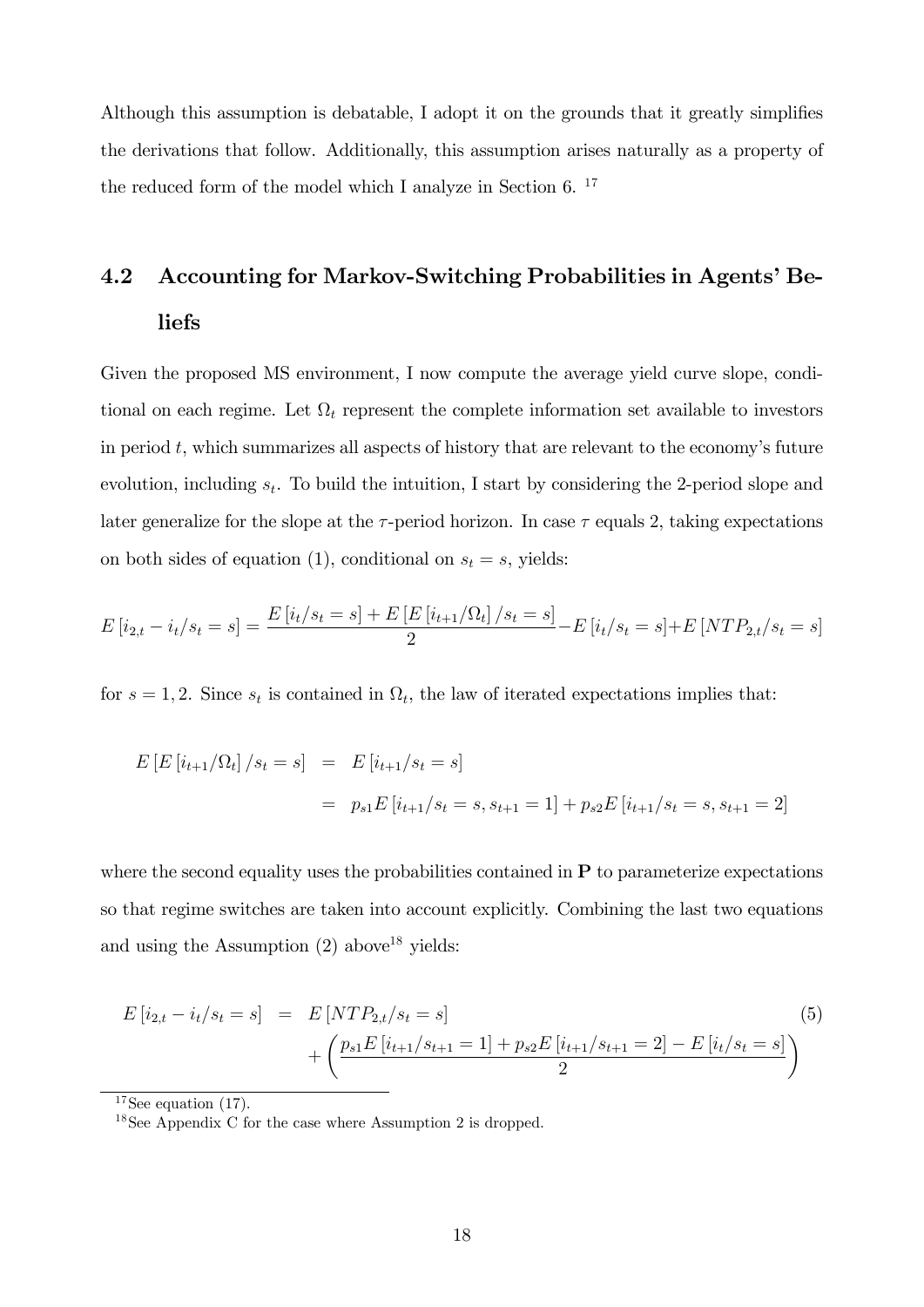for  $s \in \{1, 2\}$ . Therefore, unlike the case analyzed in Section 3.1, once investors' beliefs incorporate the regime-switching probabilities, the mean slope conditional on regime s in general is not equal to the mean term premium in that particular regime. Instead, it is equal to the mean term premium *plus* the expression in parentheses in equation  $(5)$ . This new term arises from the EH component of the slope definition in equation (1). Unlike the case analyzed in Section 3.1, conditional on a given regime, the EH component now does not cancel out in expectations. Intuitively, the new term takes into account the risk that the average level of the short-rate process switches due to a regime change. I refer to the expression in parentheses in equation  $(5)$  as the *level risk*.

For a short-rate process that is covariance-stationary in each regime, it is easy to show that equation (5) can be written more compactly as:

$$
E[i_{2,t} - i_t/s_t = 1] = \frac{(1 - p_{11})\mathcal{D}_s E[i_t/s_t]}{2} + E[NTP_{2,t}/s_t = 1]
$$
\n(6)

$$
E[i_{2,t} - i_t/s_t = 2] = \frac{- (1 - p_{22}) \mathcal{D}_s E[i_t/s_t]}{2} + E[NTP_{2,t}/s_t = 2]
$$
\n(7)

where  $\mathcal{D}_s E[i_t/s_t]$  is defined as the average short-rate differential across regimes, i.e.  $\mathcal{D}_s E[i_t/s_t] \equiv$  $E[i_t/s_t = 2] - E[i_t/s_t = 1].$  Without loss of generality, let  $E[i_t/s_t = 2] \ge E[i_t/s_t = 1],$ which implies that  $\mathcal{D}_s E[i_t/s_t]$  is non-negative. It follows that, because  $p_{11}, p_{22} \in [0, 1]$ , the level risk is non-negative in the low-average short-rate regime 1 and non-positive in the highaverage short-rate regime 2. Intuitively, conditional on the economy being in regime 1, the possibility of future regime changes introduces a risk of increase in the average short-rate level, which would in turn reduce bond prices. Conditional on regime 2, the opposite would be true: regime switches would represent a risk of reduction in the average level of the short rate, which would increase bond prices. If  $p_{11}$  increases, everything else being constant, then the level risk associated with regime 1 falls, because switching from regime 1 becomes less likely. Similarly, the level risk associated with regime 2 falls in absolute value as  $p_{22}$ increases.

Note that only in two particular cases does the level risk equal zero. First, if  $E[i_t/s_t = 2] =$  $E[i_t/s_t = 1]$ , then switching regimes implies no change in the average level of the short rate.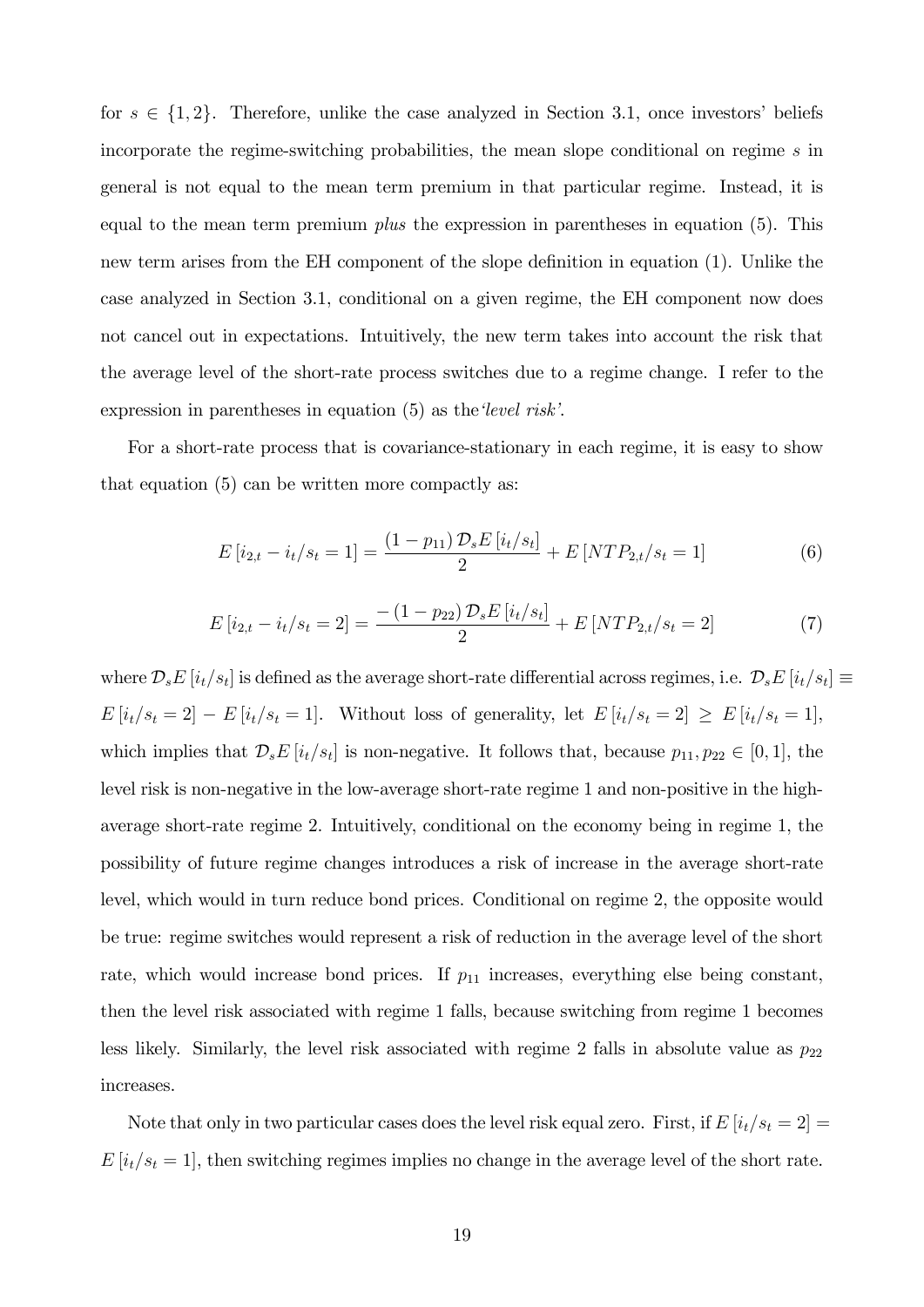As a result level risks are zero in each regime. Also, if investors believe regime  $s \in \{1, 2\}$ to be an absorbing state, that is if  $p_{ss} = 1$ , then the level risk conditional on this regime is zero: once regime  $s$  is reached, investors perceive it as lasting indefinitely; consequently, further regime shifts are not considered when investors form beliefs about the future.

Generalizing equations (6) and (7) for  $\tau > 2$  is simple. Following Hamilton (1994), the probability that an observation of regime i will be followed k periods ahead by an observation of regime j, that is  $Pr(s_{t+k} = j/s_t = i)$ , is the element in the i<sup>th</sup> row and j<sup>th</sup> column of  $\mathbf{P}^k$ . I denote this probability by  $[P^k]_{ij}$ . The generalizations of equations (6) and (7) for the case  $\tau \geq 2$  are then:

$$
E[i_{\tau,t} - i_t/s_t = 1] = \left(\frac{(\tau - 1)}{\tau} - \frac{1}{\tau} \sum_{k=1}^{\tau - 1} \left[\mathbf{P}^k\right]_{11}\right) \mathcal{D}_s E[i_t/s_t] + E[NTP_t^{\tau}/s_t = 1]
$$
(8)

$$
E[i_{\tau,t} - i_t/s_t = 2] = -\left(\frac{(\tau - 1)}{\tau} - \frac{1}{\tau} \sum_{k=1}^{\tau - 1} \left[\mathbf{P}^k\right]_{22}\right) \mathcal{D}_s E[i_t/s_t] + E[NTP_t^{\tau}/s_t = 2] \ . \tag{9}
$$

It can be shown that as  $\tau \to \infty$ , the factors multiplying the interest rate differential  $\mathcal{D}_s E[i_t/s_t]$  in equations (8) and (9) converge to  $1 - p^{erg}$  and  $-p^{erg}$  respectively, where  $p^{erg}$ is the ergodic probability associated with regime 1 (and the one associated with regime 2 is  $1 - p^{erg}$ ). In case  $p_{11} = p_{22} < 1$ , the ergodic probability of the Markov-Chain is  $p^{erg} = 0.5$ , which implies that in the limit, where  $\tau \to \infty$ , half of the interest rate gap  $\mathcal{D}_s E[i_t/s_t]$  is reflected in the average slope in each regime. For example, for an interest rate differential of 4% across the two regimes, in the limit as  $\tau \to \infty$  the level risk in regimes 1 and 2 will be sizeable – namely  $2\%$  and -2% respectively.

Is the level risk quantitatively relevant for values of  $\tau$  far form the limit? Figure 2 plots on the vertical axis the factors multiplying the interest rate differential  $\mathcal{D}_s E[i_t/s_t]$ in equations (8) and (9) against the slope horizon  $\tau$  on the horizontal axis. Each full line corresponds to factors associated with equation (8) for a particular choice of the regimeswitching probabilities. The dashed lines show the same, but in case of equation (9). Figure 2 displays only the case where  $p_{11} = p_{22}$ , which implies that the level risk associated with regime 2 is the mirror image of that associated with regime 1. For example, the line labeled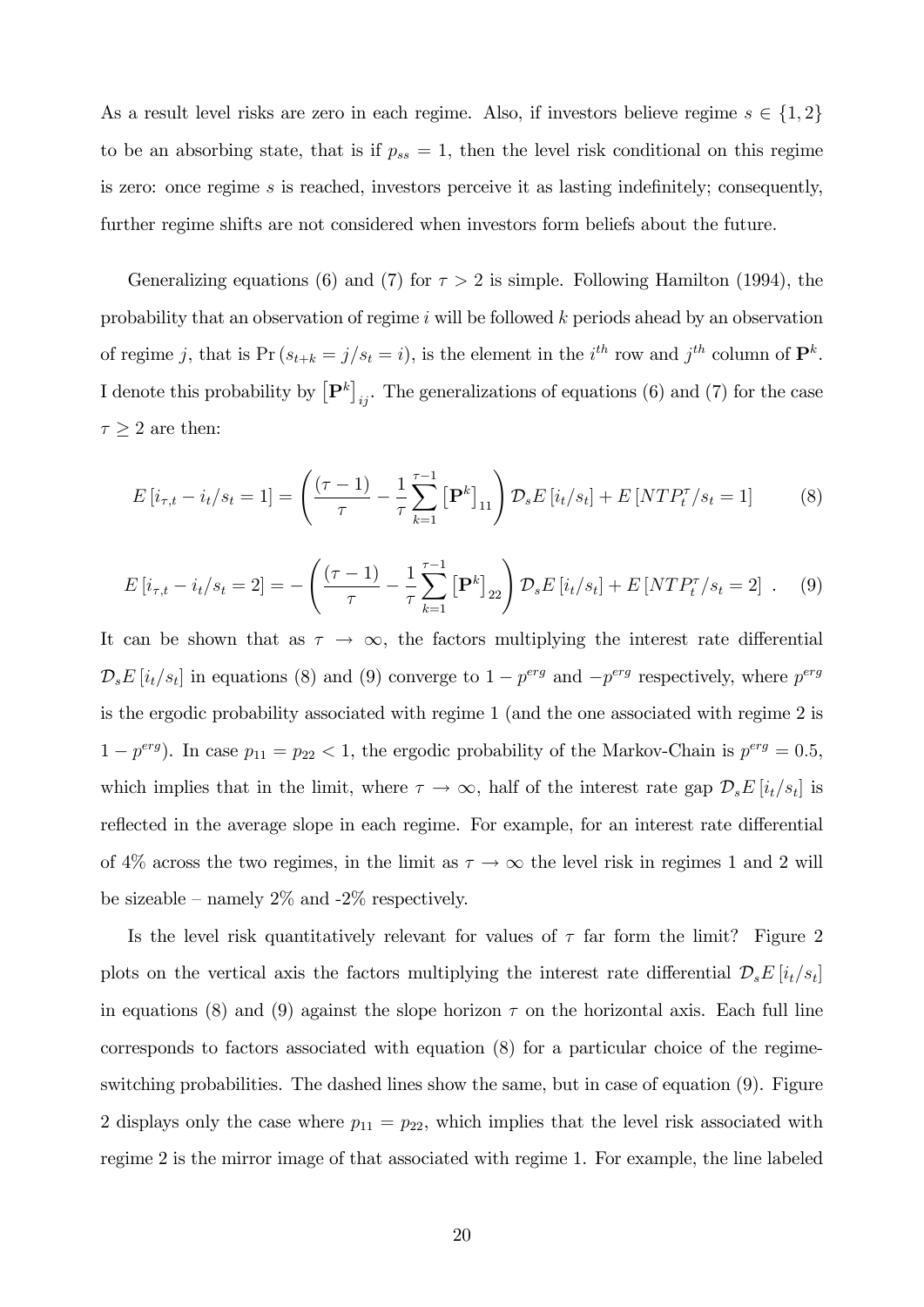

Figure 2: The Level Risk for Different Slope Horizons

Notes: Each full line corresponds to the factors multiplying the mean interest rate gap from equation  $(8)$  as a function of  $\tau$ for a different choice of regime-switching probabilities. The dashed lines represent the same for equation  $(9)$ .

 $p_{11} = p_{22} = 0.90$  says that, at the 5-year horizon (i.e.  $\tau = 20$ ), slightly less than 40% of the interest rate differential  $\mathcal{D}_s E[i_t/s_t]$  is going to be reflected in the average slope conditional on regime 1. The dashed line shows that the same quantity, but with a negative sign, appears in the slope conditional on regime 2.

Note that the level risk increases in absolute value as the slope horizon increases. Intuitively, the probability of a regime switch happening during the life of the long-term bond considered in the slope measure increases in  $\tau$ . Additionally, as the probability of remaining in the same regime gets closer and closer to one, the level risk takes longer to reach its limiting value as  $\tau \to \infty$ . As a result, it becomes quantitatively less relevant for values of  $\tau$  far from the limit. However, even for the case where  $p_{11} = p_{22} = 0.99$ , the magnitude of the level risk at the 10-year horizon corresponds to a sizeable 15% of the mean interest rate differential across regimes.

One important implication of the level risk is that, when the true data-generating process displays regime switches, term structure models that do not allow for MS regimes probably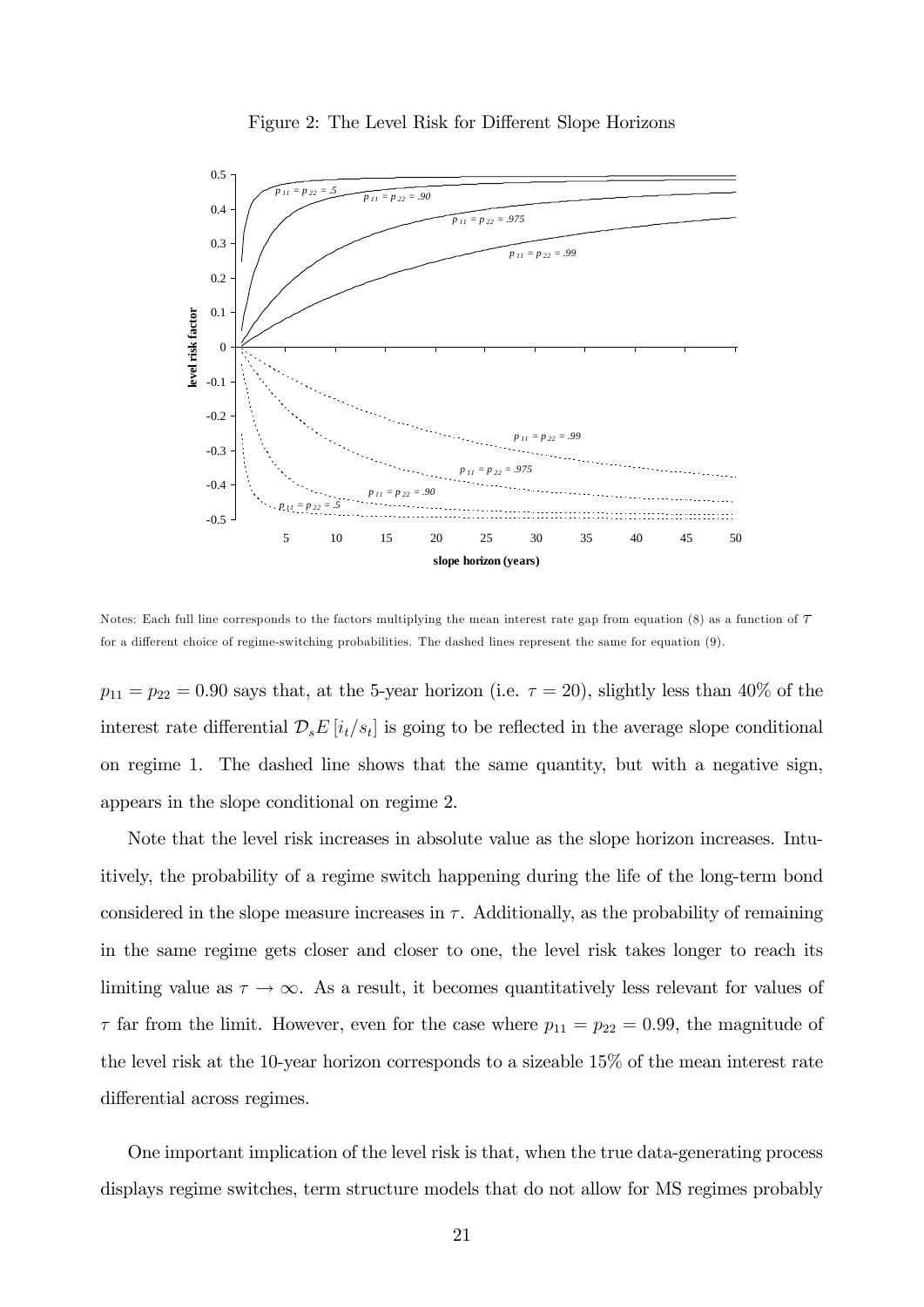will generate biased term premia estimates. In other words, if in reality agents consider the possibility of regime shifts when forming expectations, then models that do not take this into account will tend to force the term premium to explain too much of the cross section of yields. I emphasize that, because the level risk operates exclusively through investor's expectations, this bias appears even if the term structure model is Ötted to particular subsamples of the data that correspond to a single economic regime. Consider, for example, the case where a researcher tries to fit a model that does not allow for regime switches to a particular subsample of the data encompassing a regime characterized by a relatively low short rate. If this regime is not an absorbing state, then the existence of a positive level risk implies that term premia estimates based on this model could be biased upwards.

To conclude, let me return to Figure 1. Can the level risk help to explain the Slope-Volatility Puzzle? In principle the answer is yes. When agents incorporate the MS short-rate process into their beliefs, the average slope in each subsample depicted in this Ögure may represent a combination of term premium and level risk. If, for example, there was a negative level risk during the Burns / Miller and Volcker subsamples and a positive level risk in the Greenspan / Bernanke years, then the puzzle potentially could be resolved. For this to be true, the mean short-rate in the regime represented by the Burns / Miller and Volcker subsamples must be higher than in the Greenspan / Bernanke regime. Additionally, both regimes must not be perceived by investors as absorbing states.

## 5 Level Risks and the Slope-Volatility Puzzle

This section provides level-risk estimates for different regimes of the U.S. economy. Subsection 5.1 models the dynamics of the U.S. economy according to a two-states Markov-Switching Vector Autoregression (MS-VAR). Subsection 5.2 demonstrates that, if investors form expectations based on the estimated MS-VAR, the level risks were moderate and positive in the Greenspan / Bernanke years and large and negative in the Burns / Miller and Volcker subsamples. After controlling for the level risk, the term premium in the Greenspan / Bernanke years were substantially smaller than in the Burns / Miller and Volcker periods.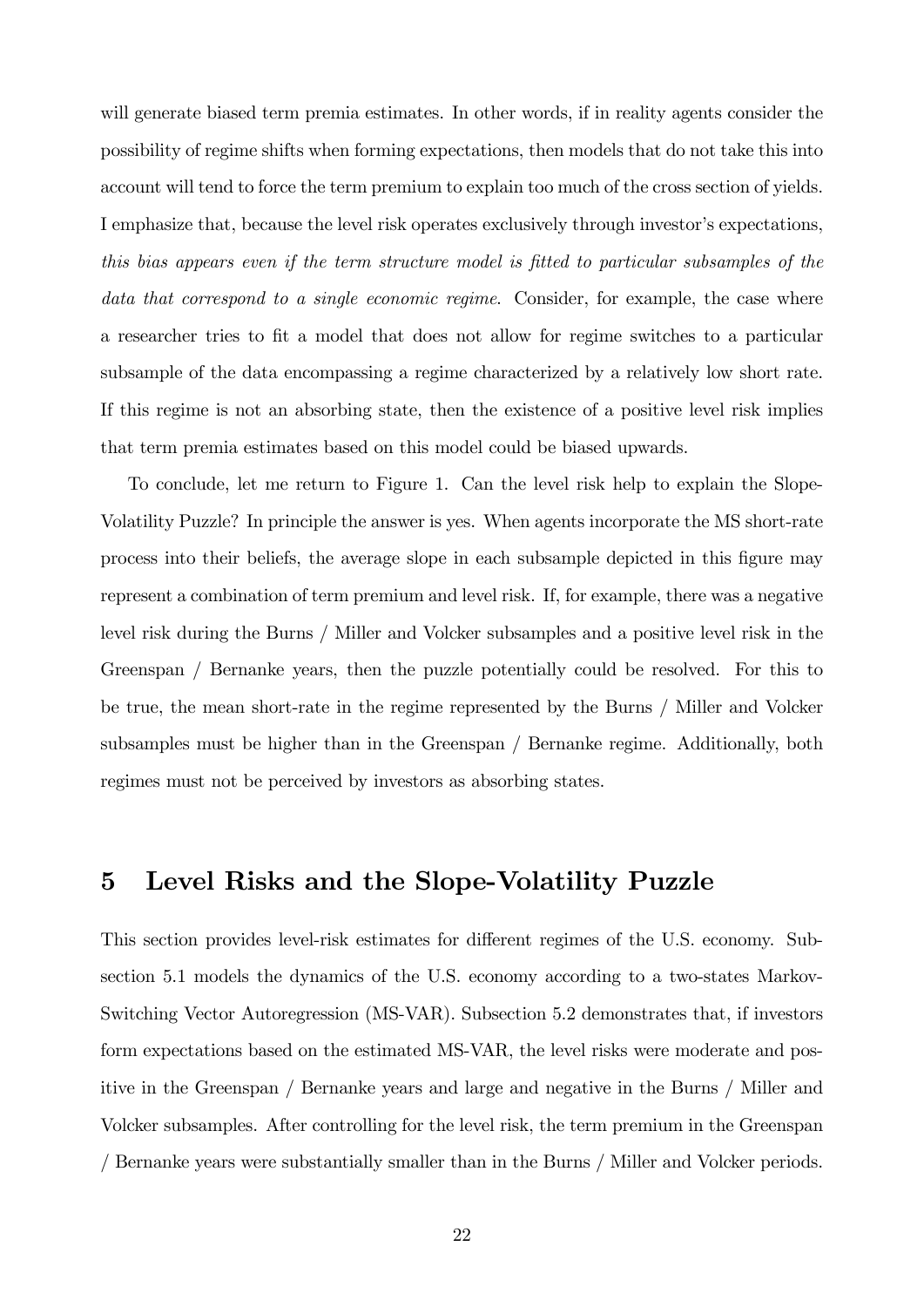Accounting for level risks thus solves the Slope-Volatility Puzzle.

#### 5.1 A Simple MS-VAR of the U.S. Economy

I model the dynamics of the U.S. economy during the post-World War II period according to a quarterly MS-VAR which includes three variables: the inflation rate  $\pi_t$ ; the growth rate of consumption  $\Delta c_t$ ; and the short-term nominal interest rate  $i_t$ . The MS-VAR can be written as

$$
\mathbf{Y}_{t} = \Phi_{0(s_{t})} + \Phi_{1(s_{t})} \mathbf{Y}_{t-1} + \ldots + \Phi_{q(s_{t})} \mathbf{Y}_{t-q} + \mathbf{u}_{t}
$$
\n
$$
\mathbf{u}_{t} \sim N\left(\mathbf{0}, \Sigma_{(s_{t})}\right)
$$
\n(10)

where  $\mathbf{Y}_t \equiv (\pi_t, \Delta c_t, i_t)'$  and  $\mathbf{u}_t$  is a 3 × 1 vector of *iid* reduced-form innovations. The unknown regime-switching parameters are organized in the  $3 \times 1$  vector of intercepts  $\Phi_{0(s_t)}$ , in the  $3 \times 3$  matrices of autoregressive coefficients  $\Phi_{k(s_t)}$  for  $k = 1, ..., q$  and finally in the  $3\times 3$  covariance matrix of error terms  $\Sigma_{(s_t)}$ . In this empirical application I consider the more general case where there are potentially more than two regimes indexed by  $s_t \in \{1, 2, ..., K\}$ . As before, regimes switch over time according to an exogenous and ergodic Markov-Chain with a  $K \times K$  transition matrix given by **P**.

This MS-VAR can be viewed as a reduced form of the general equilibrium model that I develop in Section 6, where regime switches trigger changes in the coefficients of the monetary policy rule followed by the monetary authority. As noted by Benati and Surico (2009), changes in the coefficients of the monetary policy rule can affect both the autoregressive coefficients and the covariance matrix of the innovations in the model's reduced-form<sup>19</sup>.

The time series included in the MS-VAR were described in Section 3.2 and are shown in Figure 3. I use data from 1952:2 until 2008:4 in order to be consistent with the available yield curve slope data shown previously. I also include in the dataset  $q$  observations before 1952:2 as an initial condition for the MS-VAR.

<sup>&</sup>lt;sup>19</sup> In reality, the reduced form associated with the DSGE model from Section 6 has both linear and quadratic terms (the model is solved to a  $2^{nd}$  order approximation), while for simplicity the MS-VAR has only linear terms. This does not represent a serious problem, because in the context of the DSGE model the variables included in the MS-VAR are well approximated by a linear solution.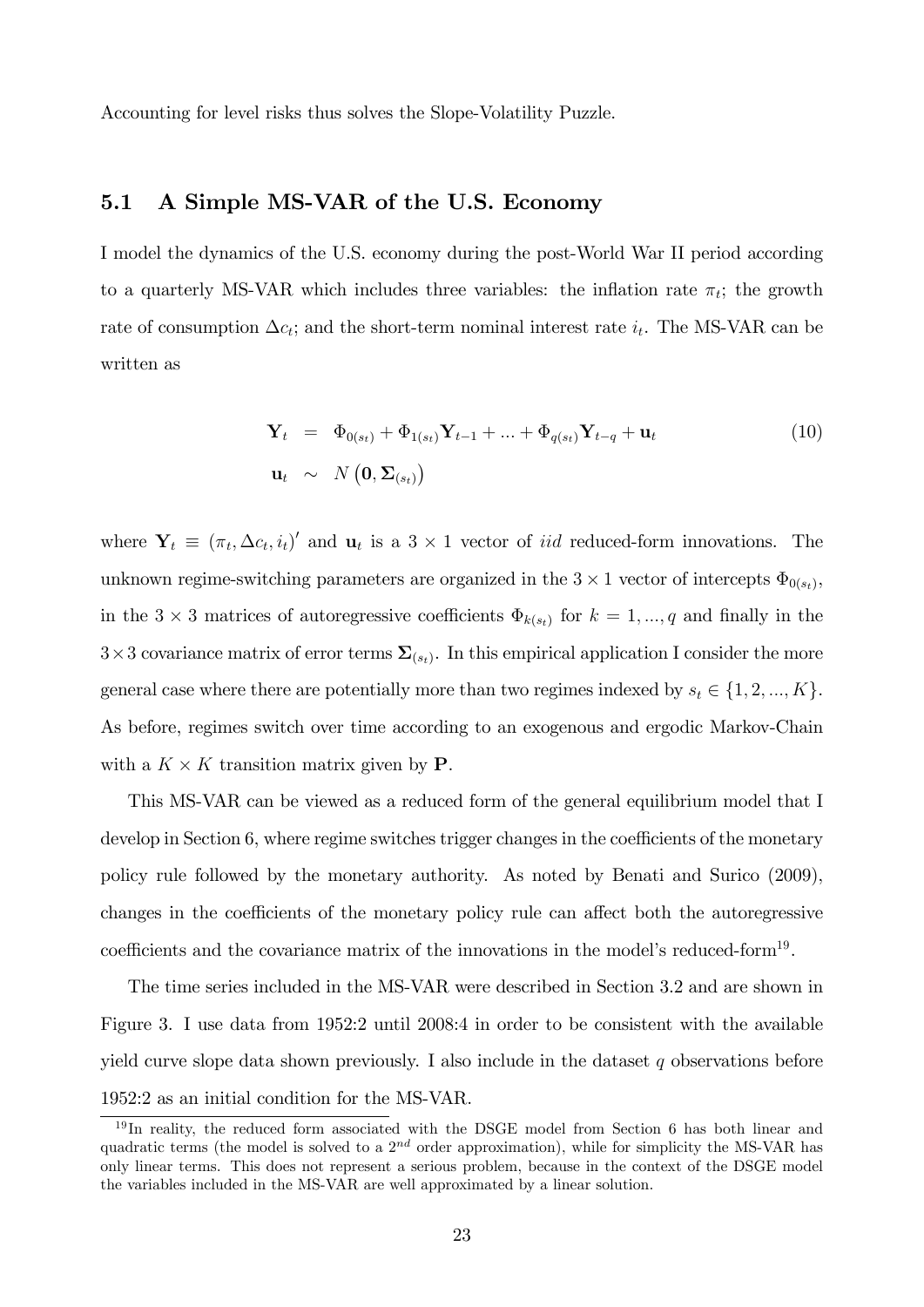

Figure 3: Time Series Included in the MS-VAR

Notes: Inflation ( $\pi_t$ ), consumption growth ( $\Delta c_t$ ) and the short-rate ( $i_t$ ) are measured in percent per annum.

Assuming that agents form expectations based on the knowledge of the current regime realization and all of the parameters in equation (10), the level risk can be computed easily using the method discussed in Section 4. In the two-regimes case, the estimated transition matrix and the expected value of the variables included in the MS-VAR,  $E[\mathbf{Y}_t/s_t]$ , can be used to evaluate the level risk terms in equations (8) and (9).

#### 5.2 Estimation Results

I estimated equation (10) via Maximum Likelihood by applying the Hamilton  $(1989)^{20}$  filter. To choose the number of regimes  $K$  and the MS-VAR lag length  $q$ , I used standard information criteria. Table 2 shows some important model selection information for different choices of  $K$  and  $q$ . The first column reports the number of estimated parameters in each specification. The second through fourth columns respectively report the maximized value

 $^{20}$ It was assumed in Section 4.2 that the agents in the economy observe the current and all past regime realizations. The econometrician, on the other hand, needs to filter out probabilities for the regime realizations conditional on the available information. That is, since at any point in the time series the researcher does not know ex-ante the state of the Markov-Chain, the best she can do is to use an optimal filter to ascribe probabilities for each state. This Ölter is described in Hamilton (1989). Here, the estimation algorithm was implemented via Krolzig's MSVAR package for OX that uses the EM methods discussed in Krolzig (1997).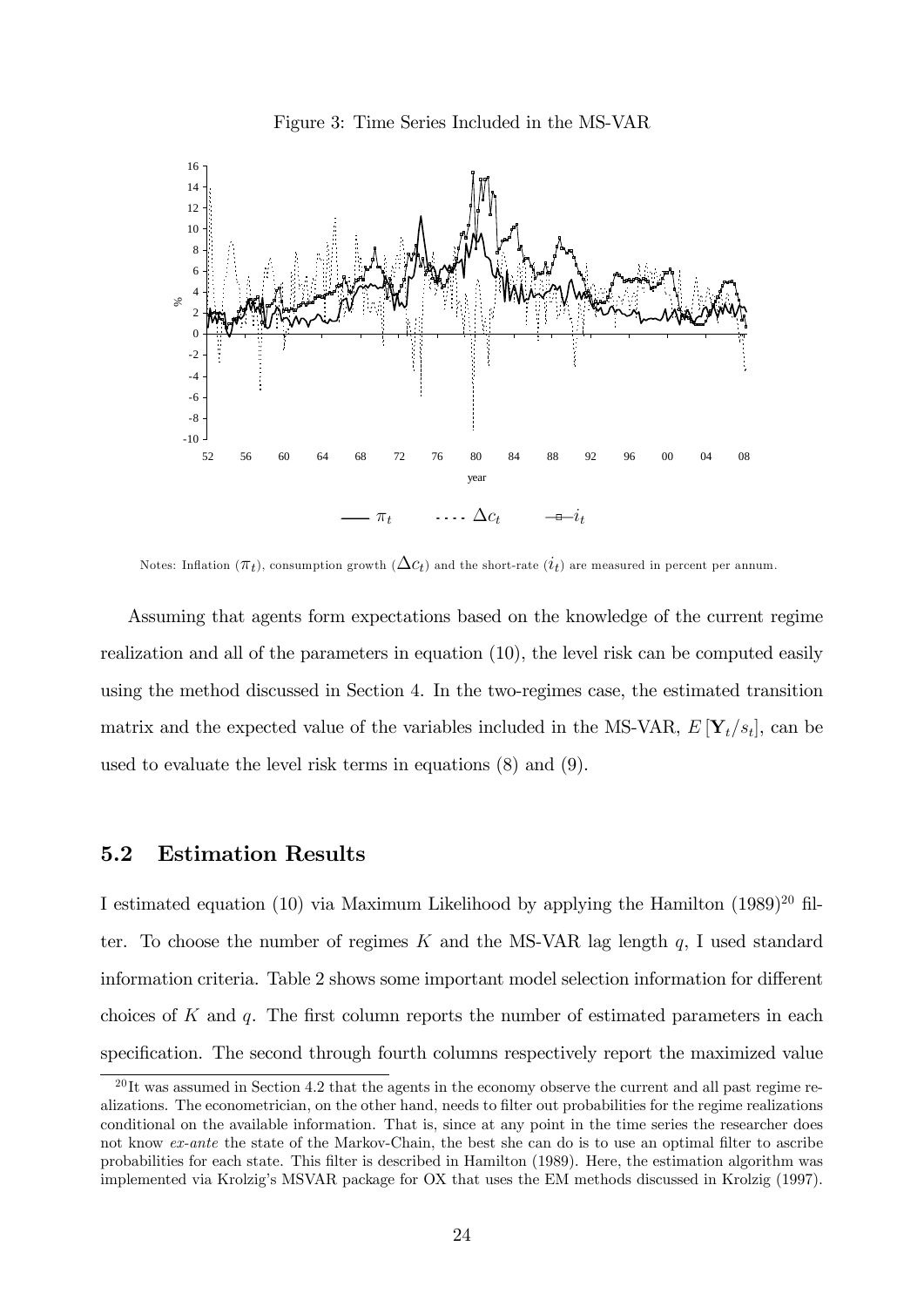|                 | number of<br>parameters | $Log-$<br>likelihood | AIC   | BIC   |
|-----------------|-------------------------|----------------------|-------|-------|
| $K=1$ $q=1$     | 15                      | $-1136.8$            | 10.18 | 10.45 |
| $q=2$           | 21                      | $-1121.8$            | 10.12 | 10.53 |
| $q=3$           | 27                      | $-1112.6$            | 10.12 | 10.66 |
| $q=4$           | 33                      | $-1092.9$            | 10.03 | 10.70 |
|                 |                         |                      |       |       |
| $K=2$ $q=1$     | 38                      | $-1030.1$            | 9.41  | 9.98  |
| $q=2$           | 56                      | $-1007.6$            | 9.37  | 10.22 |
| $q=3$           | 74                      | $-992.9$             | 9.40  | 10.52 |
| $q=4$           | 92                      | $-965.7$             | 9.32  | 10.71 |
|                 |                         |                      |       |       |
| $K = 3$ $q = 1$ | 60                      | $-989.8$             | 9.25  | 10.15 |
| $q=2$           | 87                      | $-939.0$             | 9.04  | 10.35 |
| $q=3$           | 114                     | $-939.4$             | 9.28  | 11.00 |
| $q=4$           | 141                     | $-917.6$             | 9.33  | 11.45 |
|                 |                         |                      |       |       |

Table 2: MS-AR Model Selection Criteria

Notes: In the lines, K is the number of regimes and  $q$  is the MS-VAR's lag-length. In the columns, AIC is the Akaike Information Criterion and BIC is the (Schwartz) Bayesian Information Criterion.

of the log-likelihood, the Akaike Information Criterion (AIC) and the Bayesian Information Criterion (BIC). According to the AIC and BIC criteria, the best fitting models are highlighted in the table.

Both the AIC and BIC select models with  $K > 1$ . Note that the number of estimated parameters in case  $K > 1$  increases dramatically with the MS-VAR's lag-length. As a result, both information criteria point to models with low lag-lengths. It is important to note that as the number of estimated parameters increase, it is more likely that the optimization algorithm used to estimate the model will get stuck in local maxima. In Table 2, for the model with  $K = 3$ , when I increase the lag length from  $q = 2$  to  $q = 3$ , the log-likelihood decreases. This is a sign that the algorithm is stuck in a local maximum. To avoid this problem, I choose the best fitting model according to the BIC criterion  $(K = 2 \text{ and } q = 1)$ . Apart from having desirable large sample properties, this criterion penalizes models with an excessive number of parameters more heavily than does the AIC.

All of the parameter estimates for the best fitting MS-VAR with  $K = 2$  and  $q = 1$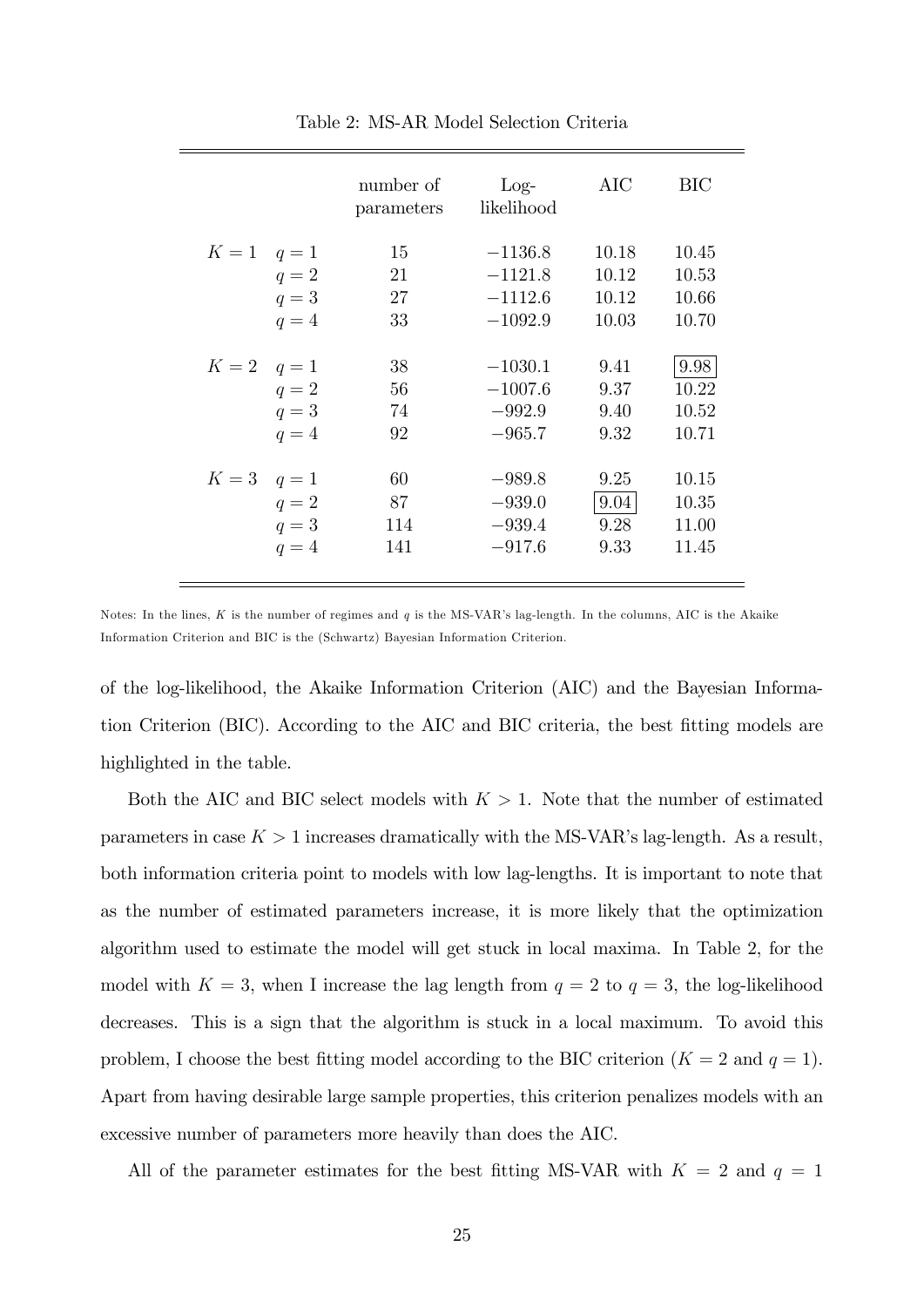|                                                                     | Regime 1                 | Regime 2             |
|---------------------------------------------------------------------|--------------------------|----------------------|
| Average regime<br>duration in years                                 | 34.6                     | 7.7                  |
| Ergodic<br>Probabilities                                            | 0.818                    | 0.182                |
| $E[\pi_t/s_t]$<br>$E\left[\Delta c_t/s_t\right]$<br>$E[i_t/s_t]$    | 2.38<br>3.30<br>3.96     | 4.93<br>4.33<br>6.80 |
| $SD[\pi_t/s_t]$<br>$SD\left[\Delta c_t/s_t\right]$<br>$SD[i_t/s_t]$ | 1.39<br>$2.65\,$<br>2.23 | 2.90<br>3.73<br>3.29 |

Table 3: MS-VAR Conditional Moments

Notes: The conditional moments were computed using numerical simulation of the MS-VAR with  $K=2$  and  $q=1$ . The average regime duration and ergodic probabilities were computed according to Hamilton (1994).

are reported in Appendix B. Some selected conditional moments for the MS-VAR also are shown in Table 3, while the filtered and smoothed regime probabilities are shown in Figure 4.

For convenience I reproduce here the estimated MS-VAR transition matrix

$$
\begin{pmatrix}\n\hat{p}_{11} & \hat{p}_{12} \\
\hat{p}_{21} & \hat{p}_{22}\n\end{pmatrix} = \begin{pmatrix}\n0.993 & 0.007 \\
(0.007) & 0.967 \\
0.033 & 0.967 \\
(0.023)\n\end{pmatrix}
$$

where the numbers in parentheses are standard errors. Note that, since  $p_{11}$  is close to unity, regime 1 is very persistent and close to being an absorbing state. According to Table 3, this regime has an average duration of about 35 years. On the other hand, the probability of remaining in regime 2,  $p_{22}$ , is considerably smaller, implying an average duration of only 7.7 years for regime 2. Note, however, that the estimate for  $p_{22}$  is not very precise.

Based on the smoothed regime probabilities, regime 1 almost exactly encompasses the Martin and the Greenspan / Bernanke subsamples from Section 3. In particular, the MS-VAR interprets the Great Moderation years as realizations of this regime. On the other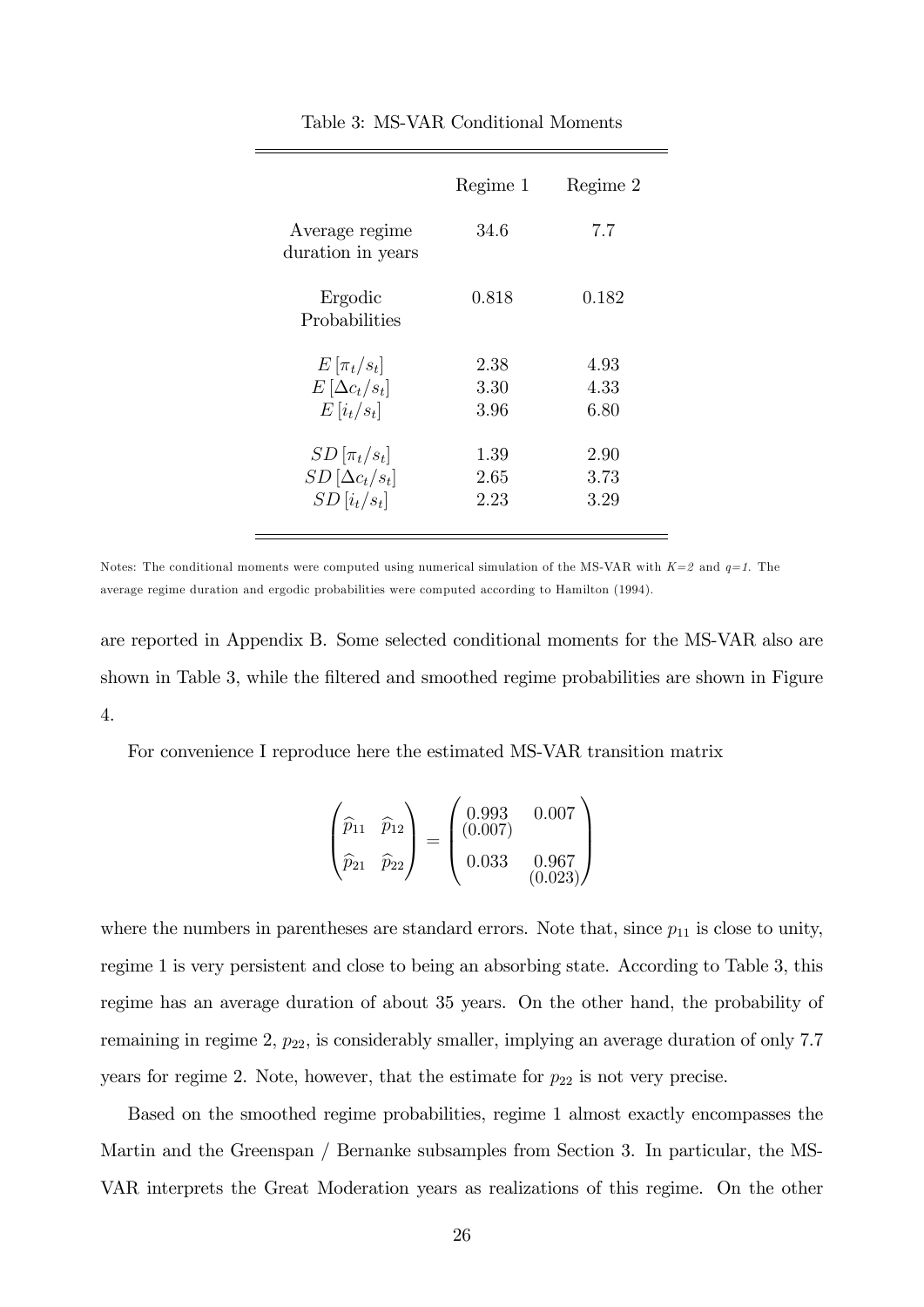



Notes: Probabilities computed using the filters described in Hamilton (1994) for the MS-VAR with  $K=2$  and  $q=1$ .

hand, regime 2 roughly covers the Burns / Miller and Volcker subsamples from Section 3 (this regime also appears with a high probability very briefly from  $1952:2$  to  $1953:1$ ) - it therefore encompasses the Great Ináation years. The conditional moments in Table 3 reveal that when regime 1 occurs, the inflation rate and the short-term interest rate fluctuate around significantly lower levels than when regime 2 is realized. Moreover, confirming the results obtained in Section 3.2, the economy conditional on regime 1 is substantially more stable than when regime 2 realizes<sup>21</sup>.

I now use the mean short-rate gap across regimes and the regime-switching probabilities estimated above to parameterize investors' beliefs. Using equations  $(8)$  and  $(9)$ , it is straightforward to compute the level risk conditional on each regime.

Using the information reported in Table 3, we note that the mean interest rate differential across regimes 1 and 2,  $\mathcal{D}_s E[i_t/s_t]$ , is equal to 2.84%. Using the estimated ergodic probabilities reported in the same table, it is easy to show that in the limit as  $\tau \to \infty$ the level risk conditional on regime 1 is given by  $(1 - 0.818) \times 2.84\% = 0.52\%$ . A similar calculation for regime 2 yields a limiting level risk of  $-0.818 \times 2.84\% = -2.32\%$ . Therefore,

 $21$  Interestingly, the regime classification that emerges from Figure 4 is very similar to the one estimated by Ang and Bekaert (2002).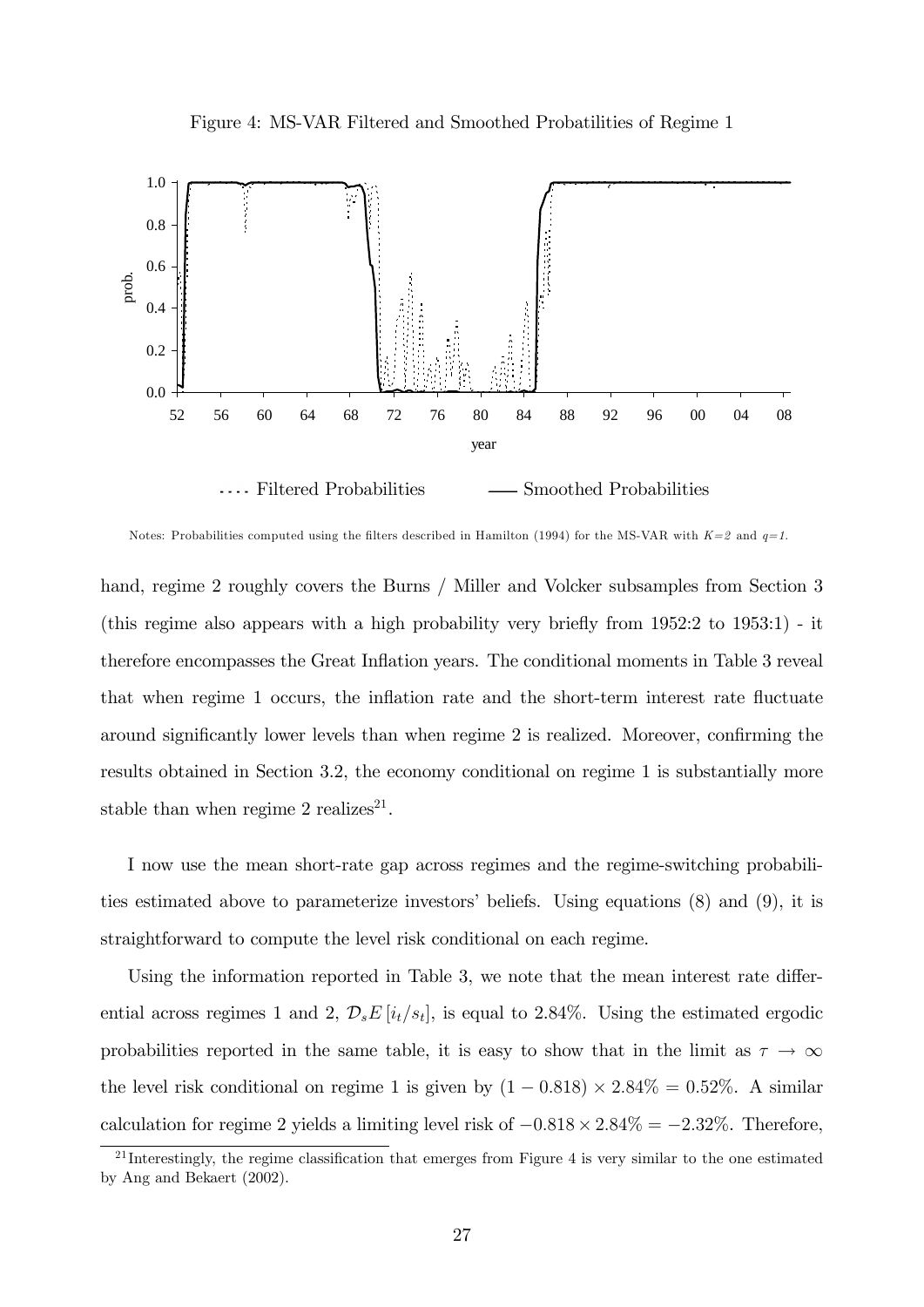|     |              |                   | Regime 1 | Regime 2 | Great<br>Moderation<br>$(85:3-08:4)$ | Great<br>Inflation<br>$(70:3-85:2)$ |
|-----|--------------|-------------------|----------|----------|--------------------------------------|-------------------------------------|
| (1) | Average      | $\tau = 1$ year   | 0.38     | 0.46     | 0.40                                 | 0.48                                |
|     | <b>Slope</b> | $\tau = 3$ years  | 0.75     | 0.78     | 0.92                                 | 0.80                                |
|     |              | $\tau = 5$ years  | 0.99     | 0.91     | 1.25                                 | 0.94                                |
|     |              | $\tau = 10$ years | 1.47     | 1.08     | 1.84                                 | 1.08                                |
|     |              |                   |          |          |                                      |                                     |
| (2) | Level        | $\tau = 1$ year   | 0.03     | $-0.14$  | 0.03                                 | $-0.14$                             |
|     | Risk         | $\tau = 3$ years  | 0.10     | $-0.45$  | 0.10                                 | $-0.45$                             |
|     |              | $\tau = 5$ years  | 0.16     | $-0.70$  | 0.16                                 | $-0.70$                             |
|     |              | $\tau = 10$ years | 0.26     | $-1.15$  | 0.26                                 | $-1.15$                             |
|     |              |                   |          |          |                                      |                                     |
| (3) | Residual     | $\tau = 1$ year   | 0.35     | 0.60     | 0.37                                 | 0.61                                |
|     | $[(1)-(2)]$  | $\tau = 3$ years  | 0.65     | 1.22     | 0.82                                 | 1.25                                |
|     |              | $\tau = 5$ years  | 0.84     | 1.61     | 1.09                                 | 1.64                                |
|     |              | $\tau = 10$ years | 1.22     | 2.23     | 1.58                                 | 2.23                                |
|     |              |                   |          |          |                                      |                                     |

Table 4: Yield Curve Slope Decomposition

Notes: Average slope measures conditional on regimes 1 and 2 were computed for the sample 1985:3-2008:4 and 1970:3-1985:2 respectively. Level risk measures are based on the estimated MS-VAR.

in the limit the estimated level risk becomes sizeable, especially for the less persistent regime 2. Observe the sign of the level risk in each regime. In regime 2 investors anticipate that a future switch to regime 1 is possible. This switch would imply that the short rate fluctuates around a significantly lower level than the current one. As a result, there is a *negative* level risk. In regime 1, on the other hand, investors believe that there is a possibility of switching to the highly volatile regime 2, which implies a shift towards higher levels of the short rate. In this case a *positive* level risk arises. Because regime 1 is more persistent than regime 2, the level risk is larger in absolute value in the latter than in the former regime.

For values of  $\tau$  far away from the limit, the estimated level risks at different maturities are reported in the second (regime 1) and third (regime 2) columns of Table 4. In both regimes, the level risk is relevant in terms of magnitude: in regime 2, the level risk grows quickly to  $-115$  basis points at the 10-year horizon, while in regime 1 it is still capable of increasing the average 10-year slope by 26 basis points.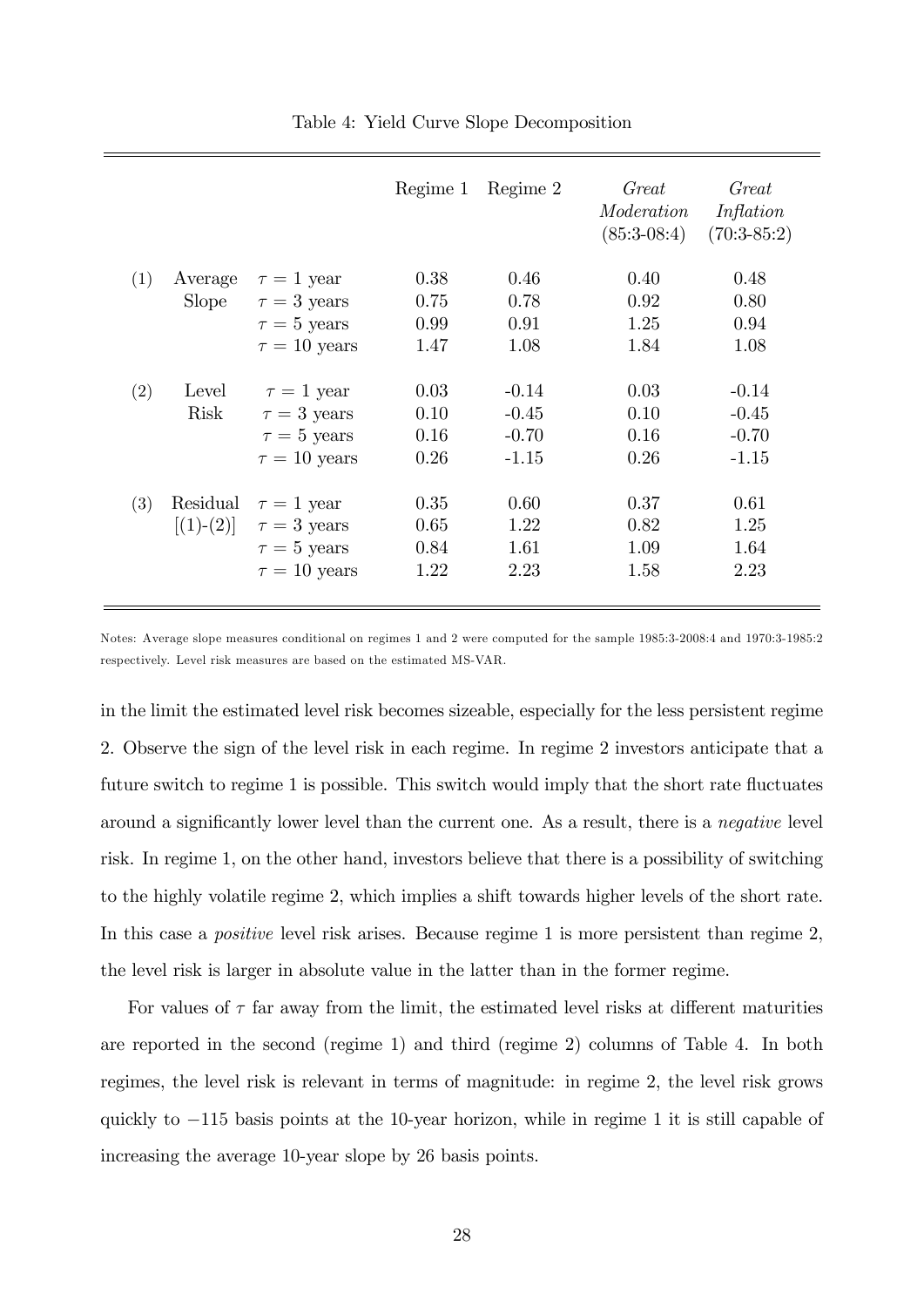By rearranging equations  $(8)$  and  $(9)$ , we can see that subtracting the estimated level risk from the average slope in each regime makes it possible to recover the term premium. However, because my MS-VAR does not include the yield curve slope, I cannot directly obtain the mean value of the slope conditional on each regime. I therefore use the sample average of observed slope measures as a proxy.

Sample averages of slope measures at different maturities<sup>22</sup> are reported in panel  $(1)$  of Table 4. In the second column I report average yield curve slopes for the quarters when regime 1 was associated with a smoothed probability greater that 50%. The third column reports the same measures for quarters where regime 2 was the predominant regime according to the smoothed probabilities. The fourth and fifth columns of the table report average slope measures for two particular subsamples of the data of interest: first, the 1985:3-2008:4 subsample, which is the portion of regime 1 that corresponds to the 'Great Moderation'; second, the 1970:3-1985:2 subsample, which corresponds to the 'Great Inflation' years of regime 2. Panel (3) of Table 4 shows the residuals obtained after subtracting the level risk from these average slope measures.

The slope averages across regimes restate the puzzle from Section 3: conditional on the high volatility regime 2, the slope on average is *lower* than in regime 1. This is true for the 5- and 10-year maturities reported in the second and third columns of Table 4, but if we restrict our attention to the Great Inflation and Great Moderation subsamples (fourth and fifth columns of Table 4), this is true for almost all reported maturities. Importantly, once I control for the level risk, the puzzle disappears completely. That is, once level risks are subtracted from the slope measures, regime 2 displays substantially higher premia than regime 1 at all maturities analyzed<sup>23</sup>. The same is true when I restrict my attention to the Great Ináation and Great Moderation subsamples. In other words, based on slope measures nominal bonds seem less risky in the Great Inflation than in the Great Moderation not because of a seemingly abnormal pattern of term premia across regimes, but rather simply because of an outcome of beliefs that incorporate the possibility of regime switches.

 $^{22}$ In addition to the 5 and 10-year slope measures discussed before, I consider in this section the 1, 2, 3, and 4-year slope measures calculated again using the CRSP database.

 $^{23}$ This is similar to Bekaert, Hodrick, and Marshall (2001). They find that some term structure 'anomalies' can be explained by a combination of term premia and a 'peso problem' in the short-rate process.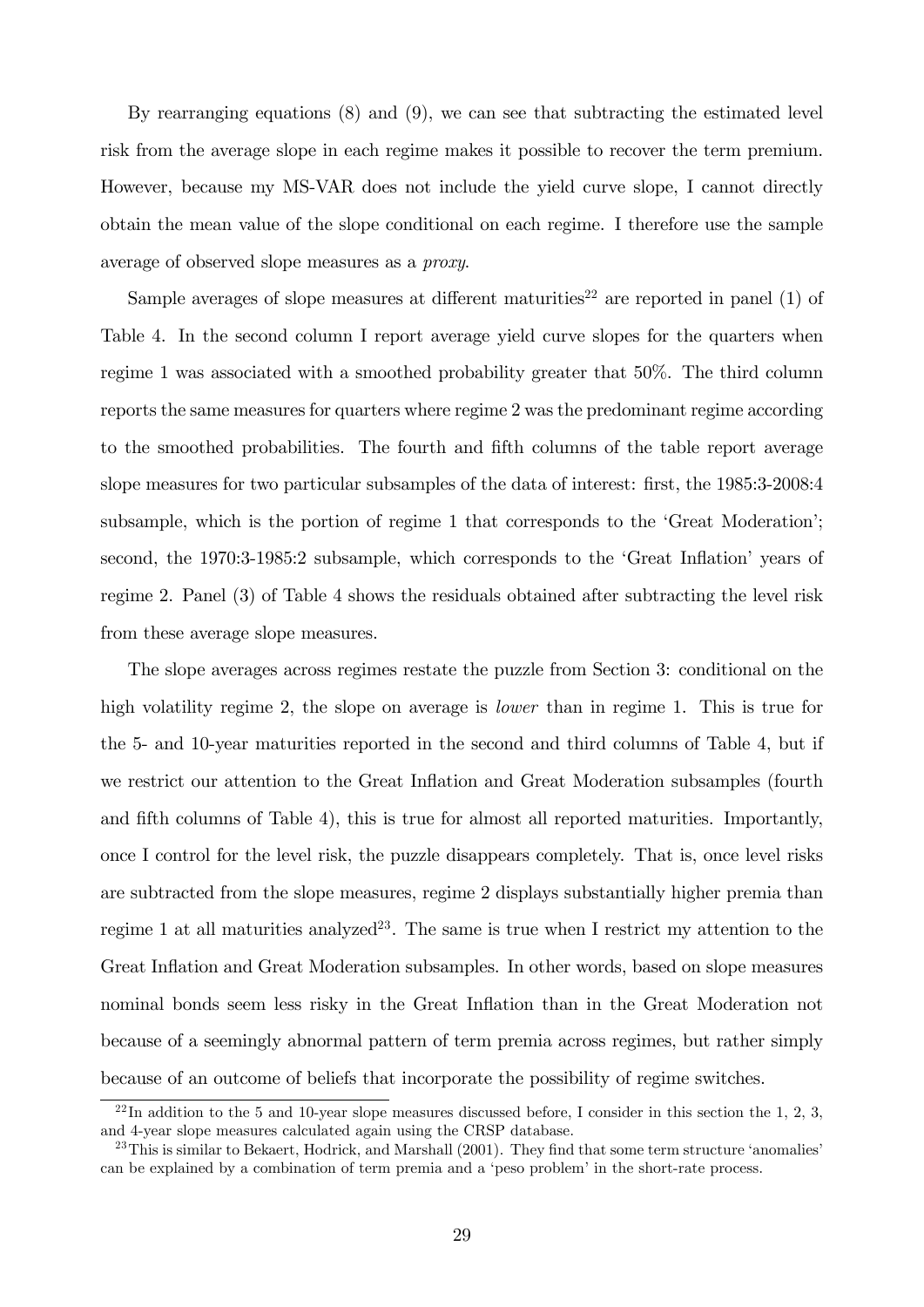

#### Figure 5: Decomposing the Observed Mean Slope

An alternative way to illustrate this last result is shown in Figure 5. In the top chart, the full line plots the estimated level risks in regime 1 against increasing maturities in the horizontal axis. The diamond markers correspond to the average slope measures from Table 4 for the 'Great Moderation' subsample. The bottom chart shows the same analysis but for the level risks conditional on regime 2 and the average slope measures that correspond to the 'Great Inflation' subsample.

Although the yield curve in both regimes on average is positively sloped at all available horizons, the decomposition of the slope is quite different. In regime 1 the slope measures are a combination of positive term premia and positive level risks, but in regime 2 the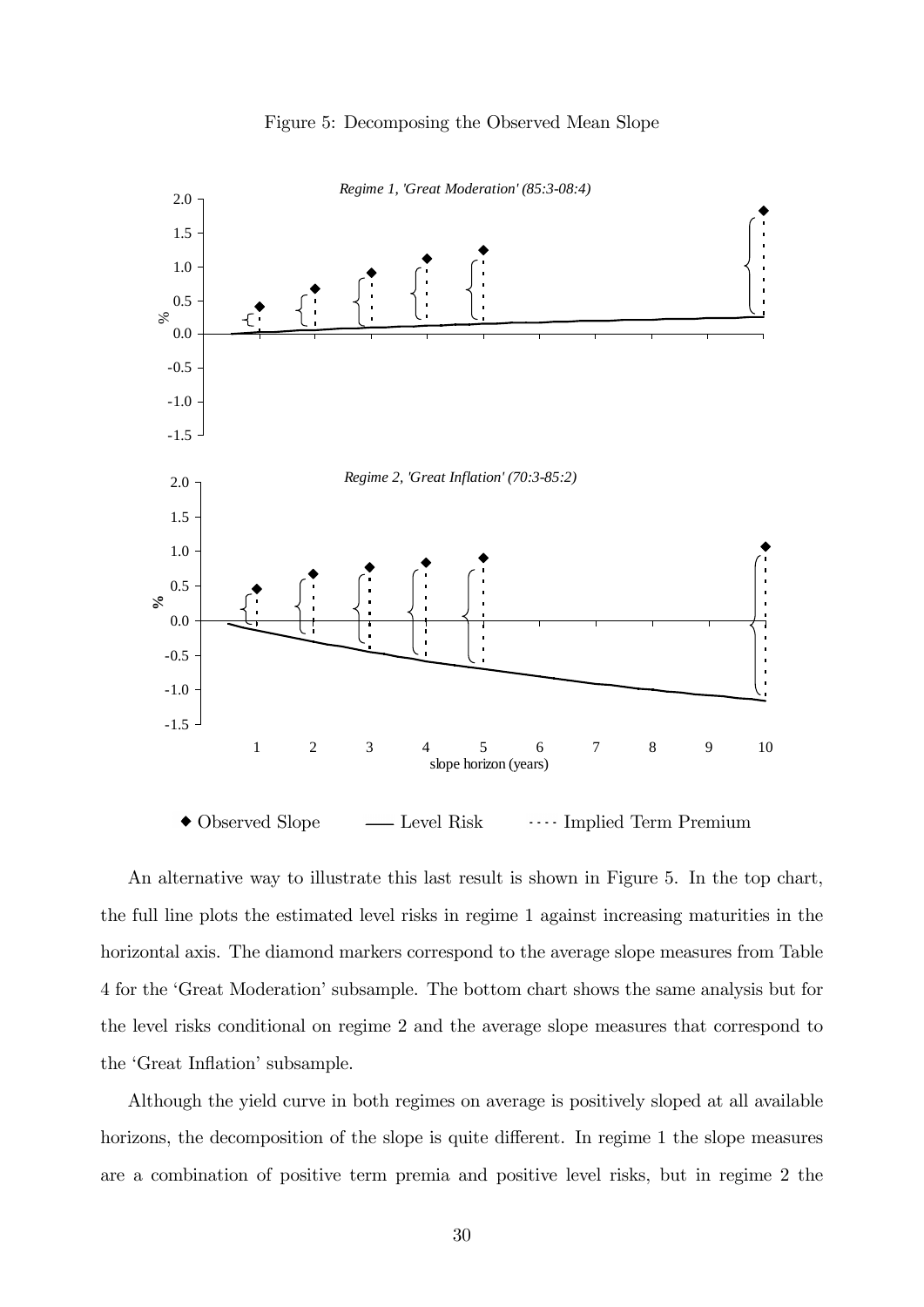yield curve is positively sloped in spite of substantially negative level risks. Conditional on regime 2, it takes very high term premia to offset the negative level risks and to generate the observed slope. The residual term premia, indicated in Figure 5 by the curly brackets, are in fact significantly larger in regime 2 than in regime 1.

# 6 Level Risks in a Structural Model with MS Monetary Policy Regimes

In the MS-VAR estimated in the previous section, what makes the short-rate fluctuate around different levels across regimes, giving rise to level risks? Similarly, what makes the economy less volatile in regime 1 than in regime 2? The reduced-form MS-VAR is silent about the possible structural changes experienced by the macroeconomy once it switches to a new regime.

In this section, I investigate whether differences in how the Fed conducts monetary policy jointly can explain the different macro dynamics and the yield curve shape across regimes. I find that the main features of the data explored in the previous sections can be replicated in a simple MS-DSGE that allows the economy to switch over time between active and passive monetary policy regimes. Private agents incorporate the MS possibility into their beliefs, which in turn has important implications for both the macroeconomic equilibrium and the yield curve.

In Section 6.1 I start by describing the MS-DSGE model and proposing an approximate non-linear solution method. The proposed solution method allows agents to accumulate precautionary savings, thus giving rise to non-trivial bond premia. In particular, the model endogenously generates a short-rate differential across regimes as private agents acquire different levels of precautionary savings depending on the monetary policy stance. As a result, level risks appear along the yield curve. In Section 6.2 I show that under a plausible choice of parameters the model is able to replicate the Slope-Volatility Puzzle. In other words, when there is a passive policy regime, the amount of macro uncertainty is substantially higher than in the active regime; as a result, term premia are higher. However, because of level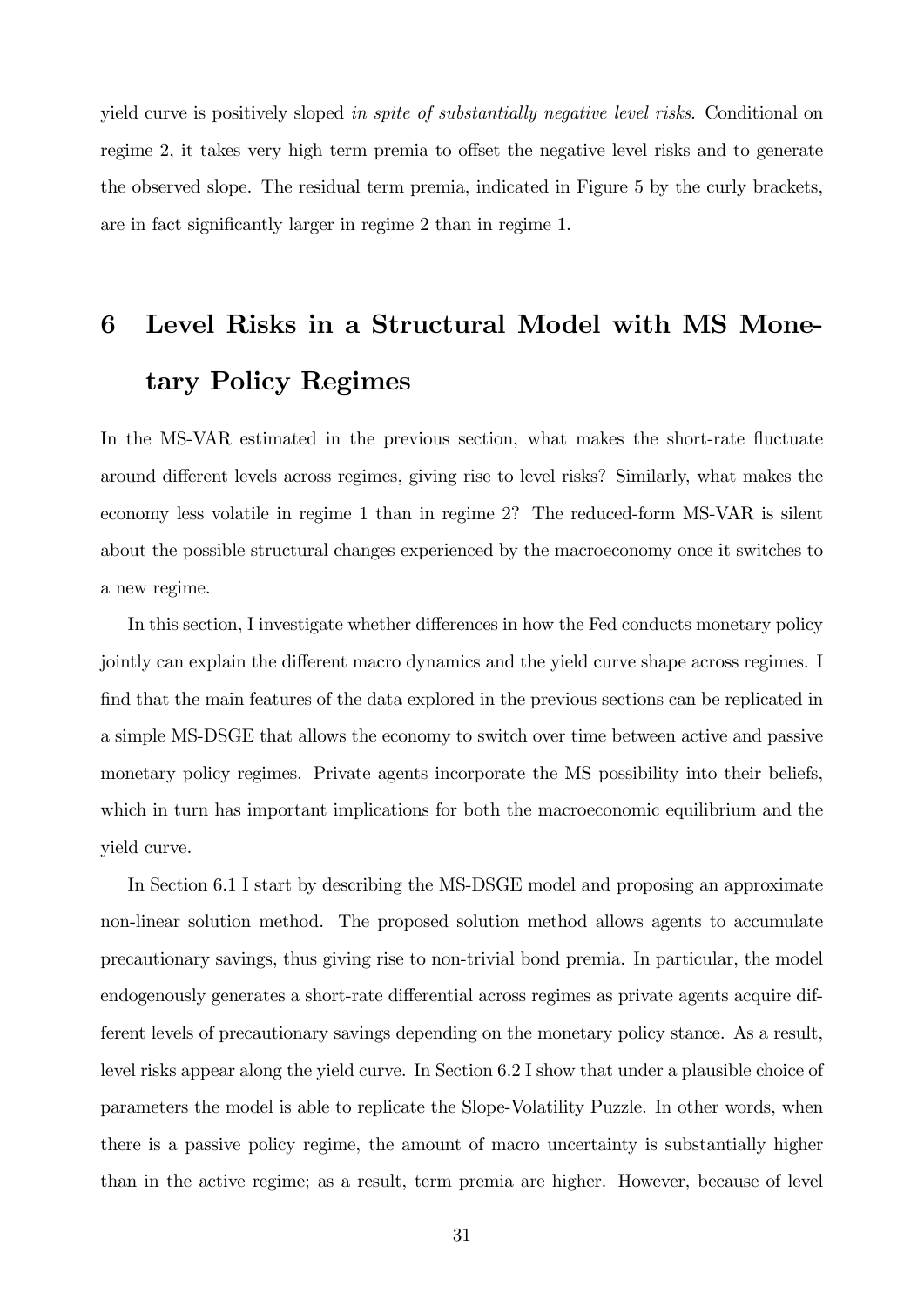risks generated endogenously through precautionary savings, during the passive regime the yield curve is less steep than in the active one, thus reproducing the Slope-Volatility Puzzle.

#### 6.1 Model Description and Solution

#### 6.1.1 Monetary Policy Regimes

Following Davig and Leeper (2007) and many others<sup>24</sup>, I assume that the Fed sets the short-term nominal interest rate  $i_t$  according to the following MS feedback rule

$$
i_t = \overline{i} + \phi_{\pi(s_t)}\hat{\pi}_t + \phi_{y(s_t)}\hat{y}_t
$$

where  $\hat{\pi}_t$  and  $\hat{y}_t$  are the log deviations of aggregate inflation and output from the deterministic steady state<sup>25</sup>. The crucial difference between this formulation and more standard Taylor rules is that here the policy reaction coefficients  $\phi_{\pi(s_t)}$  and  $\phi_{y(s_t)}$  at time t depend on the regime realization  $s_t \in \{1, 2\}$ . <sup>26</sup> As a result, a regime switch can trigger changes in how the Fed sets the short rate in order to fight deviations of inflation and output from their steady-state levels.

Without loss of generality, I set  $\phi_{\pi(1)} \geq \phi_{\pi(2)}$ , meaning that monetary policy in regime 1 is at least as 'active' with respect to inflation deviations as in regime 2. In particular, when  $\phi_{\pi(1)} > \phi_{\pi(2)}$ , regime 2 is considered 'less active' than regime 1. When  $\phi_{\pi(2)} < 1$ , policy in regime 2 is said to be 'passive'.

In a model with Öxed parameters, a passive monetary policy rule implies indeterminacy of the equilibrium solution<sup>27</sup>. In that case, the policy rate increases less than one-to-one with an increase in inflation; consequently, the ex-post short-term real interest rate falls. However, in the case of a regime-switching Taylor rule, this is not necessarily true. As

<sup>24</sup>See, for example, Farmer, Waggoner, and Zha (2007), Davig and Doh (2008), Liu, Waggoner, and Zha (2009) and Liu and Mumtaz (2010).

 $25$ Adding an autocorrelated monetary policy shock to the monetary policy rule does not significantly change any of my results.

 $^{26}$ A potentially interesting extension would be to analyze models with a regime-dependent inflation target. However, in a recent study, Liu, Waggoner, and Zha (2010) found no empirical support for this specification in the U.S. data.

<sup>&</sup>lt;sup>27</sup>When  $\phi_y \neq 0$ , the threshold above which  $\phi_\pi$  respects the Taylor principle is slightly below but still very close to unity for reasonable Taylor-rule parameterizations. See Bullard and Mitra (2002).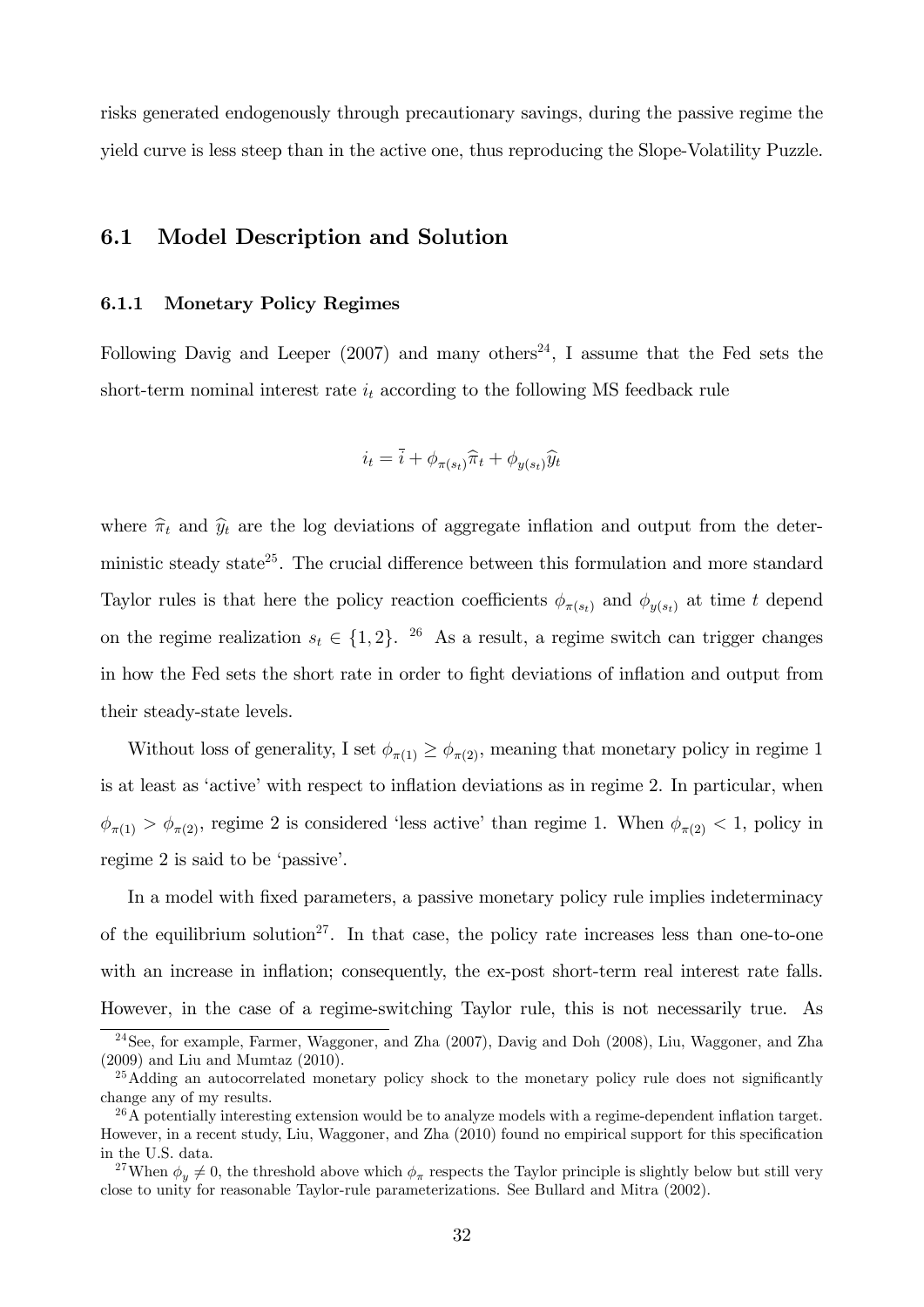Davig and Leeper (2007) show, although monetary policy is passive in one regime, if the probability of switching to an active enough regime is sufficiently high, then the model has a unique stable solution.

For consistency with my previous results, I assume an MS environment in line with Assumption  $(1)$  from Section 5. That is, I again let the economy switch between two different regimes over time. These regimes evolve according to an exogenous Markov Chain indexed by  $s_t \in \{1, 2\}$ , with transition matrix **P**. Finally, private agents again are assumed to observe the current regime realization  $s_t$  before making decisions; accordingly, the complete information set available to private agents at date t will be denoted by  $\Omega_t = \Omega_t^{-s} \cup \{s_t\}.$ 

#### 6.1.2 Private Agents

The macro model contains four agents: households, final and intermediate good producers and a monetary authority. The latter was described in the previous section. I now analyze the behavior of each remaining agent in turn. Detailed model derivations can be found in Appendix D.

Following Rudebusch and Swanson (2008), the household sector has a representative infinitely-lived agent endowed with Epstein and Zin (1989, 1991) and Weil (1990) preferences. Letting  $C_t$  and  $N_t$  represent the household's consumption and labor supply, those preferences are described by:

$$
V_t = \begin{cases} u(C_t, N_t) + \beta \left[ E_t V_{t+1}^{1-\alpha} \right]^{\frac{1}{1-\alpha}} & \text{if} \quad u(C_t, N_t) \ge 0 \text{ everywhere} \\ u(C_t, N_t) - \beta \left[ E_t \left( -V_{t+1} \right)^{1-\alpha} \right]^{\frac{1}{1-\alpha}} & \text{if} \quad u(C_t, N_t) \le 0 \text{ everywhere} \end{cases}
$$
(11)

where  $V_{t+1}$  denotes the utility continuation value to the household. The period utility is given by  $u(C_t, N_t) = e^{b_t} \left( \frac{C_t^{1-\gamma}}{1-\gamma} - \chi \frac{N_t^{1+\eta}}{1+\eta} \right)$ ), where  $b_t$  represents a time-preference shock. As Epstein and Zin (1989) show, these preferences disentangle the coefficient of risk aversion from the elasticity of intertemporal substitution (EIS), which are constrained in standard expected utility preferences to be the reciprocal of one another. In the particular parametrization above, the degree of risk aversion is associated with (but not equal to)  $\alpha \in \mathbb{R}$ , whereas the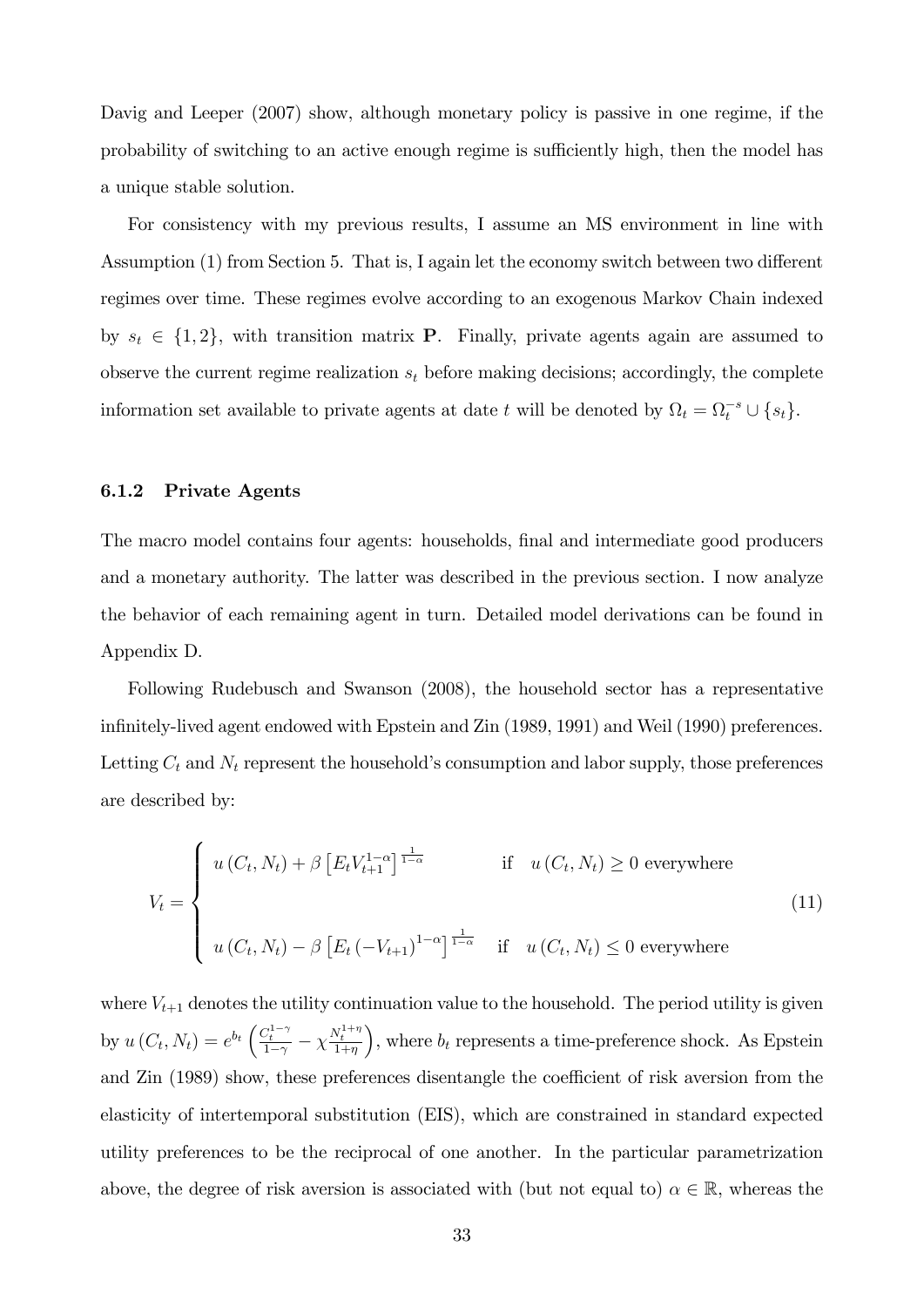EIS is given by  $1/\gamma$ . When  $\alpha = 0$ , the standard expected utility case is recovered.

The representative household maximizes (11) subject to the budget constraint

$$
P_t C_t + E_t \overline{M}_{t+1} X_{t+1} \le X_t + P_t W_t N_t + T_t
$$

where  $P_t$  is the aggregate price level and  $E_t M_{t+1} X_{t+1}$  is the value of a complete portfolio of state-contingent assets with  $M_{t+1}$  representing the nominal stochastic discount factor and  $X_{t+1}$  the portfolio holdings from period t to  $t + 1$ . Additionally,  $W_t$  represents the real wage rate and  $T_t$  summarizes all lump-sum transfers to the household. It follows from the household's optimization problem that the one-period *real* SDF and the labor supply are respectively given by

$$
M_{t,t+1} = \beta \left[ \frac{V_{t+1}}{(E_t V_{t+1}^{1-\alpha})^{\frac{1}{1-\alpha}}} \right]^{-\alpha} \left( \frac{C_{t+1}}{C_t} \right)^{-\gamma} e^{b_{t+1}-b_t}
$$
(12)  

$$
W_t = \chi \frac{N_t^{\eta}}{C_t^{-\gamma}}
$$

where, under complete markets, the SDF can be used to price nominal bonds of different maturities recursively. More specifically, letting  $\Pi_{t+1} \equiv P_{t+1}/P_t$ , the price of a  $\tau$ -period nominal bond is given by  $B_{\tau,t} = E_t \left[ M_{t,t+1} B_{\tau-1,t+1} \prod_{t+1}^{-1} \right]$ . In the specific case of a oneperiod bond, the pricing condition becomes  $B_{1,t} = E_t \left[ M_{t,t+1} \prod_{t+1}^{-1} \right]$ . Note that the term in parenthesis in the SDF expression, which also appears in expected utility models, captures the current consumption risk. The term in square brackets containing the continuation utility value introduces aversion to long-run consumption and labor risks.

Final good Örms operate under perfect competition, and the representative producer is endowed with the following technology

$$
Y_t = \left(\int_0^1 Y_{t(f)}^{\frac{1}{1+\lambda_t}} dt\right)^{1+\lambda_t}
$$

where  $Y_t$  is the quantity of final goods produced through a combination of  $Y_{t(f)}$  of each intermediate good  $f \in [0, 1]$ . Following Steinsson (2003) and Smets and Wouters (2003), I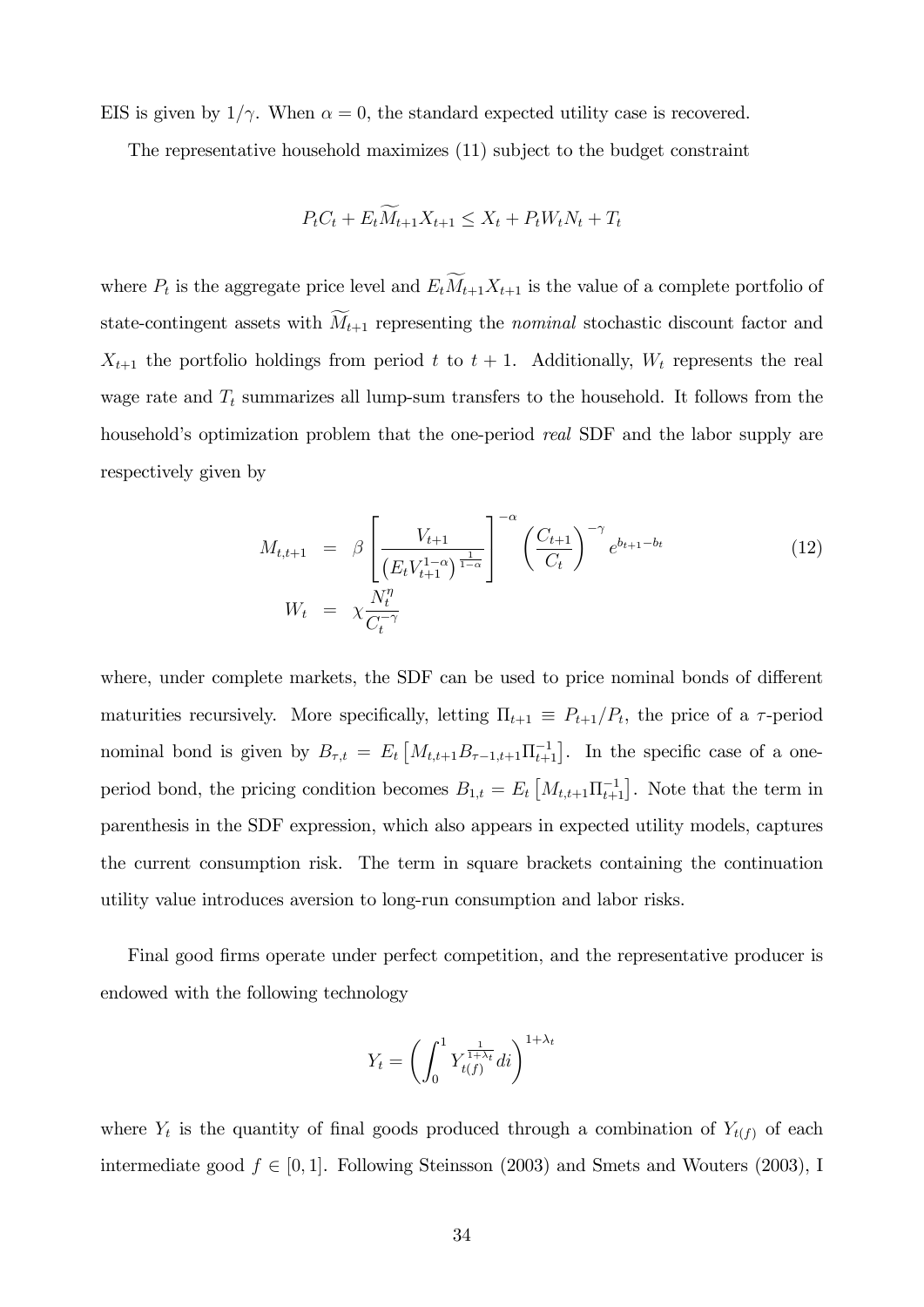allow the degree of substitutability across differentiated intermediate goods  $\lambda_t$  to vary over time. A decrease in  $\lambda_t$  reduces the monopoly power of intermediate producers, which in turn reduces their price markup. Profit maximization in the final-good sector yields a demand curve for each intermediate good

$$
Y_{t(f)} = \left(\frac{P_{t(f)}}{P_t}\right)^{-\frac{1+\lambda_t}{\lambda_t}} Y_t \tag{13}
$$

where  $P_{t(f)}$  is the price of intermediate good f. The aggregate price level is then given by  $P_t =$  $\left(\int_0^1 P_{t(f)}^{-\frac{1}{\lambda_t}}di\right)^{-\lambda_t}.$ 

In the intermediate-good sector, all firms have identical Cobb-Douglas production functions given by

$$
Y_{t(f)} = A_t \overline{K}^{\theta} N_{t(f)}^{1-\theta} \tag{14}
$$

where the level of capital K is assumed for simplicity to be fixed,  $N_{t(f)}$  is the amount of labor employed by firm f, and  $Y_{t(f)}$  is its level of output. The aggregate level of technology is denoted by  $A_t$ . As in Rotemberg (1982), firms can reset the prices of each differentiated good in every period, but incur intangible quadratic adjustment costs in doing so

$$
\frac{\xi}{2} \left( \frac{P_{t(f)}}{P_{t-1(f)}} \frac{1}{\overline{\Pi}} - 1 \right)^2 P_t Y_t
$$

where  $\overline{\Pi}$  is the steady state rate of inflation. These costs do not affect the firm's cash-flows, but must be considered in the optimization problem. Therefore, each intermediate firm  $f$ chooses  $P_{t(f)}$  so as to maximize the expected discounted sum of future profits corrected by the adjustment costs

$$
E_t \left\{ \sum_{j=0}^{\infty} M_{t,t+j} \frac{P_t}{P_{t+j}} \left[ D_{t+j(f)} - \frac{\xi}{2} \left( \frac{P_{t+j(f)}}{P_{t+j-1(f)}} \frac{1}{\overline{\Pi}} - 1 \right)^2 P_{t+j} Y_{t+j} \right] \right\}
$$

where  $D_{t(f)}$  represents the period t profit which is given by  $P_{t+j(f)}Y_{t+j(f)} - P_{t+j}W_{t+j}(f)$ . Since firms are owned by households,  $M_{t,t+j} \equiv \prod_k^j$  $\sum_{k=1}^{3} M_{t+k}$  is used to discount future profits. The optimization problem is constrained by sequences of equations (13) and (14) starting from period t onwards.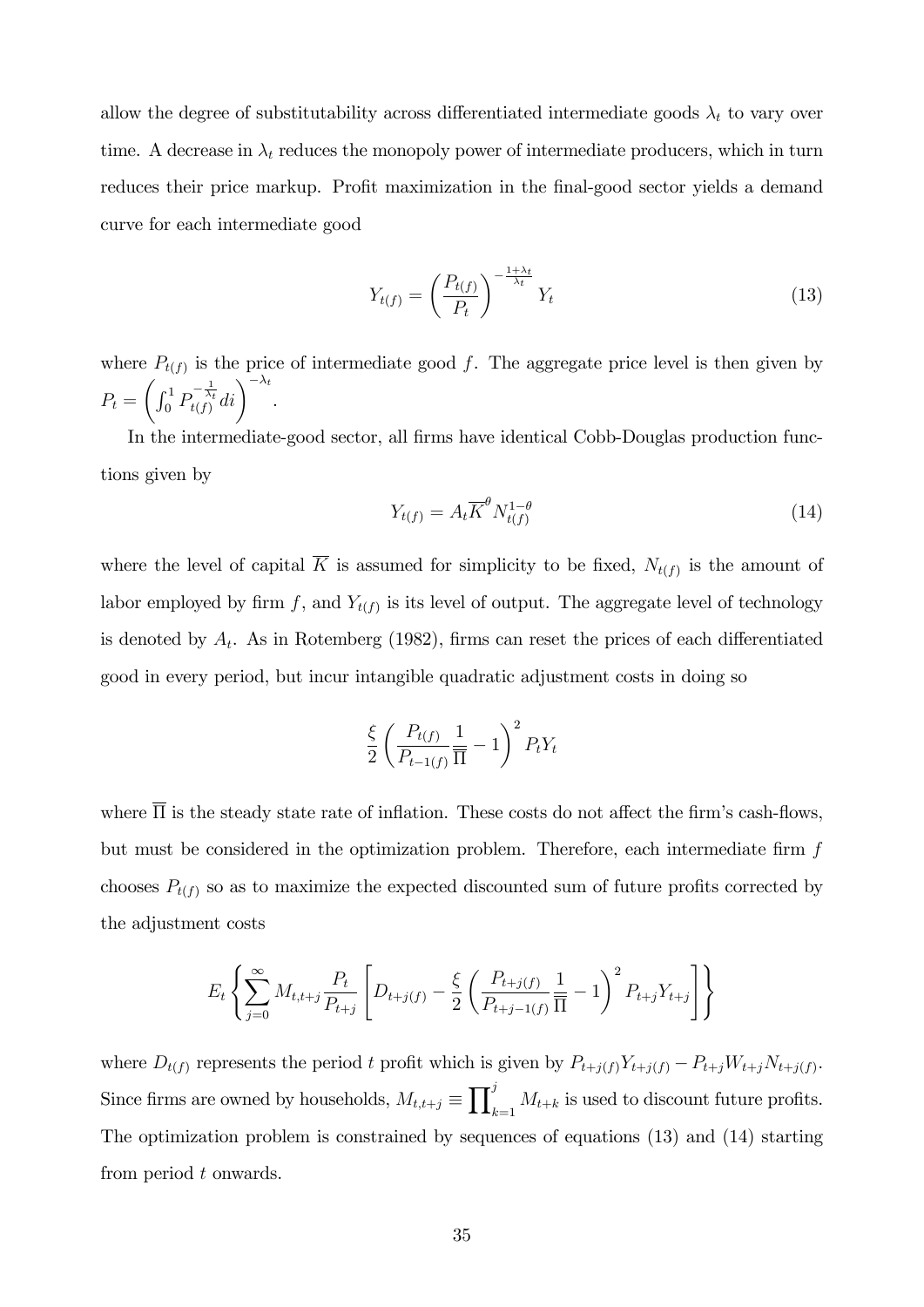The market clearing condition in the final good market is given by

$$
Y_t = C_t + G_t + \delta \overline{K}
$$

where  $G_t$  represents a shock to the market clearing condition and, following Rudebusch and Swanson (2008), a constant amount  $\delta \overline{K}$  of the final good is used to repair the depreciated capital. If  $G_t$  is interpreted as government purchases, then it is assumed that the government runs a balanced budget financed through lump-sum taxes obtained from the household sector.

To complete the model description, assume that the four exogenous shocks follow AR(1) processes:

$$
b_t = \rho_b b_{t-1} + \sigma_b \varepsilon_t^b
$$
  
\n
$$
\log A_t = \rho_A \log A_{t-1} + \sigma_A \varepsilon_t^A
$$
  
\n
$$
\log (1 + \lambda_t) = (1 - \rho_\lambda) \log (1 + \overline{\lambda}) + \rho_\lambda \log (1 + \lambda_{t-1}) + \sigma_\lambda \varepsilon_t^A
$$
  
\n
$$
\log G_t = (1 - \rho_G) \log \overline{G} + \rho_G \log G_{t-1} + \sigma_G \varepsilon_t^G
$$

with independently and identically distributed innovations  $\varepsilon_t^k \sim N(0, 1)$  for  $k \in \{b, A, \lambda, G\}$ .

#### 6.1.3 Model Solution

The macro model has five (exogenous) predetermined variables:  $b_t$ ,  $A_t$ ,  $\lambda_t$ ,  $G_t$  and  $s_t$ . The first four are standard continuously differentiable variables, whereas the last is a discrete variable that follows a Markov chain with transition matrix P. In order to write the Markov chain compactly, I define a  $2 \times 1$  vector  $\xi_t \equiv (1 [s_t = 1], 1 [s_t = 2])'$  where  $1[s_t = j]$  is an indicator function which is equal to one if  $s_t = j$ . Hamilton (1994) shows that the Markov chain can be represented in terms of  $\xi_t$  by the autoregressive process  $\boldsymbol{\xi}_{t+1} = \mathbf{P}\boldsymbol{\xi}_t + \boldsymbol{\nu}_t$ , where  $\boldsymbol{\nu}_t$  is a heteroskedastic zero mean vector of innovations that can only assume discrete values. Collecting the differentiable predetermined variables in a  $n_x \times 1$  vector  $\mathbf{x}_t \equiv (b_t, \log A_t, \log (1 + \lambda_t), \log G_t)$  and letting  $\mathbf{y}_t$  represent the  $n_y \times 1$  vector of (natural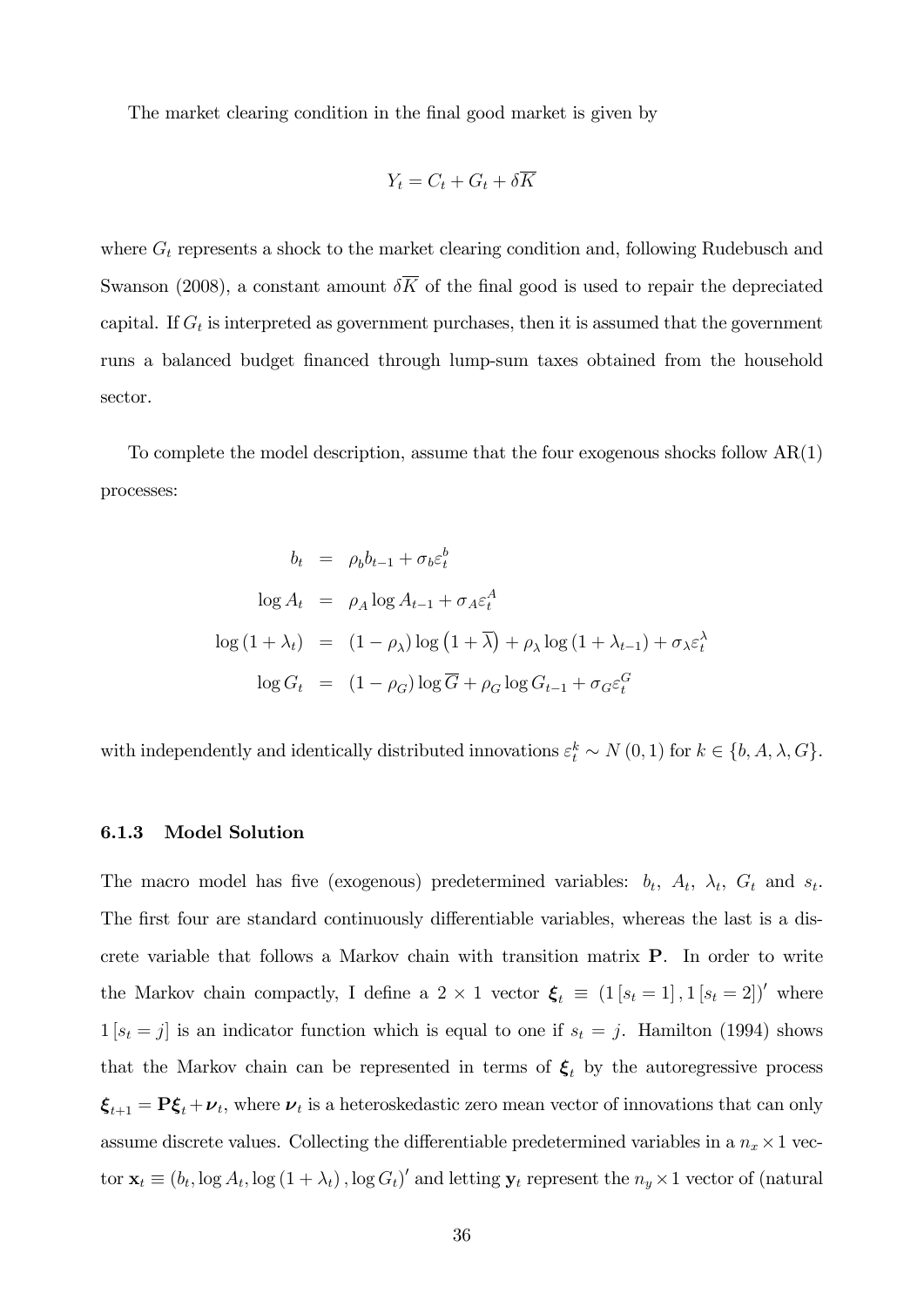logarithms of the) non-predetermined variables, the macroeconomic system together with the bond pricing equations can be written as

$$
E_t [f (\mathbf{y}_{t+1}, \mathbf{y}_t, \mathbf{x}_t, \boldsymbol{\xi}_t)] = 0
$$
  
\n
$$
\mathbf{x}_{t+1} = (I_4 - \mathbf{\Lambda}) \overline{\mathbf{x}} + \mathbf{\Lambda} \mathbf{x}_t + \Sigma \sigma \boldsymbol{\varepsilon}_{t+1}
$$
  
\n
$$
\boldsymbol{\xi}_{t+1} = \mathbf{P} \boldsymbol{\xi}_t + \boldsymbol{\nu}_t
$$
\n(15)

where  $\varepsilon_t \equiv (\varepsilon_t^b, \varepsilon_t^A, \varepsilon_t^A, \varepsilon_t^G)'$  is the vector of *i.i.d.* standard normal shocks. The coefficient matrices are given by  $\Lambda = diag(\rho_b, \rho_A, \rho_\lambda, \rho_G)$ ,  $\Sigma = diag(\sigma_b, \sigma_A, \sigma_\lambda, \sigma_G)$  and  $\overline{\mathbf{x}} =$  $(0,0,\log(1+\overline{\lambda}),\log\overline{G})'$ , while  $\sigma$  is a perturbation parameter that scales uncertainty in the model.

The model above forms a system of Markov-Switching non-linear rational expectations equations for which an analytical solution is not known. Solution methods based on standard linear approximations have been proposed in the literature  $-e.g.$  Davig and Leeper  $(2007)$  and Farmer, Waggoner, and Zha  $(2010b)$ , but they would give rise to zero risk premia implied in the prices of Önancial assets and therefore are not useful in my context. I will therefore look for a second-order approximation to the true model solution using the perturbation techniques suggested by Schmitt-Grohe and Uribe (2004)<sup>28</sup>.

In order to be able to apply perturbation techniques to the system (15), one needs to be able to differentiate it with respect to all state variables. But because  $\xi_t$  is discrete, it is impossible to apply these techniques directly to the system above. Therefore I define an  $extended\ system^{29}$  of equations in which the dependence of the control variables on regimes is made explicit. It is then straightforward to implement perturbation methods to the extended system, because it is fully differentiable in the state variables.

In order to write the extended system, I introduce a state-contingent notation. That is,

 $28 \text{In a model where only the shock volatilities follow exogenous MS processes, Amisano and Tristani}$ (2010a,b) show that the perturbation solution is particularly easy to obtain. However, their solution method does not apply to the general case where other model parameters, such as the ones in the policy rule, are allowed to follow MS processes.

<sup>&</sup>lt;sup>29</sup>Note that I rewrite the *non-linear* Markov Switching model represented by system (15) into the extended form. Davig and Leeper (2009) apply a similar transformation to a Markov-Switching model after loglinearizing the equilibrium conditions and refer to this as the "linear representation". Since here the model remains non-linear after being transformed into the extended form, I refer to it as the "extended system" to avoid confusion.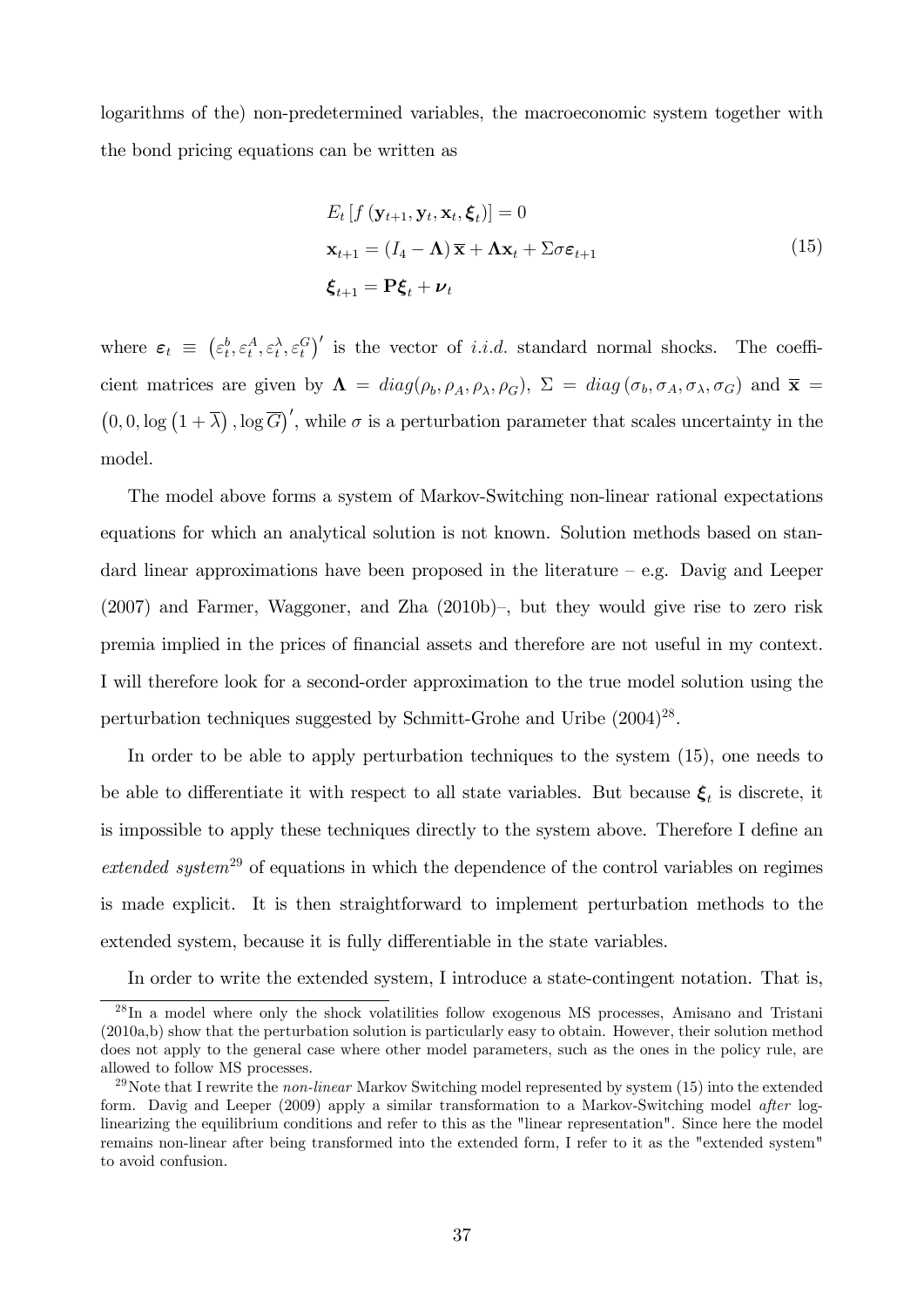I denote the value of the vector of endogenous variables  $y_t$  contingent on  $s_t = s \in \{1, 2\}$  by  $\mathbf{y}_{t(s)}$ . Using this notation, the expected value of  $\mathbf{y}_{t+1}$  conditional on  $\Omega_t$  can be parameterized as follows:  $E[y_{t+1}/\Omega_t^{-s}, s_t = s] = p_{s1}E[y_{t+1(1)}/\Omega_t^{-s}] + p_{s2}E[y_{t+1(2)}/\Omega_t^{-s}]$ . The extended non-linear system therefore can be written as:<sup>30</sup>

$$
F\left(\mathbf{y}_{t+1(1)}, \mathbf{y}_{t+1(2)}, \mathbf{y}_{t(1)}, \mathbf{y}_{t(2)}, \mathbf{x}_{t}\right) \equiv E\left[\begin{array}{c} f_{1}\left(\mathbf{y}_{t+1(1)}, \mathbf{y}_{t+1(2)}, \mathbf{y}_{t(1)}, \mathbf{x}_{t}\right) \\ f_{2}\left(\mathbf{y}_{t+1(1)}, \mathbf{y}_{t+1(2)}, \mathbf{y}_{t(2)}, \mathbf{x}_{t}\right) \end{array}\middle| 0\right] = 0
$$
\n
$$
\mathbf{x}_{t+1} = (I_{4} - \mathbf{\Lambda})\overline{\mathbf{x}} + \mathbf{\Lambda}\mathbf{x}_{t} + \Sigma\sigma\varepsilon_{t+1}
$$
\n
$$
\boldsymbol{\xi}_{t+1} = \mathbf{P}\boldsymbol{\xi}_{t} + \boldsymbol{\nu}_{t}
$$
\n(16)

where each equilibrium condition in the original system  $(15)$  is represented by two entries in  $F(\cdot)$ , each contingent on one possible realization of  $\xi_t$ . Note that the expectations operator does not condition on  $s_t$  because the MS probabilities are already dealt with by the statecontingent notation. Observe too that  $f_1(\bullet)$ , for example, depends on the  $t + 1$  vector of control variables contingent on regime 1 and 2. Writing the system this way makes explicit the fact that, in general, the solution in each regime will depend crucially on the behavior of the economy in the alternative regime. Expectations that policy may switch in the future will affect households' and firms' decisions today and will lead to a different equilibrium relative to a model without switching regimes. Only when both regimes are absorbing states, that is  $p_{11} = p_{22} = 1$ , will the solution in each regime be independent of the behavior of the economy in the alternative regime. Unlike in (15), the extended system only has differentiable predetermined variables. Therefore a perturbation solution can be obtained  $\text{easily}^{31}.$ 

 $30$ See Appendix E for more details on the extended non-linear system.

 $31$ To write the extended system, it is crucial that there be no regime-dependent state variables in the model. Imagine, for example, that time-varying capital is included in the model. Then, in order to rewrite the system in extended form, we would need to keep track of all the history of realized regimes. It then would be impossible to solve the model using the method proposed here.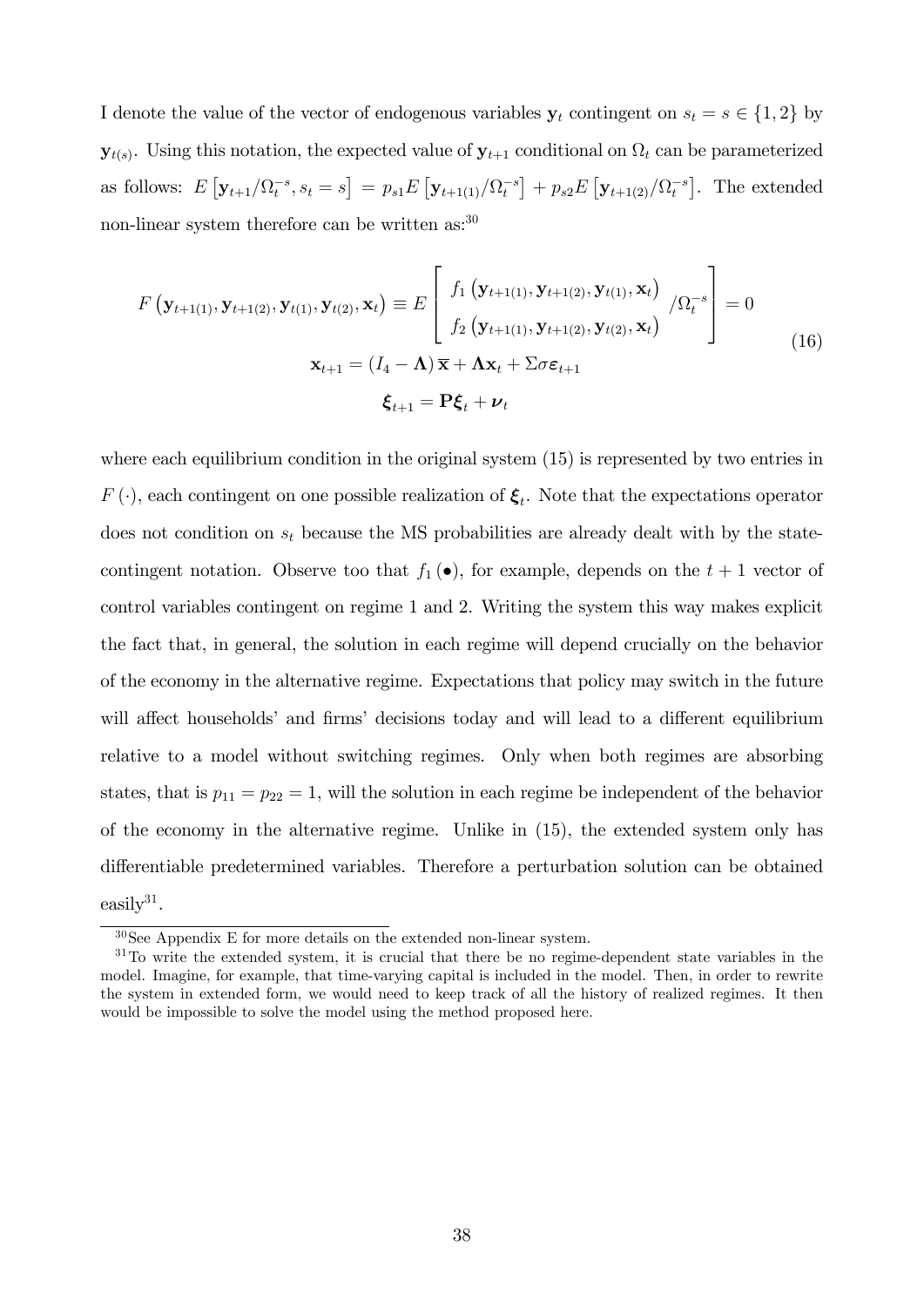The model solution I seek takes the form

$$
\begin{aligned}\n\begin{pmatrix}\n\mathbf{y}_{t(1)} \\
\mathbf{y}_{t(2)}\n\end{pmatrix} &= \begin{pmatrix}\ng^1(\mathbf{x}_t, \sigma) \\
g^2(\mathbf{x}_t, \sigma)\n\end{pmatrix} \\
\mathbf{x}_{t+1} &= (I_4 - \mathbf{\Lambda})\overline{\mathbf{x}} + \mathbf{\Lambda}\mathbf{x}_t + \Sigma\sigma\varepsilon_{t+1} \\
\boldsymbol{\xi}_{t+1} &= \mathbf{P}\boldsymbol{\xi}_t + \boldsymbol{\nu}_t .\n\end{aligned}
$$

My aim is to approximate  $g^1$  ( $\bullet$ ) and  $g^2$  ( $\bullet$ ) around the deterministic steady state defined by  $\mathbf{x}_{t+1} = \mathbf{x}_t = \overline{\mathbf{x}}$  and  $\sigma = 0$ , which implies that  $\overline{g}^j = g^j(\overline{\mathbf{x}}, 0)$  for  $j \in \{1, 2\}$ . This is a convenient approximation point because an analytical solution to the non-linear system can be found easily. Note that the regime-switching parameters  $\phi_{\pi(s_t)}$  and  $\phi_{y(s_t)}$  do not affect the economy in the deterministic steady state, which implies that  $\overline{g}^1 = \overline{g}^2 = \overline{g}$ .

Using insights from Schmitt-Grohe and Uribe (2004), a second-order approximate solution to the vector of control variables conditional on  $s_t = s$  is given by

$$
\mathbf{y}_{t(s)} \cong \overline{g} + \overline{g}_x^s \left( \mathbf{x}_t - \overline{\mathbf{x}} \right) + \frac{1}{2} \begin{bmatrix} \left( \mathbf{x}_t - \overline{\mathbf{x}} \right)^t \overline{g}_{xx[1]}^s \left( \mathbf{x}_t - \overline{\mathbf{x}} \right) \\ \cdots \\ \left( \mathbf{x}_t - \overline{\mathbf{x}} \right)^t \overline{g}_{xx[n_y]}^s \left( \mathbf{x}_t - \overline{\mathbf{x}} \right) \end{bmatrix} + \frac{1}{2} \overline{g}_{\sigma\sigma}^s \sigma^2 \quad \text{for } s = 1, 2 \quad (17)
$$

where  $\overline{g}_x^s$  is a  $n_y \times n_x$  matrix of first derivatives of  $g^s$  ( $\bullet$ ) with respect to the state variables and  $\overline{g}_{xx[k]}^s$  for  $k=1,...,n_y$  are symmetric  $n_x \times n_x$  matrices of second derivatives of  $g^s$  ( $\bullet$ ) again with respect to the state variables. The  $n_y \times 1$  vector  $\overline{g}_{\sigma\sigma}^s$  denotes the second derivatives of  $g^{s}(\bullet)$  with respect to the scalar  $\sigma$ . All matrices of first and second derivatives are evaluated at the deterministic steady state. Finally, note that the  $\bar{g}^s_\sigma$  and  $\bar{g}^s_{x\sigma}$  terms omitted from equation (17) are proven to be equal to zero by Schmitt-Grohe and Uribe (2004).

From equation (17), some important properties of the model solution emerge. First, uncertainty as measured by  $\sigma$  only shifts the constant term of the policy function by  $\bar{g}^s_{\sigma\sigma}$ . This shift causes the control variables to fluctuate around a *stochastic steady state*, which corrects for the precautionary savings motive and gives rise to risk premia in financial assets. Because the cross derivatives between the state variables and  $\sigma$  are all zero up to a secondorder, the risk premia within any given regime are constant. Note, however, that the second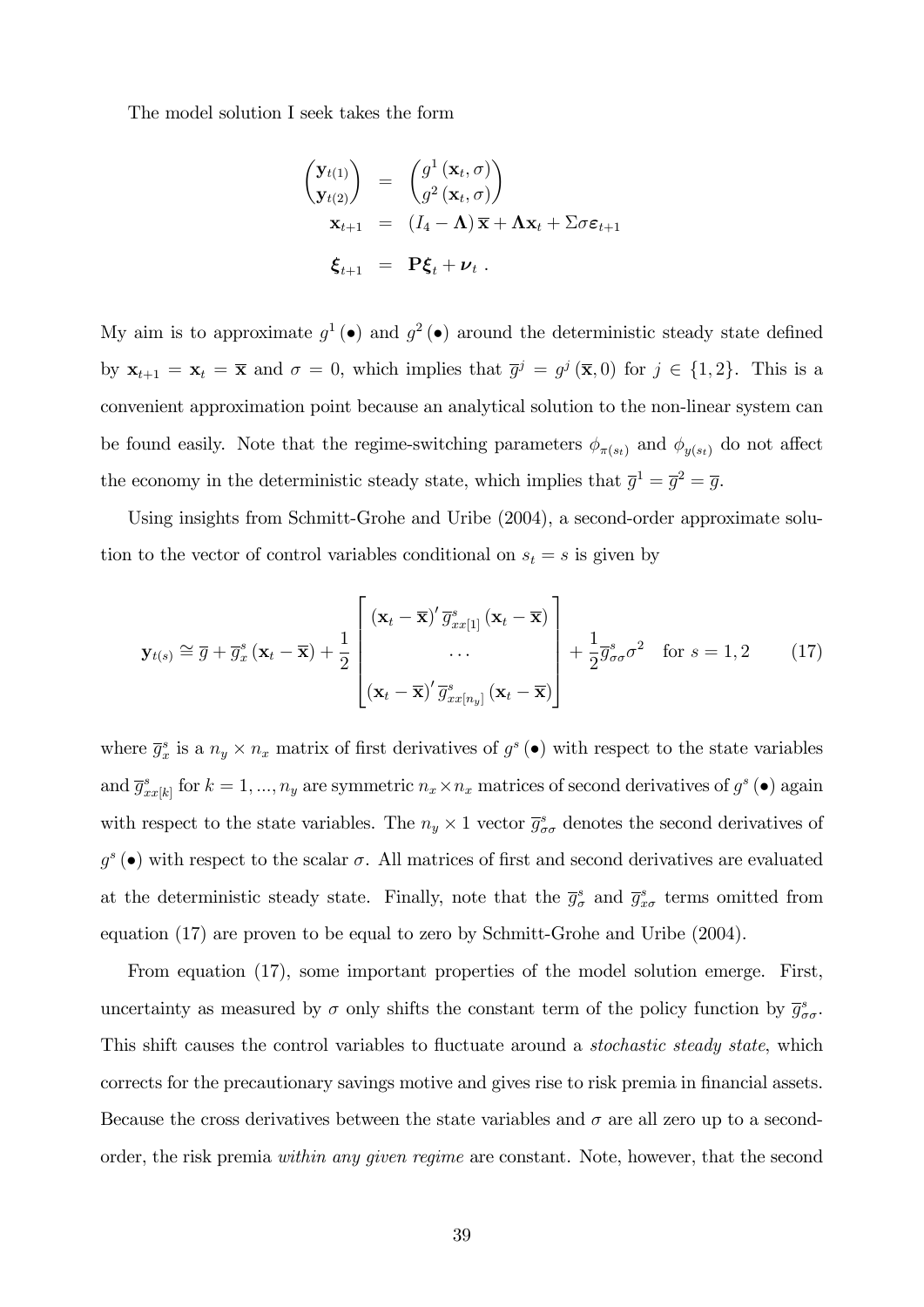derivative term with respect to  $\sigma$  will in general depend on the current regime realization which in turn will give rise to discrete changes in risk premia as regimes alternate.

Standard perturbation methods solve for the unknown coefficients of the above Taylor expansion by taking derivatives of (16) with respect to  $\mathbf{x}_t$  and  $\sigma$ , which are equal to zero and can be evaluated easily at the deterministic steady state<sup>32</sup>. All unknown coefficients of equation  $(17)$  are then determined by solving relatively simple systems of equations<sup>33</sup>.

#### 6.2 Model Analysis

Here I start by calibrating the parameters of the MS-DSGE model. I then analyze how well the model that is based on switching monetary policy regimes is able to replicate the key empirical macro and yield curve moments analyzed in Section 5.

For convenience, the empirical moments I focus on in this section are reproduced in Table 5. In particular, I am interested in simultaneously replicating two sets of empirical moments. First, the MS-DSGE model should be able to reproduce the variances of inflation, consumption growth, and the short rate, conditional on each regime of the MS-VAR. These are displayed in the top panel of Table 5. Second, I require that the MS-DSGE replicates the yield curve slope decomposition based on the MS-VAR, which I reproduce in the bottom panel of Table 5 (for simplicity, I focus here only on the 10-year maturity). For the latter set of moments, I focus in this section on the empirical moments shown in the fourth and fifth columns of Table 4, which correspond to the Great Inflation and Great Moderation subsamples.

The objective of this calibration exercise is to verify whether the model implied moments, conditional on the monetary policy regimes 1 (more active) and 2 respectively, replicate the empirical moments for the Great Moderation and Great Inflation subsamples shown in Table 5. Put more formally:

 $32$ The solution method described in this section was implemented using Dynare version 4.1. See Adjemian, Bastani, Juillard, Mihoubi, Perendia, Ratto, and Villemot (2011).

<sup>33</sup>Conditions for uniqueness of a bounded solution in Markov-Switching DSGE models have been established by Farmer, Waggoner, and Zha (2010a), but apply to the case of linearized models. More general conditions that apply to our original non-linear system (15) are not yet available in the literature. In what follows, I consider only bounded equilibria that are unique for a linearized version of the model using the Farmer, Waggoner, and Zha (2010a) method.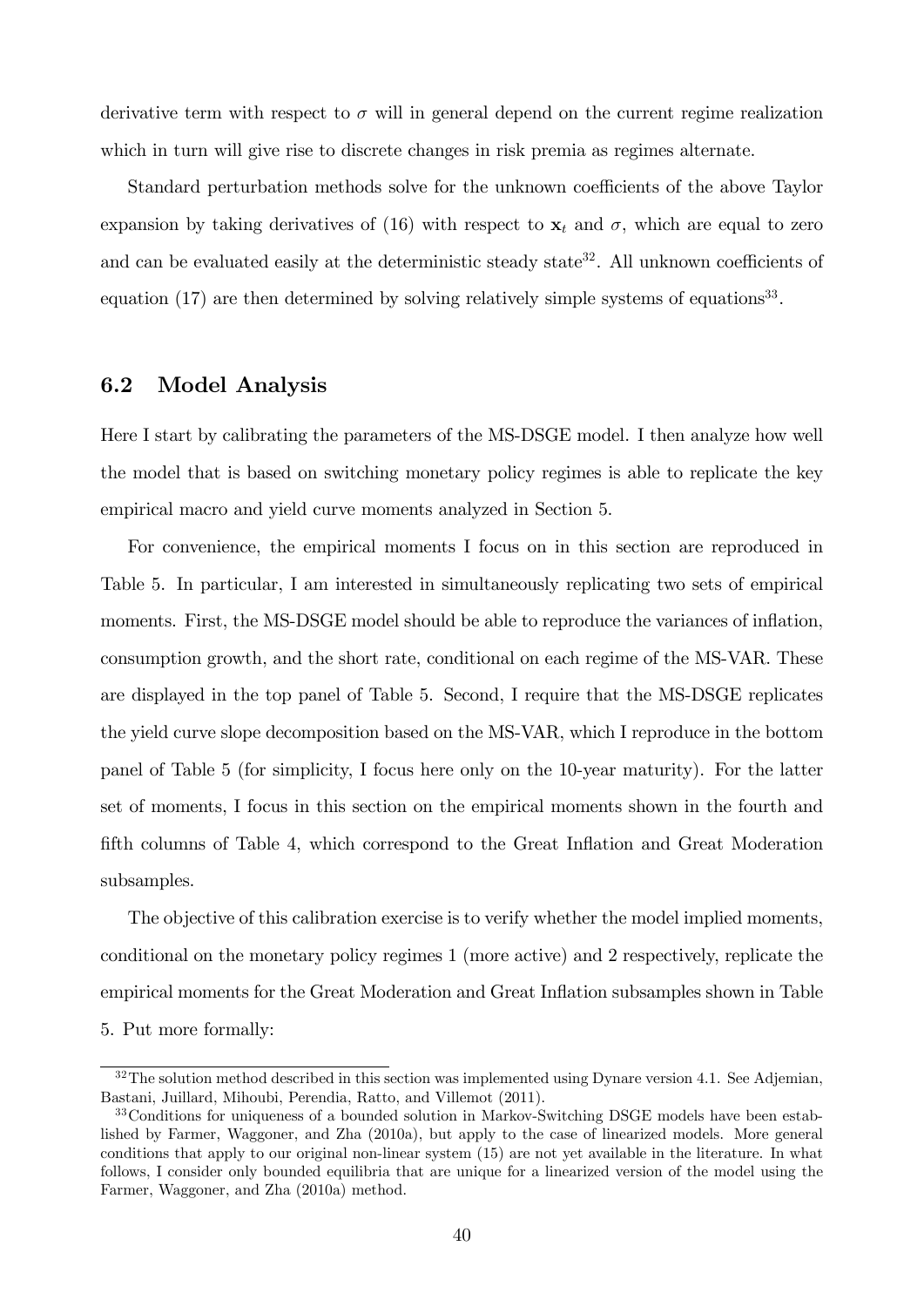|                                                                                                                       | Great Moderation | Great Inflation |
|-----------------------------------------------------------------------------------------------------------------------|------------------|-----------------|
| $(1)$ Macro Moments:                                                                                                  |                  |                 |
| $SD[\pi_t/s_t]$                                                                                                       | 1.39             | 2.90            |
| $SD[\Delta c_t/s_t]$                                                                                                  | 2.65             | 3.73            |
| $SD[i_t/s_t]$                                                                                                         | 2.23             | 3.29            |
| (2) Yield Curve Moments:                                                                                              |                  |                 |
| $E[i_{10Y,t} - i_t/s_t]$                                                                                              | 1.84             | 1.08            |
| of which:<br>$\left\{ \begin{array}{c} E\left[ NTP_{10Y,t}/s_t \right] \\ \text{LevelRisk}_{10Y} \end{array} \right.$ | 1.58             | 2.23            |
|                                                                                                                       | 0.26             | $-1.15$         |

### Table 5: Summary of the Empirical Moments

Notes: The macro moments in panel (1) are reproduced from table 3, whereas the decomposition of the 10-year average slope in panel  $(2)$  is reproduced from the fourth and fifth columns of table 4.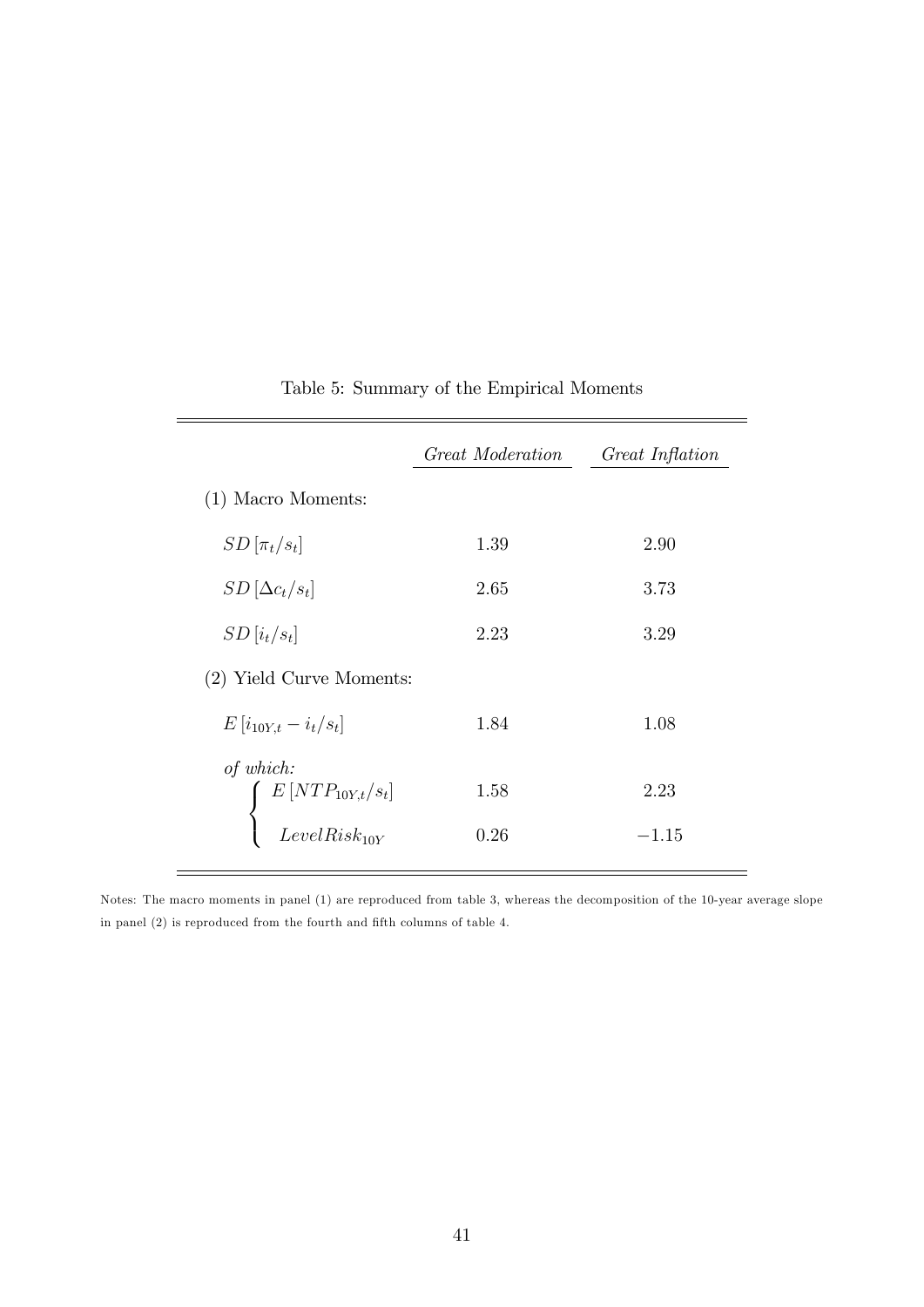#### The Proposed Calibration Exercise:

Consider the MS-DSGE model described above where  $\phi_{\pi(1)} > \phi_{\pi(2)}$ . Do the model implied moments conditional on regime 1 (regime 2) replicate the empirical Great Mod $eration (Great Inflation) moments shown in Table 5?$ 

The spirit of this exercise is to study how well the model, relying only on shifts in monetary policy, replicates the macro and yield curve moments in Table 5. To keep the results easy to interpret I refrain from analyzing models with MS volatilities, even though this extra feature potentially could improve the model's fit.

#### 6.2.1 Choice of Parameters

I calibrate the model such that, conditional on regime 1, it fits the Great Moderation moments in Table 5. The parameter choices shown in Table 6 follow estimated DSGE models such as Lubik and Schorfheide (2004), Smets and Wouters (2007) and Justiniano and Primiceri (2008).

The parameters in the monetary policy rule conditional on the more active regime are set according to the post-1982 estimates in Lubik and Schorfheide (2004), i.e.  $\phi_{\pi(1)} = 2.19$ and  $\phi_{y(1)} = 0.075$ . In regime 2, the Fed's response to inflation is set to the lowest value that guarantees the existence of a unique stable model equilibrium, i.e.  $\phi_{\pi(2)} = 0.948$ . For simplicity, I also set  $\phi_{y(2)} = 0.075$ . <sup>34</sup> As in Section 5, the transition probabilities were set to  $p_{11} = 0.993$  and  $p_{22} = 0.967$ .

For the household's preferences, I choose  $\beta = 0.99$  that implies an annualized real discount rate of 4% in the deterministic steady state. The utility consumption curvature  $\gamma$  is set to 2: this implies an EIS of one half, in line with micro data estimates such as Vissing-Jorgensen (2002). Following Smets and Wouters (2007), I set the inverse Frisch elasticity of the labor supply  $\eta$  to 0.4. I set  $\alpha$  according to the 'best fit' specification in Rudebusch and Swanson (2008). A traditional measure of risk aversion suggested by Epstein and Zin (1989),

 $34$  In a reduced form macro-term structure model, Ang, Boivin, Dong, and Loo-Kung (2009) find that the Fed's policy response to the output gap was roughly stable over the sample period I analyze.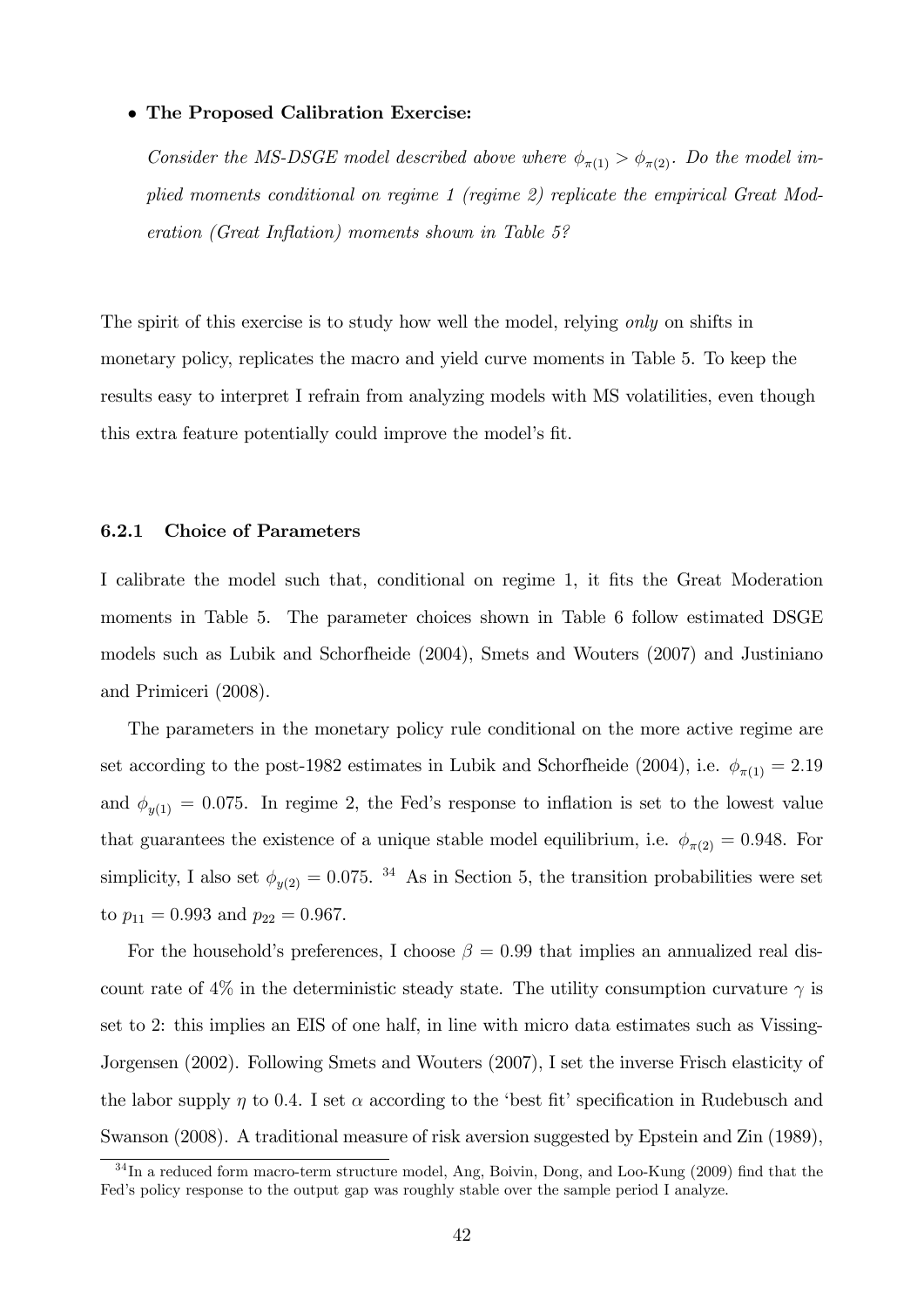|                                              | Monetary Policy Rule:                    |                                              |                            | <b>Exogenous Processes:</b>                          |                              |                                                              |                                  |
|----------------------------------------------|------------------------------------------|----------------------------------------------|----------------------------|------------------------------------------------------|------------------------------|--------------------------------------------------------------|----------------------------------|
| $\phi_{\pi(1)}$<br>$\phi_{y(1)}$<br>$p_{11}$ | 2.19<br>0.075<br>0.993                   | $\phi_{\pi(2)}$<br>$\phi_{y(2)}$<br>$p_{22}$ | 0.948<br>0.075<br>0.967    | $\rho_b$<br>$\rho_A$<br>$\rho_{\lambda}$<br>$\rho_G$ | 0.83<br>0.98<br>0.18<br>0.94 | $\sigma_b$<br>$\sigma_A$<br>$\sigma_{\lambda}$<br>$\sigma_G$ | 0.020<br>0.005<br>0.051<br>0.008 |
|                                              | Structural Parameters:                   |                                              |                            | The Steady State:                                    |                              |                                                              |                                  |
| $\beta$<br>$\gamma$<br>$\eta$<br>$\alpha$    | 0.99<br>$\overline{2}$<br>0.40<br>$-108$ | $\theta$<br>$\xi$<br>$\delta$                | 0.33<br>0.2<br>233<br>0.02 | $\overline{\Pi}$<br>K<br>(4Y                         | 1.004<br>2.5<br>0.2          |                                                              |                                  |

Table 6: The Benchmark Calibration

 $\gamma + \alpha (1 - \gamma)$ , would then imply a coefficient of relative risk aversion of 110. Although high, this risk aversion measure applies only to endowment economies and, in models with a flexible labor supply, suffers from a substantial upward bias (see Swanson  $(2009)$ ). Moreover, estimated DSGE models with recursive preferences fitted to U.S. bond prices usually feature a high level of risk aversion (e.g. Andreasen, Fernandez-Villaverde, and Rubio-Ramírez  $(2011)$ ).

 $\equiv$ 

The capital share in the production function  $\theta$  is set to 0.33. Also, I choose  $\overline{\lambda} = 0.2$ , implying a steady-state price markup of 20%. The price adjustment costs parameter  $\xi$  is set to 233 which, for a linearized version of my model, corresponds to a Calvo coefficient of  $0.75.$ <sup>35</sup>

The four exogenous shock processes were calibrated as follows: the parameters associated with the shocks to the household's preferences and to the price markup follow the estimates in Justiniano and Primiceri (2008) and Smets and Wouters (2007) respectively for the post-Great Inflation subsamples<sup>36</sup>. For the technology and government expenditure shocks, I

<sup>&</sup>lt;sup>35</sup>Setting  $\xi = \frac{\varphi\left(1-\theta+\theta\frac{1+\overline{\lambda}}{\overline{\lambda}}\right)\frac{1}{\overline{\lambda}}}{(1-\varphi)(1-\varphi\beta)(1-\theta)}$  in the model considered here yields the same linearized Phillips curve slope as in a Calvo (1983) version of this model where a fraction  $\varphi$  of the intermediate good producers are not able to reset prices in each period. See Keen and Wang (2007).

 $36$ Although the markup shock in Smets and Wouters (2007) follows an ARMA(1,1) process, here I consider a more standard AR(1) process. The parameters  $\rho_{\lambda}$  and  $\sigma_{\lambda}$  are calibrated so that the dynamics of the  $AR(1)$  are as close as possible to the  $ARMA(1,1)$  in Smets and Wouters (2007). None of the results change significantly if I had used instead the  $ARMA(1,1)$  process.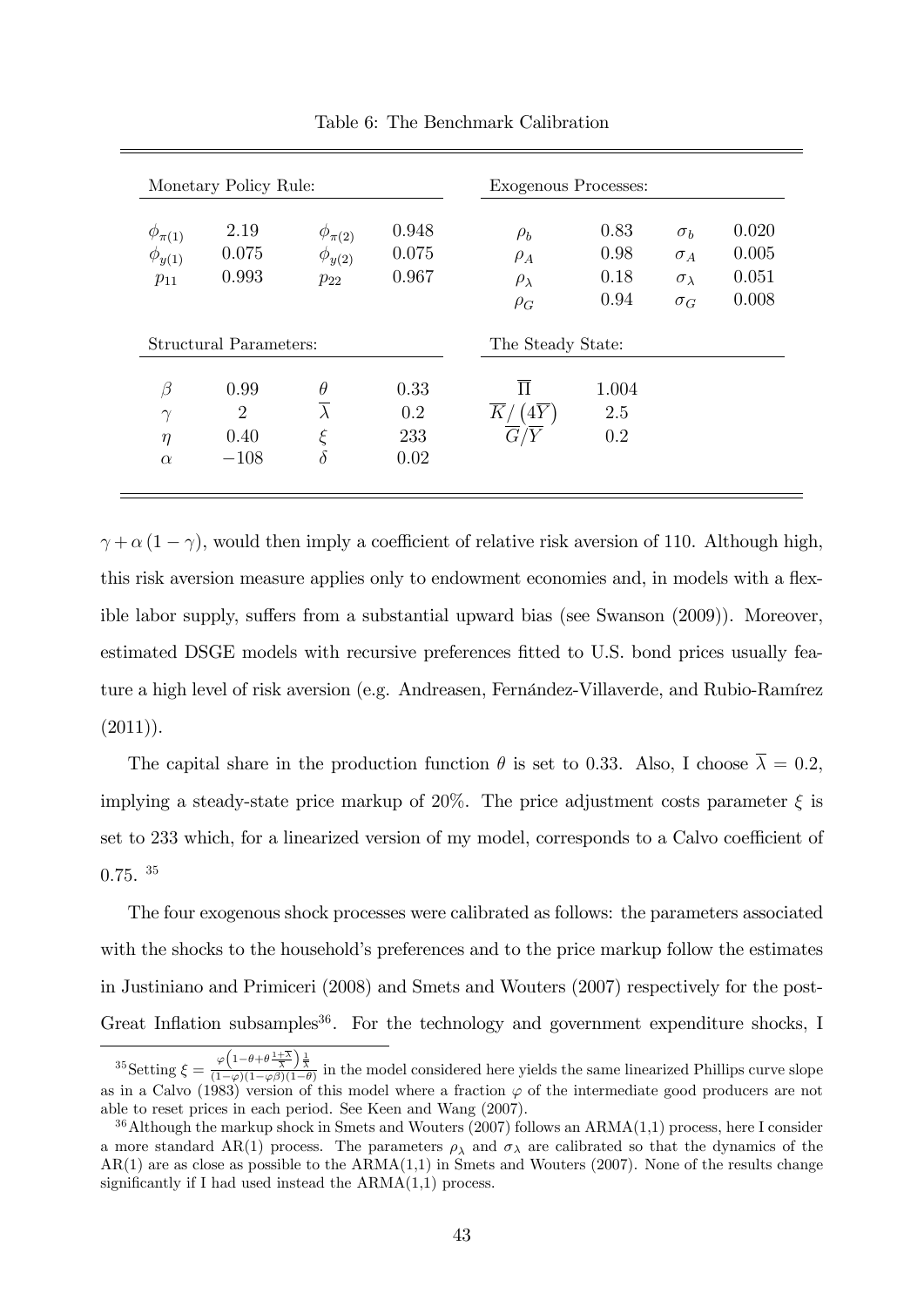fit an  $AR(1)$  model to a constructed Solow-residuals series and to the Real Government Consumption series over the 1985:3-2008:4 sample.

Finally, the non-stochastic steady state of the model is set as:  $\overline{K}/(\sqrt{4Y}) = 2.5$ ,  $\overline{G}/\overline{Y} =$ 0.20 and  $\delta = 0.02$ . The value of  $\chi$  makes labor in the deterministic steady state equal to one. In the stochastic steady state,  $\overline{\Pi}$  makes the model fit the average short-rate in the Great Moderation regime.

#### 6.2.2 Results

**Result I:** The nominal term premium is higher in the passive than in the active monetary policy regime.

Table 7 shows the empirical moments discussed above alongside comparable moments implied by the calibrated MS-DSGE model. Panel (1) focuses on the macro moments, while panels (2) and (3) focus on yield curve moments. In particular, panel (2) explores the decomposition of the average slope into term premium and level risk, whereas panel (3) decomposes the nominal term premium into a real term premium component and a compensation for inflation risk (see equation  $(3)$ ). <sup>37</sup>

As expected, conditional on the active policy regime, the model replicates the relatively low macro volatilities observed during the Great Moderation period fairly well (the calibration above was tailored to fit these moments). When the model economy switches to the passive policy regime, however, both real and nominal volatilities become substantially higher. Although the model conditional on regime 2 overshoots the level of nominal volatility observed in the Great Inflation period, it qualitatively replicates the empirical macro moments in each subsample of the data adequately.

Note that the model-implied 10-year nominal term premium in regime 2 is 35 basis points higher than in regime 1. Even though the nominal term premium conditional on regime 2

<sup>&</sup>lt;sup>37</sup>The model-implied nominal term premium decomposition was obtained as follows: let  $\widetilde{B}_{\tau,t}$  $exp(-\tau r_{\tau,t})$  represent the period t price of a bond that pays one unit of the final good at  $t + \tau$ . I include in the MS-DSGE model the following recursive pricing conditions:  $\widetilde{B}_{\tau,t} = E_t \left[ M_{t,t+1} \widetilde{B}_{\tau-1,t+1} \right]$  for  $\tau \geq 1$  with initial condition  $\widetilde{B}_{0,t} = 1 \forall t$ . The real term premium is then computed using the definition in Section 3.1.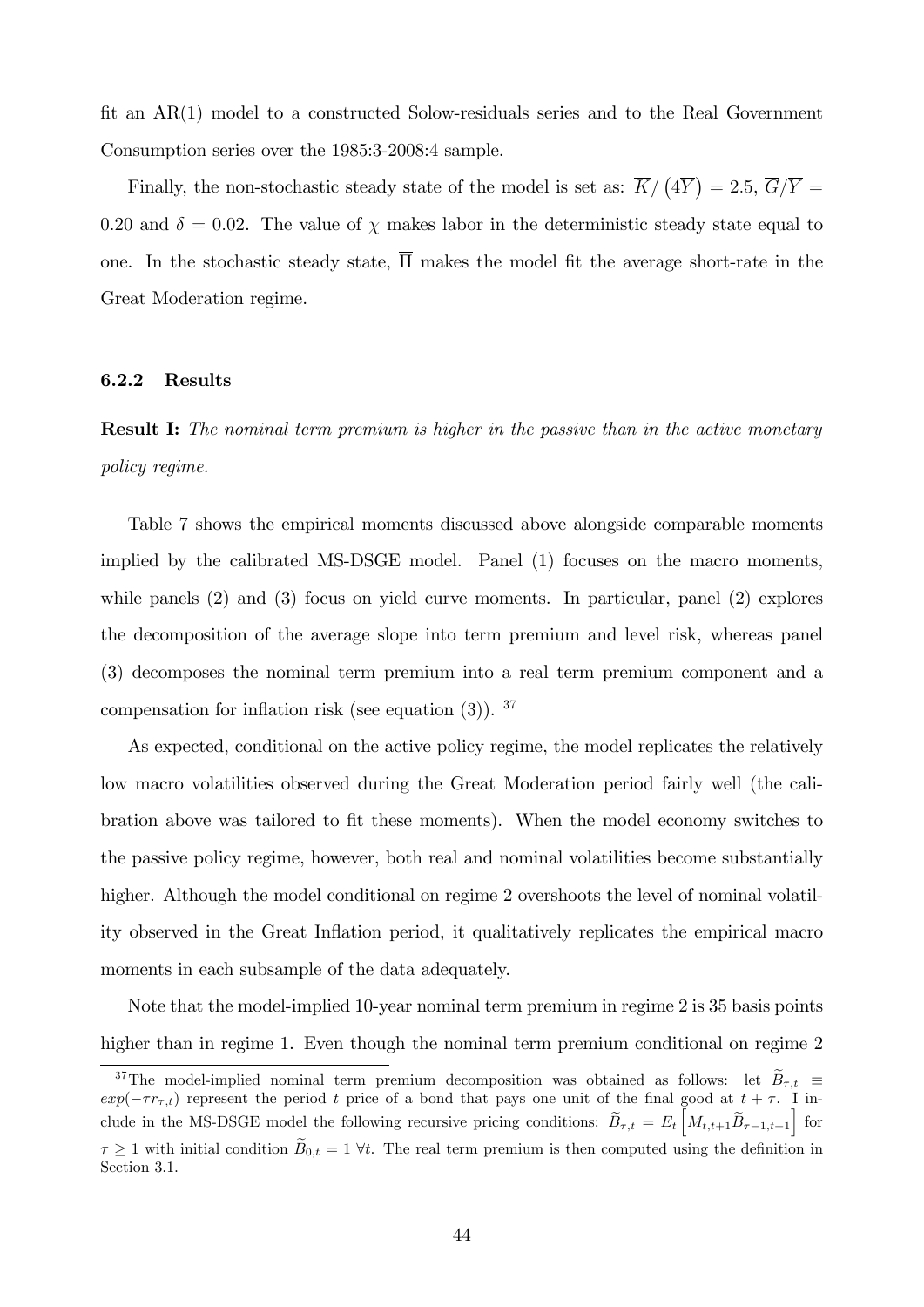is not as high as my estimate for the Great Inflation regime, the model generates a higher nominal term premium in the regime associated with higher levels of macro uncertainty. Thus it replicates an important result obtained in Section 5.

To better understand this result, I explore the decomposition shown in panel (3) of Table 7. Consider, for example, an economy that switches from a passive to an active regime. Two forces pressure the 10-year nominal term premium in opposing directions. On the one hand, as the level of nominal uncertainty falls, the inflation risk portion of the nominal term premium  $-$  the inflation risk shown in table 7 includes an inflation convexity term, as shown in equation  $(3)$  – drops by 62 basis points. On the other hand, the 10year real term premium increases by 27 basis points. Intuitively, as the Fed becomes more aggressive in fighting inflationary pressures, the volatility of the short-term real interest rate increases, making long-term real bonds riskier. Given my choice of parameters, the first effect dominates and, as a result, the nominal term premium *decreases* as the economy goes from an active to a passive regime.

#### **Result II:** The model endogenously generates realistic level risks along the yield curve.

Perhaps the most striking feature of Table 7 is that the MS-DSGE model is able to endogenously generate level risks very much in line with the ones estimated in Section 5. As discussed above, for this to be true the nominal short-rate process that results from the model must fluctuate around a different mean conditional on each regime. That is,  $\mathcal{D}_s E[i_t/s_t]$  must be different from zero. Because the short-rate in both regimes is equal to log  $(\overline{\Pi}/\beta)$  in the deterministic steady state (in fact, the deterministic steady state is the same across regimes for all variables in the model), the existence of level risks implies that the model generates a short-rate differential  $\mathcal{D}_s E[i_t/s_t]$  endogenously in the *stochastic* steady state.

Returning to equation (17), note that uncertainty causes the constant term in the approximate policy function to shift from the deterministic steady state  $\bar{q}$  to the stochastic steady state  $\overline{g} + \frac{1}{2}$  $\frac{1}{2}\overline{g}_{\sigma\sigma}^{s}$  for  $s=1,2$ . The size of this shift for any given variable may depend upon the monetary policy regime. That is, each regime may be characterized by differ-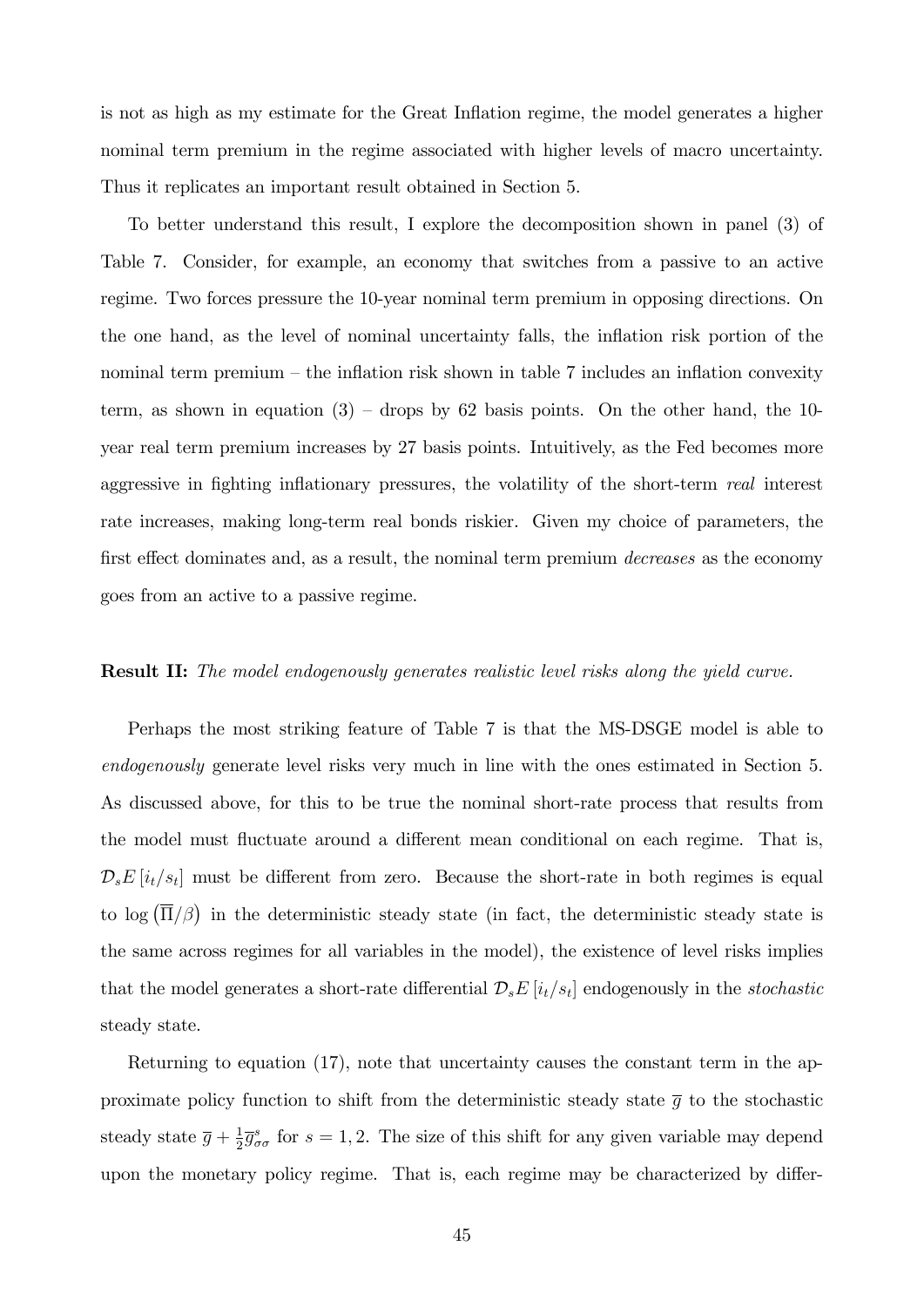|                                          | US Data              |                    | MS-DSGE Model                                             |          |  |  |
|------------------------------------------|----------------------|--------------------|-----------------------------------------------------------|----------|--|--|
|                                          | Great<br>Modernation | Great<br>Inflation | Regime 1<br>$\phi_{\pi(1)} = 2.19$ $\phi_{\pi(2)} = 0.95$ | Regime 2 |  |  |
| $(1)$ Macro volatility:                  |                      |                    |                                                           |          |  |  |
| $SD[\pi_t/s_t]$                          | 1.39                 | 2.90               | 1.27                                                      | 4.92     |  |  |
| $SD\left[\Delta c_t/s_t\right]$          | 2.65                 | 3.73               | 2.57                                                      | 3.41     |  |  |
| $SD[i_t/s_t]$                            | 2.23                 | 3.29               | 2.72                                                      | 4.62     |  |  |
| (2) Slope decomposition:                 |                      |                    |                                                           |          |  |  |
| $E[i_{10Y,t} - i_t/s_t]$                 | 1.84                 | 1.08               | 1.61                                                      | 0.95     |  |  |
| $E\left[NTP_{10Y,t}/s_t\right]$<br>$+$   | 1.58                 | 2.23               | 1.43                                                      | 1.78     |  |  |
| Level $Risk_{10Y}$                       | 0.26                 | $-1.15$            | 0.18                                                      | $-0.83$  |  |  |
| (3) Term Premium decomposition:          |                      |                    |                                                           |          |  |  |
| $E[NTP_{10Y,t}/s_t]$                     | 1.58                 | 2.23               | 1.43                                                      | 1.78     |  |  |
| $=$<br>$E\left[ RTP_{10Y,t}/s_t \right]$ |                      |                    | 0.66                                                      | 0.39     |  |  |
| Inflation $Risk_{10Y}$                   |                      |                    | 0.77                                                      | 1.39     |  |  |

Table 7: Actual vs. Model-Based Moments

Notes:  $E[x]$  and  $SD(x)$  respectively represent the mean and standard deviation of x. The empirical moments from Table 5 are reproduced here. The two last columns display model implied theoretical moments, except for the standard deviation of consumption growth, which was simulated. All variables are expressed in percent per annum. The inflation risk shown in the last row includes an inflation convexity term (see equation  $(3)$ ).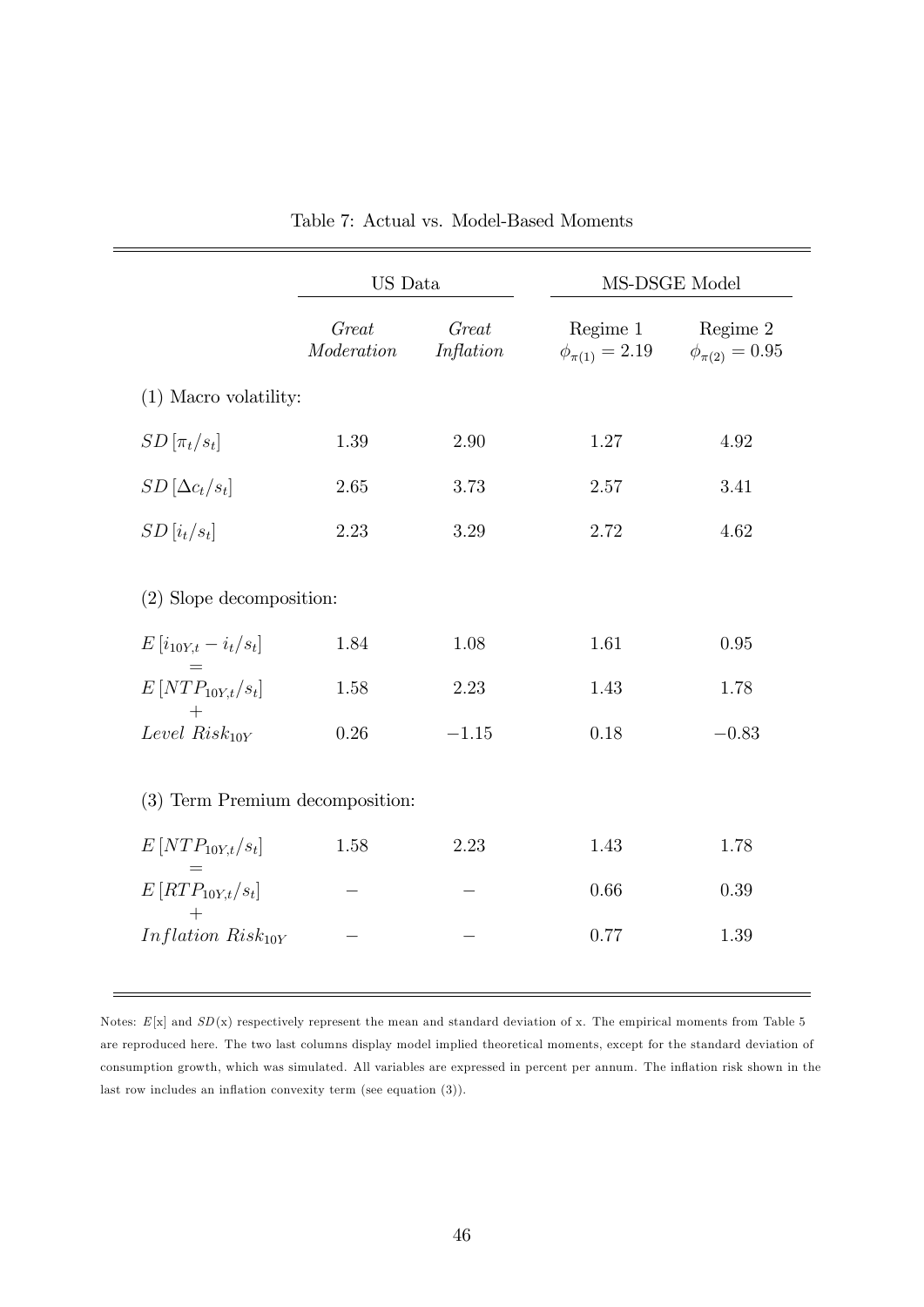ent levels of precautionary savings. Accordingly, the conditional mean of the short rate in general will be different across regimes<sup>38</sup>.

To better understand this mechanism, Table 8 displays first moments of key macro variables conditional on each regime. The model generates a nominal short-rate differential of 2.04%, close to the  $2.84\%$  estimate based on the MS-VAR from Section 5. This differential is a result of three mechanisms in the model:

1. The real short-rate mechanism:

In Table 8, the real short-rate  $r_t$  on average is 0.79% higher in the passive than in the active regime, producing an upward pressure on  $i_t$  in the former regime. To understand this mechanism, remember that consumption uncertainty is higher in the passive than the active regime. The risk-averse household thus responds by forming more precautionary savings in the passive than in the active regime (in Table 8, the average level of consumption is lower in the passive regime), implying that the expected growth rate of consumption is positive in the passive, and negative in the active, regime. The short-term real rate therefore is higher in the passive regime in order to counter the household's desire to smooth consumption over time.

2. The inflation level mechanism:

The short-term nominal rate is also higher in the passive than in the active regime because inflation on average is  $2.04\%$  higher in the former regime. Due to the real shortrate mechanism explained above, intermediate good producers face a higher discount on their future profits in the passive than in the active regime. Because current profit has a higher weight in their objective function, firms choose higher optimal prices in the passive than in the active regime. In other words, intermediate firms are more concerned with the future implications of their pricing decision today in the active regime.

<sup>38</sup>Even though level risks are associated with the EH component of the slope in the presence of a MS shortrate process, they only appear in the MS-DSGE model because of the second-order term  $\bar{g}^s_{\sigma\sigma}$  in equation (17). It follows that level risks are zero if one considers a standard Örst order approximation to the model solution, or if private agents are risk-neutral. Therefore, in the MS-DSGE model, level risks behave very much like standard premia.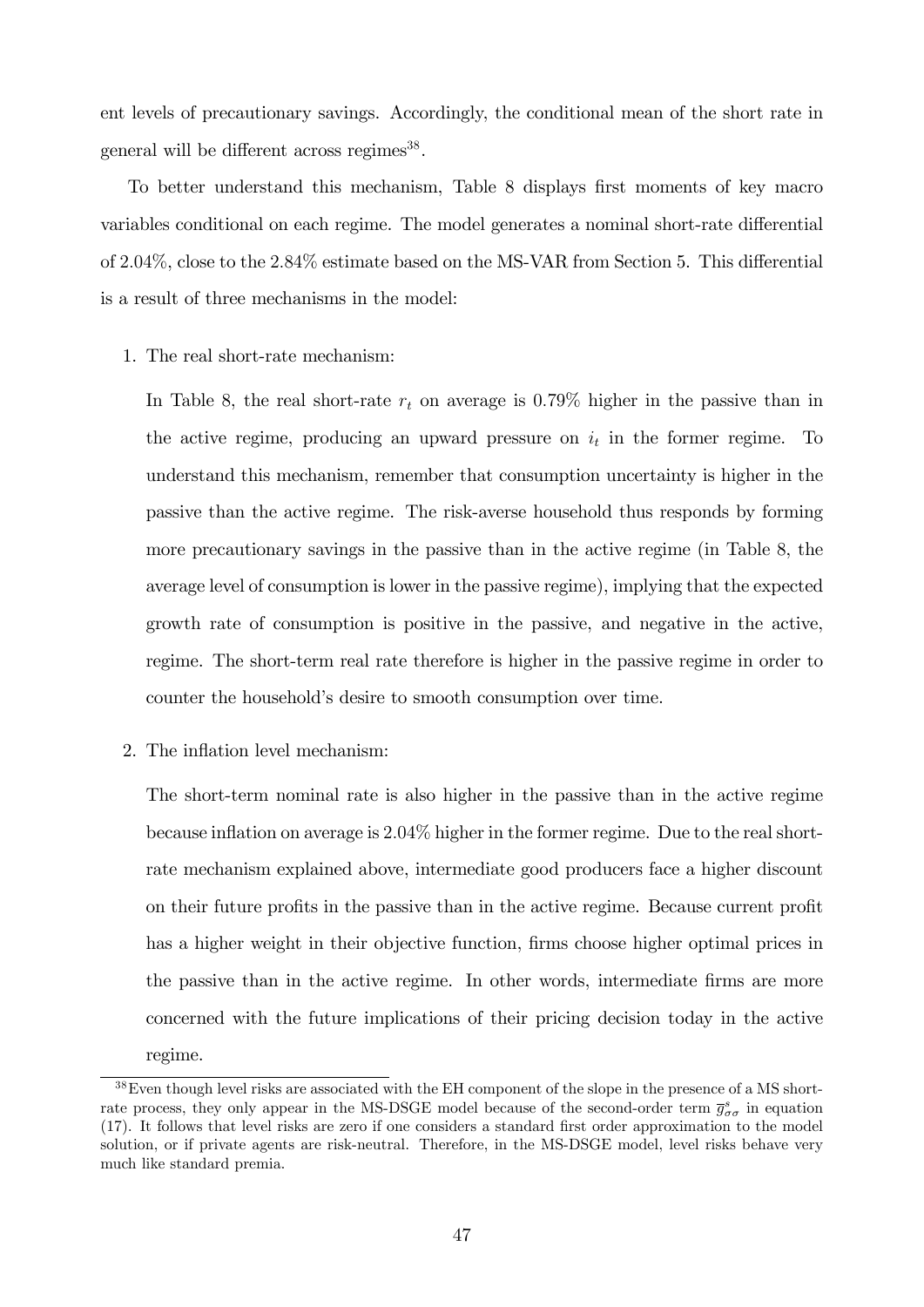|                                         | (a)<br>Regime 1<br>$\phi_{\pi(1)} = 2.19$ | (b)<br>Regime 2<br>$\phi_{\pi(2)} = 0.95$ | $(b) - (a)$ |
|-----------------------------------------|-------------------------------------------|-------------------------------------------|-------------|
| $E[i_t/s_t]$                            | $3.90\%$                                  | $5.94\%$                                  | 2.04\%      |
| $E[r_t/s_t]$                            | 2.93%                                     | 3.72\%                                    | $0.79\%$    |
| $E[\pi_t/s_t]$                          | $0.87\%$                                  | $2.01\%$                                  | 1.14\%      |
| $E[C_t/s_t]$                            | 1.90                                      | 1.89                                      | $-0.01$     |
| $E\left \frac{C_{t+1}}{C_t}/s_t\right $ | $-0.01\%$                                 | $0.06\%$                                  | 0.07%       |

Table 8: Understanding the Nominal Short-Rate Differential Across Regimes

Notes: Model-implied theoretical moments are expressed in percent per annum, except for consumption which is expressed in level.

#### 3. The inflation risk mechanism:

As discussed above, the difference between  $i_t$  and  $r_t$  represents compensation for inflation risk (again including an inflation convexity term). Because inflation uncertainty is higher in the passive than in the active regime, short-term nominal bonds pay higher premia in the former than in the latter regime. Using the moments reported in Table 8, note that the compensation for inflation risk falls from  $0.21\%$  to  $0.10\%$  as policy switches from passive to active.

What happens to the 10-year average yield curve slope when the economy switches from a passive to an active regime? First, as a result of the three channels explained above, the level risk switches from being highly negative to moderately positive, imposing an upward pressure on the 10-year slope. At the same time, because the short-term real rate is more volatile in the active than in the passive regime, the real term premium increases, also putting upward pressure on the 10-year slope. Finally, going in the opposite direction, the drop in inflation uncertainty as the economy switches to the active regime results in a sharp drop in the compensation for inflation risk that is paid by 10-year nominal bonds. Under the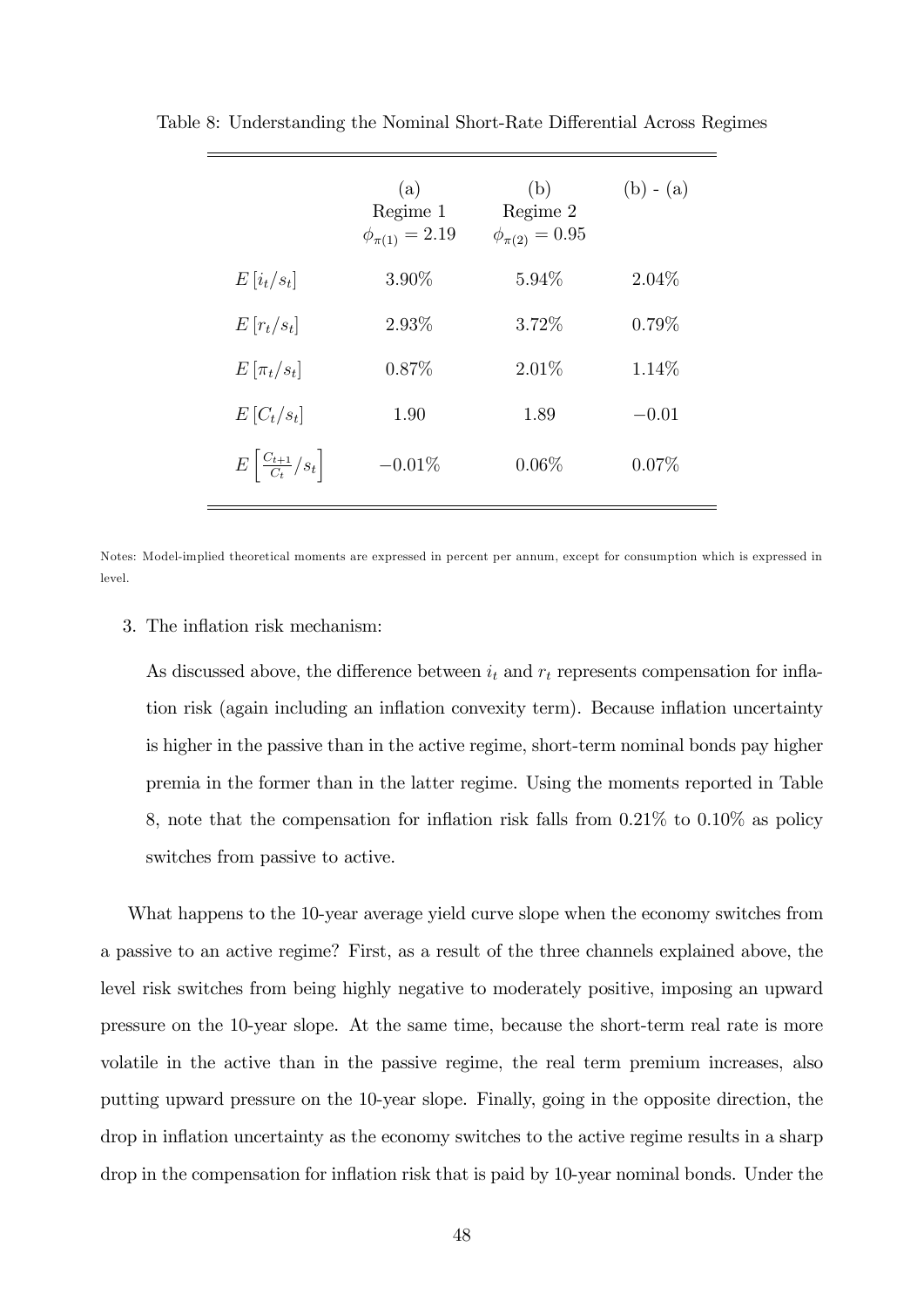proposed calibration, the first two effects dominate and the 10-year slope actually increases as the economy switches from a passive to an active policy regime. Therefore I conclude that the MS-DSGE model in which monetary policy switches between active and passive regimes is able to replicate the Slope-Volatility Puzzle.

**Result III:** The MS economy in the active regime is riskier than a corresponding economy with a fixed active policy.

Table 9 compares the active regime of the MS-DSGE model under two different assumption for  $p_{11}$ : in the second column,  $p_{11}$  is set as in the benchmark calibration to 0.993, while in the third column the active regime is assumed to be an absorbing state, that is  $p_{11} = 1$ . All other model parameters are kept at the values showed in Table 6. In the case of  $p_{11} = 1$ , once the economy reaches regime 1 the MS-DSGE model behaves exactly as a simpler model with a fixed active monetary policy rule.

Note that the 10-year nominal term premium is higher in the active regime with  $p_{11} =$ 0.993 than with  $p_{11} = 1$ . This can be explained by a combination of two mechanisms. The first, in line with the Barro-Rietz rare disasters theory, is as follows. When  $p_{11} = 0.993$ there is a risk that during the life of the bond a (relatively) rare bad event will occur and the economy switch to the passive regime in which nominal bonds are very risky. The risk of a sudden change in policy is priced into nominal bonds. As a result, term premia in the active regime are higher when  $p_{11} = 0.993$  than when  $p_{11} = 1$ .

A second mechanism, which resembles the long-run risk theory of Bansal and Yaron (2004), operates in parallel to the one just described. In order to explain this new mechanism, Figure 6 plots impulse response functions to a negative technological shock $39$ . The solid lines represent the active regime when  $p_{11} = 1$ , whereas the dashed lines correspond to the active regime when  $p_{11} = 0.993$ . In both cases, the technological shock reduces the price of the 10-year nominal bond (ináation expectations increase) exactly when the level of consumption falls, making this bond a risky asset. Comparing models under different  $p_{11}$ values, observe that both consumption and the bond price suffer more pronounced drops

<sup>&</sup>lt;sup>39</sup>As Rudebusch and Swanson (2008) show, technological shocks are the most important determinants of the term premium in general equilibrium models like the one considered here.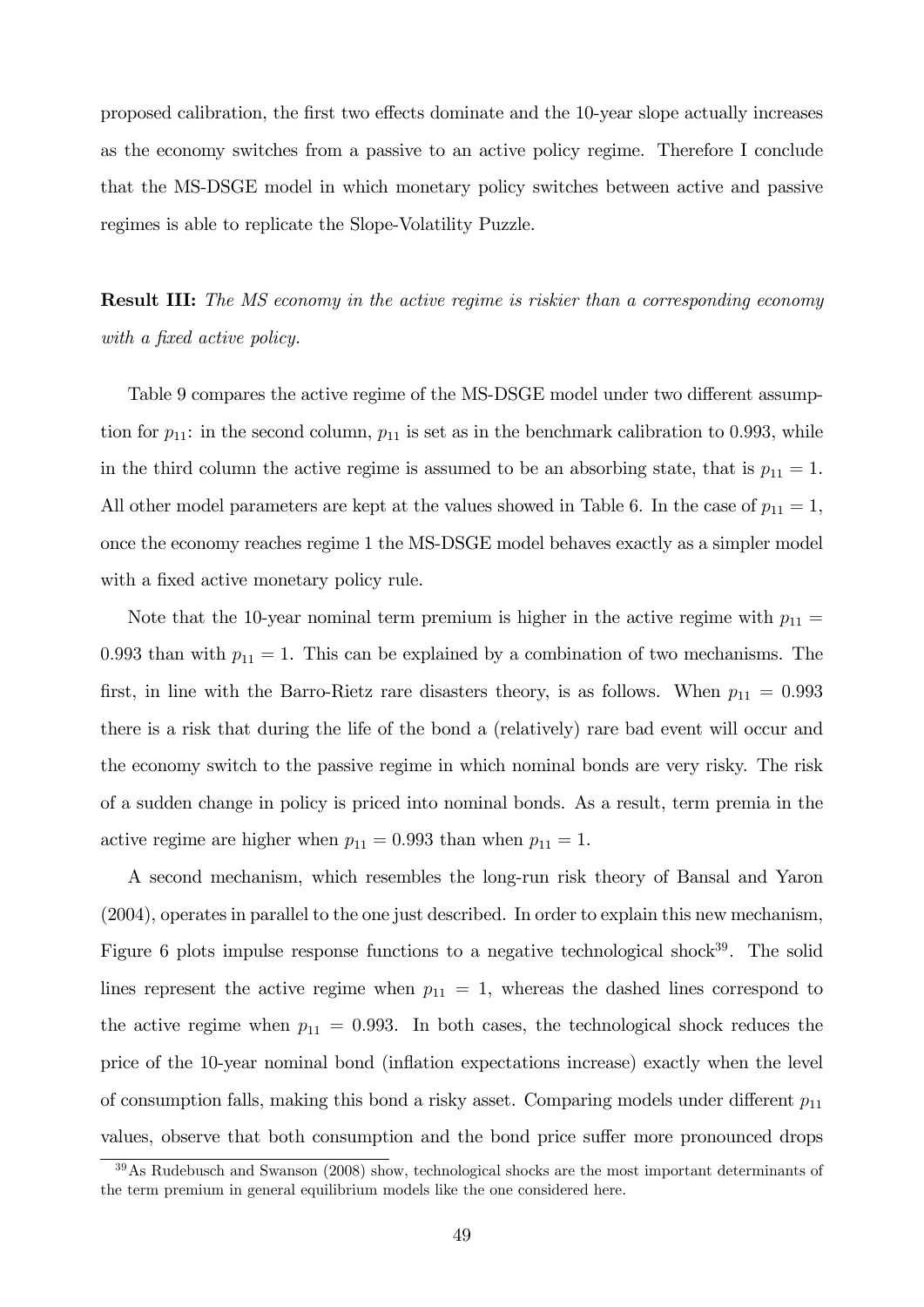|                                 | MS-DSGE conditional on $s_t = 1$ |                  |  |
|---------------------------------|----------------------------------|------------------|--|
| $(1)$ Macro volatility:         | $p_{11} = 0.993$                 | $p_{11} = 1.000$ |  |
| $SD[\pi_t/s_t]$                 | 1.27                             | 1.20             |  |
| $SD[\Delta c_t/s_t]$            | 2.57                             | 2.46             |  |
| $SD[i_t/s_t]$                   | 2.72                             | 2.60             |  |
| (2) Slope decomposition:        |                                  |                  |  |
| $E[i_{10Y,t} - i_t/s_t]$        | 1.61                             | 1.19             |  |
| $E[NTP_{10Y,t}/s_t]$            | 1.43                             | 1.19             |  |
| Level $Risk_{10Y}$              | 0.18                             | 0.00             |  |
| (3) Term Premium decomposition: |                                  |                  |  |
| $E[NTP_{10Y,t}/s_t]$            | 1.43                             | 1.19             |  |
| $E[RTP_{10Y,t}/s_t]$            | 0.66                             | 0.67             |  |
| Inflation $Risk_{10Y}$          | 0.77                             | 0.52             |  |

Table 9: Absorbing vs. Non-Absorbing Active Monetary Policy Regimes

 $\frac{1}{2}$ 

Notes:  $E[x]$  and  $SD(x)$  respectively represent the mean and standard deviation of x. The empirical moments are reproduced here from table 5. The two last columns display model implied theoretical moments, except for the standard deviation of consumption growth which was simulated. All variables are expressed in percent per annum. The ináation risk shown in the last row includes an inflation convexity term (see equation  $(3)$ ).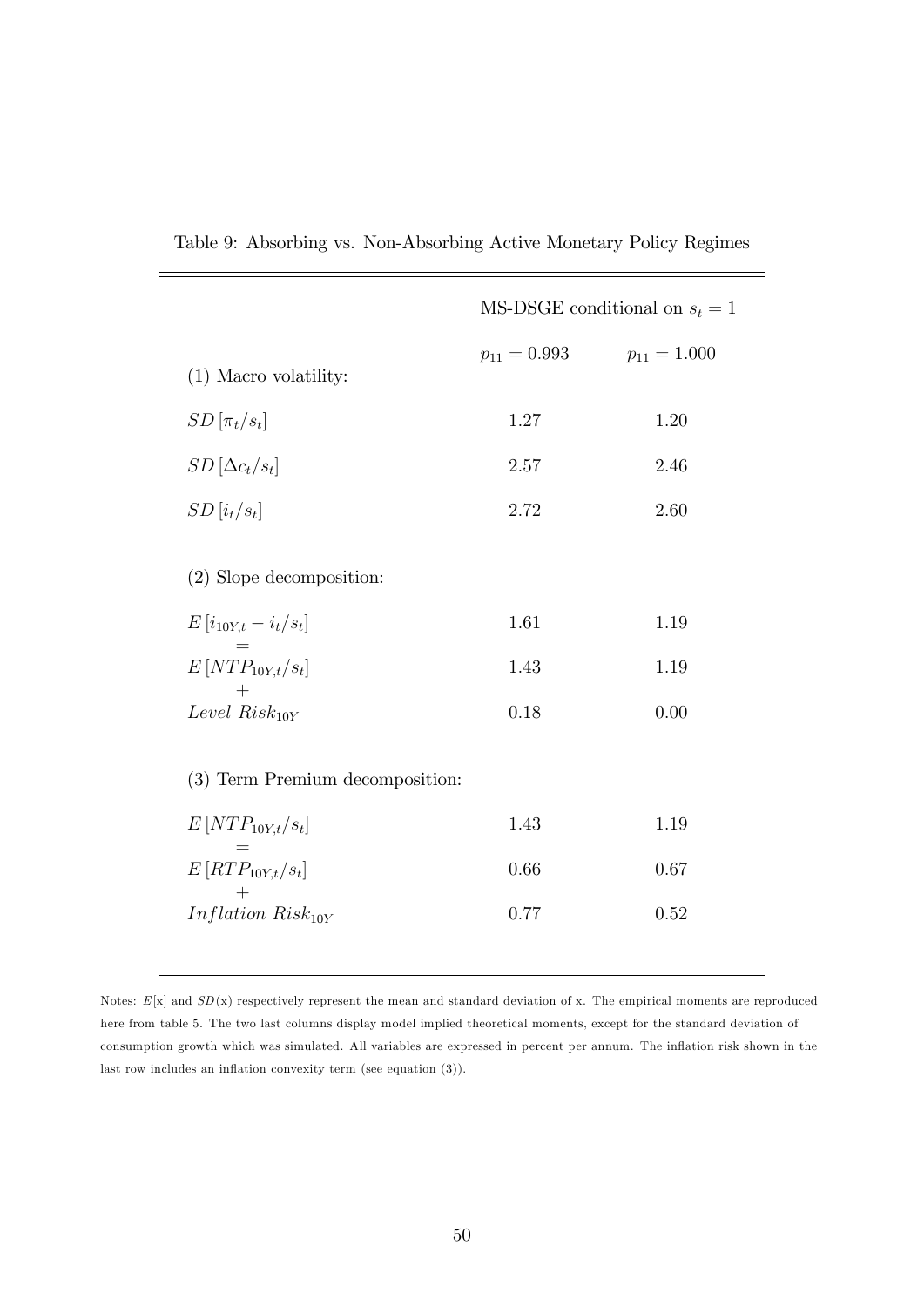when this parameter is set to 0.993 than to 1, implying that investing is this bond is riskier in the former case<sup>40</sup>. Intuitively, when  $p_{11} = 0.993$  the model equilibrium in the active regime is affected through private agents' expectations by the possibility of switching to the passive regime, generating more pronounced inflation responses than when  $p_{11} = 1$ . <sup>41</sup> Therefore, following the shock, an equally active central bank has to fight higher inflationary pressures when  $p_{11} = 0.993$  than when  $p_{11} = 1$ , resulting in sharper drops in consumption in the former case. As in the case analyzed by Rudebusch and Swanson (2008), the possibility of regime switches can be seen as increasing the amount of long-run risk in the economy relative to a situation in which the active policy regime is perceived as an absorbing state<sup>42</sup>.

#### **Result IV:** The average yield curve slope is higher in IT than in non-IT countries.

On Table 9, note that the 10-year yield curve slope is 42 basis points higher in an economy with  $p_{11} = 0.993$  than in a similar economy with  $p_{11} = 1$ . Why? First, in light of Result III described above, the nominal term premium is higher when  $p_{11}$  is set to 0.993 than when it is set to 1. This channel alone is responsible for 24 out of the 42 basis-points difference in the slope across models. The remaining 18 basis points are explained by the level risk, which is positive when  $p_{11} = 0.993$ , but is equal to zero in an absorbing state (see Section 4.2).

To verify this model's prediction in the data, I compare the observed average yield curve slope across IT and non-IT countries. I focus only on developed economies after the mid-1980s, a period characterized by particularly benign ináation developments in both groups of countries. The general idea here is that, relative to the case where IT is not adopted, private agents in IT countries may believe that future switches to passive monetary policy regimes are less likely to occur<sup>43</sup>. In terms of the MS-DSGE model, the probability that the economy remains in the active regime,  $p_{11}$ , therefore would be higher when IT is adopted

 $^{40}$ This also can be observed in Table 9, which shows that the MS-DSGE model generates more macroeconomic volatility in the active regime with  $p_{11} = 0.993$  than with  $p_{11} = 1$ .

<sup>41</sup>See Davig and Leeper (2007).

<sup>&</sup>lt;sup>42</sup>It is interesting to note that the extra premium charged by investors when  $p_{11}$  is lower comes in the form of an extra compensation for bearing inflation risk, whereas the real term premium remains almost the same; see panel (3) of Table 9.

<sup>&</sup>lt;sup>43</sup>This exercise implicitly assumes that, within an IT regime, the monetary authority responds to inflationary pressures actively.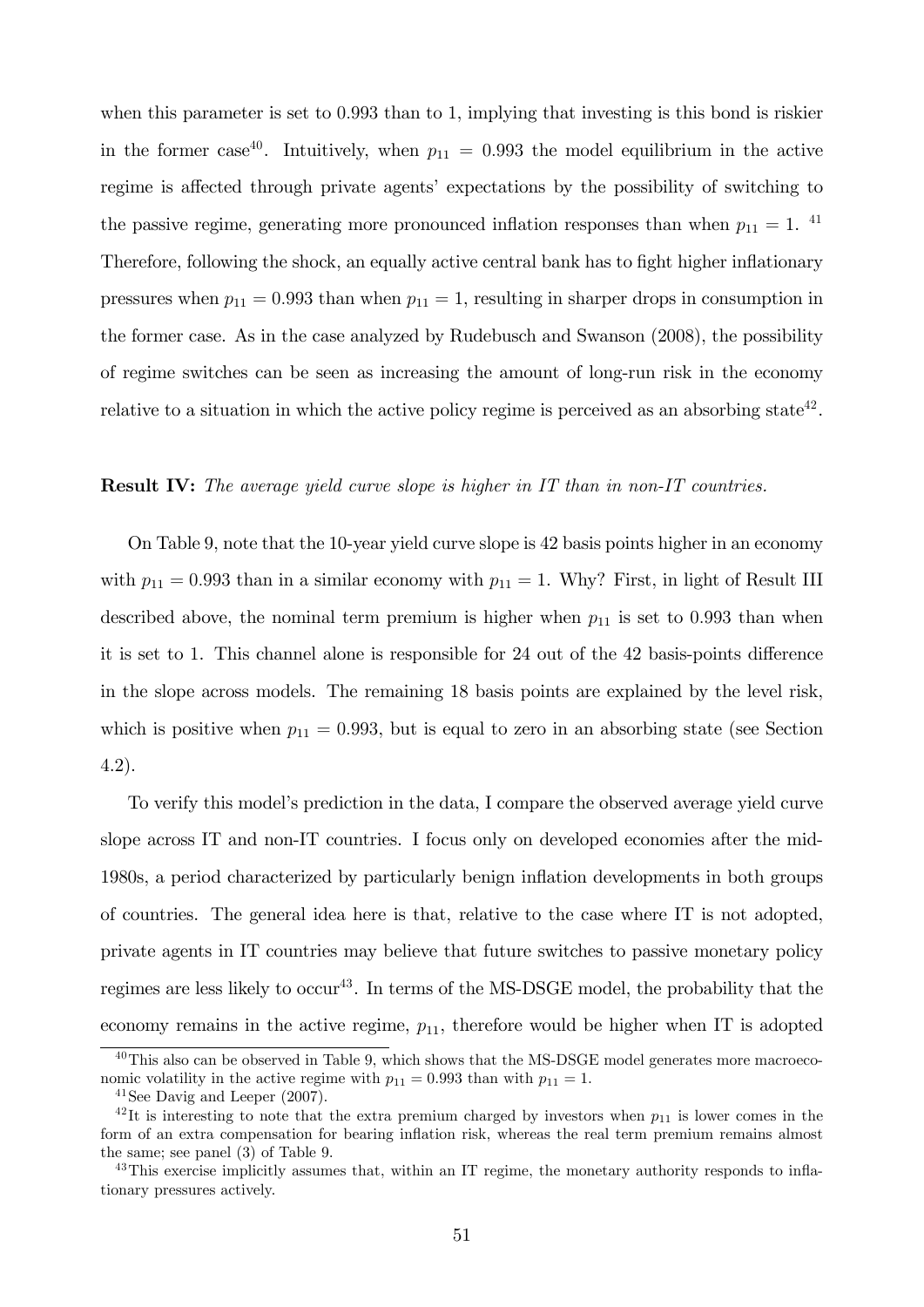

Figure 6: Impulse Responses to a Negative Technological Shock in the Active Regime

Notes: Impulse response functions to a negative one standard deviation shock to technology. Full and dashed lines correspond respectively to the MS-DSGE model under  $p_{11}= 1$  and  $p_{11}= 0.993$ . The vertical axes represent percentage deviations from the stochastic steady state, where the deviations of the inflation rate and the policy rate are expressed in percent per annum. The numbers in the horizontal axes represent years following the shock.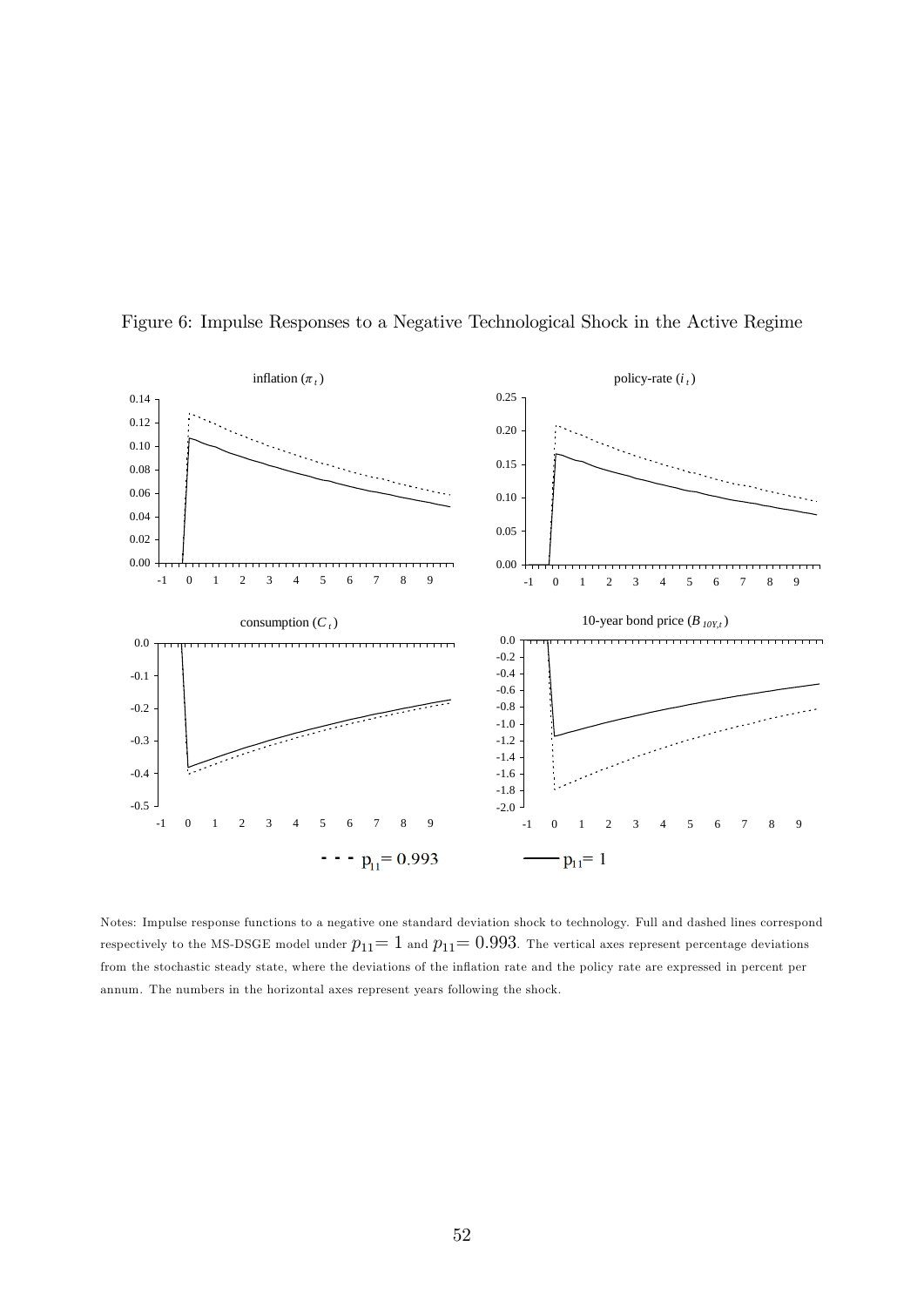than otherwise. So, assuming all else constant, the yield curve in IT countries should be flatter on average than in non-IT countries.

There are many ways to justify why  $p_{11}$  would tend to be higher in active regimes with than without IT<sup>44</sup>. First, a higher  $p_{11}$  could represent improvements in communication between the Fed and the general public once IT is in place. According to this view, IT would make clearer to the public that shifts in inflation away from the objective are going to be dealt with actively. Second, in IT countries emphasis is shifted away from the particular individuals conducting monetary policy in a given point in time to the monetary policy framework itself. A higher  $p_{11}$  therefore could signal that, with IT, changes in the individuals in charge of the central bank are less likely to significantly modify the way that policy is conducted. Finally, increases in  $p_{11}$  could represent the gain in central bank accountability prompted by IT. Under IT, a central bank that decides to adopt a passive stance with respect to inflation would have to explain to the public the short and long-term implications of its decision; as a result, the probability of switching from the active regime decreases.

Using the Wright (2008) database of international monthly zero-coupon yields of up to ten years maturity, I compute slope measures for ten different countries: three non-IT countries (Germany<sup>45</sup>, Japan, and US) and seven countries that adopted IT (New Zealand, Canada, UK, Sweden, Australia, Switzerland, and Norway). For the non-IT countries, I compute the average 10-year slope for the sample which corresponds to the Great Moderation subsample from Section 5, specifically Sep/1985 -  $Dec/2008$ . For each IT country, I instead consider the average 10-year slope from the month of IT adoption until Dec/2008.

Table 10 shows the results. The top panel reports the 10-year average slope for the non-IT countries; the bottom panel shows the measure for the IT countries. Also, to facilitate comparisons between IT and non-IT countries, I show in parentheses the average slope in each of the non-IT countries taken over the same sample as for the IT country. For example, the values in parentheses for New Zealand correspond to the average slope in the

<sup>44</sup>See, for example, Bernanke, Laubach, Mishkin, and Posen (1999).

<sup>&</sup>lt;sup>45</sup>Bernanke, Laubach, Mishkin, and Posen (1999) consider Germany as an early case of inflation targeting. I decided to include Germany in the non-IT group because there an explicit ináation objective only has been set for the long run whereas short- to medium-term inflation targets have not been announced (this is also true after the ECB started to operate in 1999).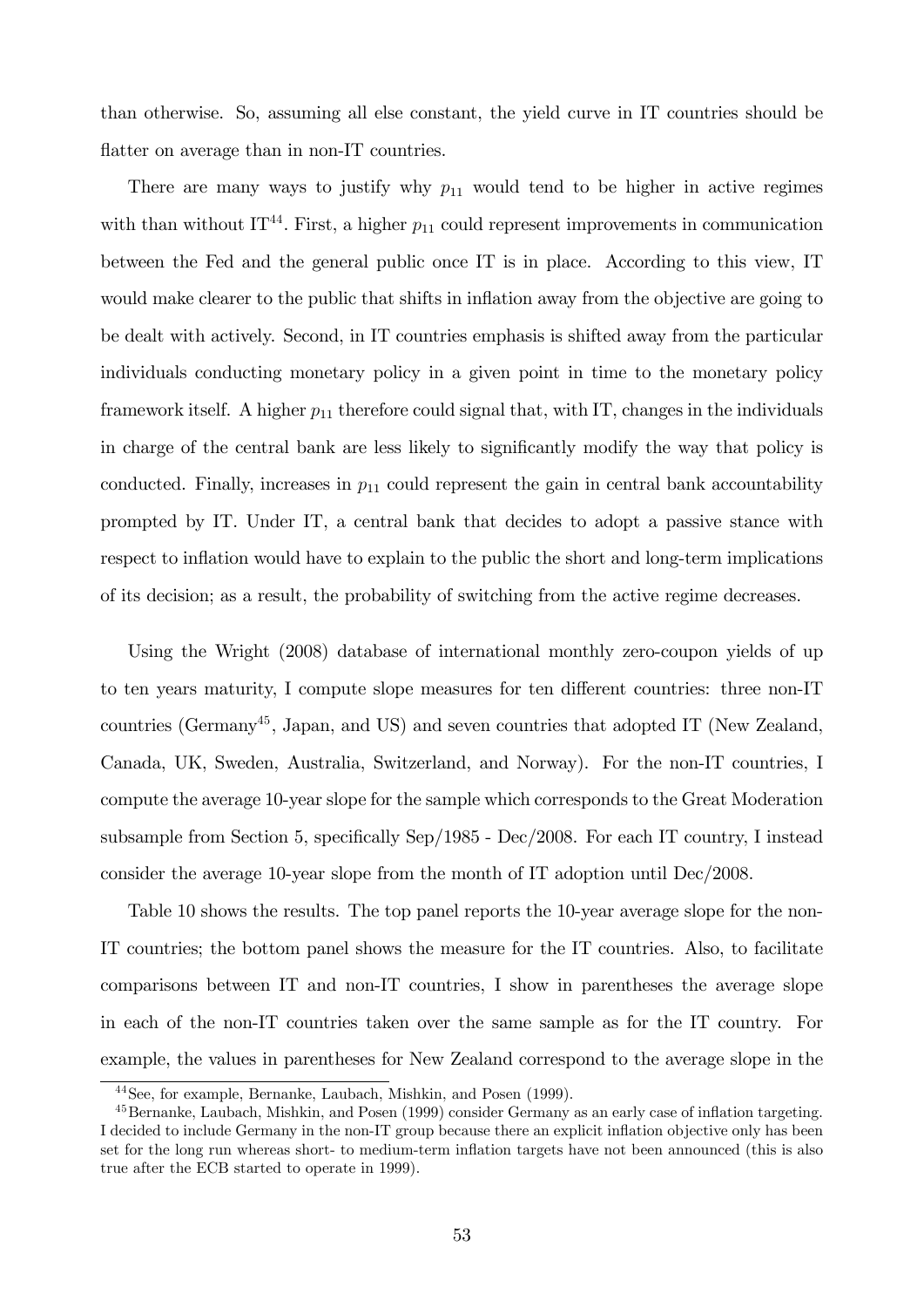| Non-IT Countries:      |                                                                                                               |                      |  |
|------------------------|---------------------------------------------------------------------------------------------------------------|----------------------|--|
|                        | Sample                                                                                                        | 10-Year Slope        |  |
| US<br>Germany<br>Japan | $\rm Sep/85$ - $\rm Dec/08$<br>$\mathrm{Sep}/85$ - $\mathrm{Dec}/08$<br>$\mathrm{Sep}/85$ - $\mathrm{Dec}/08$ | 1.90<br>1.25<br>1.23 |  |
| Avg. non-IT            |                                                                                                               | 1.46                 |  |

#### Table 10: Yield Curve Slope in non-IT vs. IT Countries

#### IT Countries:

|                                                                                          | Sample                                                                                                                                                                                                  | 10-Year Slope                                           |                                                                                                                                                                                                        |  |
|------------------------------------------------------------------------------------------|---------------------------------------------------------------------------------------------------------------------------------------------------------------------------------------------------------|---------------------------------------------------------|--------------------------------------------------------------------------------------------------------------------------------------------------------------------------------------------------------|--|
|                                                                                          |                                                                                                                                                                                                         | IT Country                                              | (US, Germany, Japan)                                                                                                                                                                                   |  |
| New-Zealand<br>Canada.<br>United Kingdom<br>Sweden<br>Australia<br>Switzerland<br>Norway | $\text{Feb}/90$ - $\text{Dec}/08$<br>$\text{Mar}/91 - \text{Dec}/08$<br>$Oct/92$ - $Dec/08$<br>$Jan/93 - Dec/08$<br>$\rm Sep/94$ - $\rm Dec/08$<br>$Jan/00$ - $Dec/08$<br>$\rm{Apr}/01$ - $\rm{Dec}/08$ | $-0.01$<br>1.60<br>0.26<br>1.35<br>0.64<br>1.28<br>0.77 | $(1.91^*, 1.19^*, 1.37^*)$<br>$(1.95^*, 1.24, 1.49)$<br>$(1.81^*, 1.48^*, 1.61^*)$<br>$(1.78^*, 1.51^*, 1.61^*)$<br>$(1.62^*, 1.65^*, 1.58^*)$<br>$(1.83^*, 1.23, 1.26)$<br>$(2.07^*, 1.30^*, 1.22^*)$ |  |
| Average IT                                                                               |                                                                                                                                                                                                         | 0.89                                                    |                                                                                                                                                                                                        |  |

Notes: The average measures of yield curve slope were computed using the Wright (2008) database of international zero-coupon yields. As a proxy for the short-rate, the 3-month zero-coupon yield was used in the slope computation.

US, Germany and Japan taken over the Feb/90 - Dec/08 sample.

If the model's predictions are correct, then the non-IT countries should be associated with steeper yield curves than the IT countries. Indeed, Table 10 reveals that the average 10-year slope across the non-IT countries was 1.46%, more than 60% higher than in the IT countries. Using the numbers in parentheses shown in Table 10, I can compare pairs of IT and non-IT countries while Öxing the same sample. Each time the slope in the non-IT country is higher than that of the IT country, I indicate it with  $a * in$  the table. I find that in the great majority of the pair-wise comparisons, the IT countries had flatter yield curves than the non-IT countries.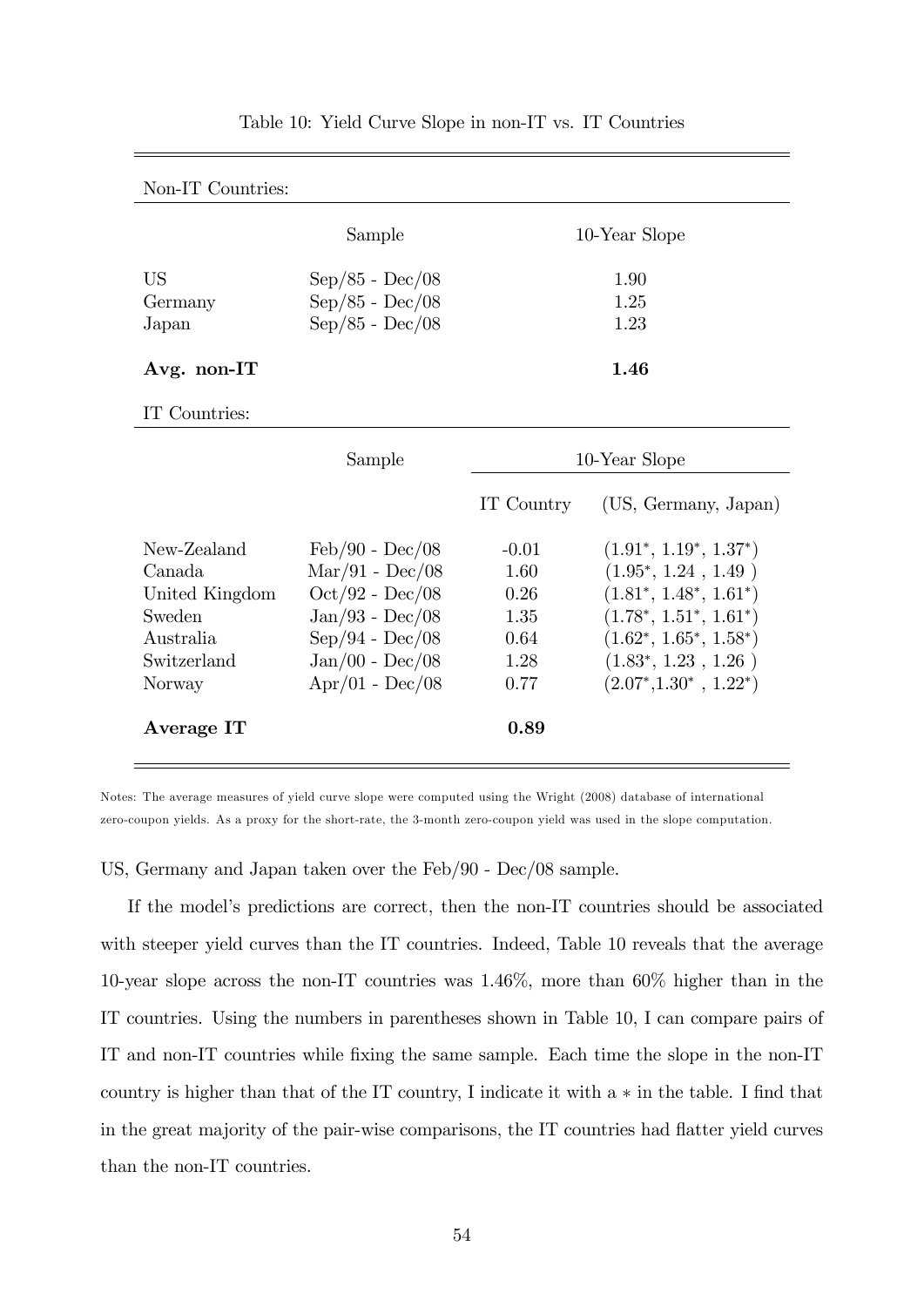When making cross-country comparisons, it should be noted that country-specific factors potentially could influence the results. For example, there could be specific features of some IT countries that make the yield curve flatter in those countries, even though perceptions about monetary policy are not significantly different there from in the non-IT countries. However, it is reassuring that in almost all pair-wise comparisons the model prediction was verified. That is, the results shown in Table 10 appear to be robust enough across different pairs of IT and non-IT countries, thus providing evidence in favor of the explanation that I propose which is based on monetary policy regimes.

## 7 Conclusions

In this paper I studied how shifts in the monetary policy regime might have affected the average slope of the U.S. nominal term structure in the past decades. My first contribution was to show that, in the presence of a Markov-Switching short-rate process, measures of the average yield curve slope reflect not only term premia but also level risks. I provide level risk estimates based on a simple reduced form Markov-Switching Vector Autoregression: they are large and negative during the Great Inflation and moderate and positive after 1985. Controlling for level risks, the average slope measures imply that term premia in the Great Inflation were substantially higher than after 1985.

My second contribution was to show that a calibrated dynamic general equilibrium model, where the Taylor rule shifts between an active and a passive stance for inflation, replicates my U.S. level risks and term premia estimates. Because the model was solved using a second-order rather than a standard first-order approximation method, I can analyze the different levels of precautionary savings that characterize each policy regime. The model-implied differences in term premia and level risks across regimes are a result of the optimal behavior of private agents and therefore are entirely endogenous.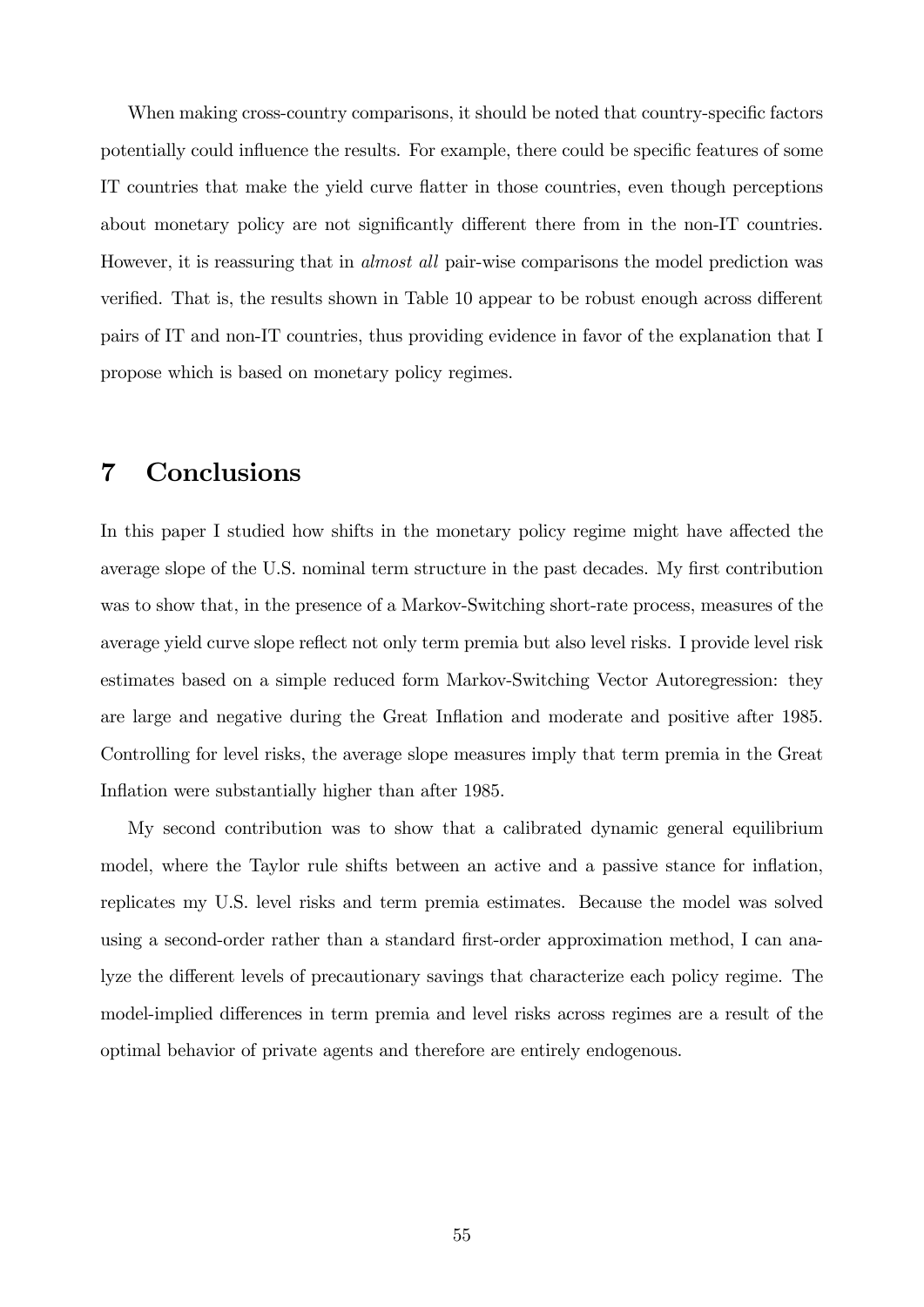## References

- Adjemian, S., H. Bastani, M. Juillard, F. Mihoubi, G. Perendia, M. Ratto, and S. Villemot (2011): "Dynare: Reference Manual, Version 4," Dynare Working Papers 1, CEPREMAP.
- AMISANO, G., AND O. TRISTANI (2010a): "A DSGE model of the term structure with regime shifts," Forthcoming in the working papers series, European Central Bank.

- ANDREASEN, M., J. FERNÁNDEZ-VILLAVERDE, AND J. RUBIO-RAMÍREZ (2011): "The Pruned State Space System for Non-Linear DSGE Models: Theory and Empirical Applications to Estimation," Discussion paper, mimeo.
- ANG, A., AND G. BEKAERT (2002): "Regime Switches in Interest Rates," Journal of Business  $\mathcal C$  Economic Statistics,  $20(2)$ ,  $163-82$ .
- ANG, A., G. BEKAERT, AND M. WEI (2008): "The Term Structure of Real Rates and Expected Inflation," Journal of Finance,  $63(2)$ ,  $797-849$ .
- ANG, A., J. BOIVIN, S. DONG, AND R. LOO-KUNG (2009): "Monetary Policy Shifts and the Term Structure," Working Paper 15270, National Bureau of Economic Research.
- ATKESON, A., AND L. OHANIAN (2001): "Are Phillips curves useful for forecasting inflation?," Quarterly Review 2511, Federal Reserve Bank of Minneapolis.
- BANSAL, R., AND A. YARON (2004): "Risks for the Long Run: A Potential Resolution of Asset Pricing Puzzles," Journal of Finance,  $59(4)$ ,  $1481-1509$ .
- BANSAL, R., AND H. ZHOU (2002): "Term Structure of Interest Rates with Regime Shifts," Journal of Finance,  $57(5)$ ,  $1997-2043$ .
- BARRO, R. (2006): "Rare Disasters and Asset Markets in the Twentieth Century," Quarterly Journal of  $Economics, 121(3), 823-866.$
- BEKAERT, G., S. CHO, AND A. MORENO (2010): "New Keynesian Macroeconomics and the Term Structure," Journal of Money, Credit and Banking,  $42(1)$ ,  $33-62$ .
- BEKAERT, G., R. HODRICK, AND D. MARSHALL (2001): "Peso problem explanations for term structure anomalies," Journal of Monetary Economics,  $48(2)$ ,  $241 - 270$ .
- BENATI, L., AND P. SURICO (2009): "VAR Analysis and the Great Moderation," American Economic  $Review, 99(4), 1636-52.$
- BERNANKE, B., T. LAUBACH, F. MISHKIN, AND A. POSEN (1999): Inflation Targeting: Lessons from the International Experience. Princeton University Press.
- BIANCHI, F., H. MUMTAZ, AND P. SURICO (2009): "The great moderation of the term structure of UK interest rates," Journal of Monetary Economics,  $56(6)$ ,  $856-871$ .
- BIKBOV, R., AND M. CHERNOV (2008): "Monetary Policy Regimes and the Term Structure of Interest Rates," Discussion Paper 7096, Centre for Economic Policy Research.
- BOIVIN, J., AND M. GIANNONI (2006): "Has Monetary Policy Become More Effective?," The Review of Economics and Statistics,  $88(3)$ ,  $445-462$ .
- BULLARD, J., AND K. MITRA (2002): "Learning about monetary policy rules," Journal of Monetary  $Economics, 49(6), 1105–1129.$
- BURASCHI, A., AND A. JILTSOV (2005): "Inflation risk premia and the expectations hypothesis," Journal of Financial Economics,  $75(2)$ ,  $429-490$ .

<sup>(2010</sup>b): "Exact likelihood computation for nonlinear DSGE models with heteroskedastic innovations," Manuscript, European Central Bank.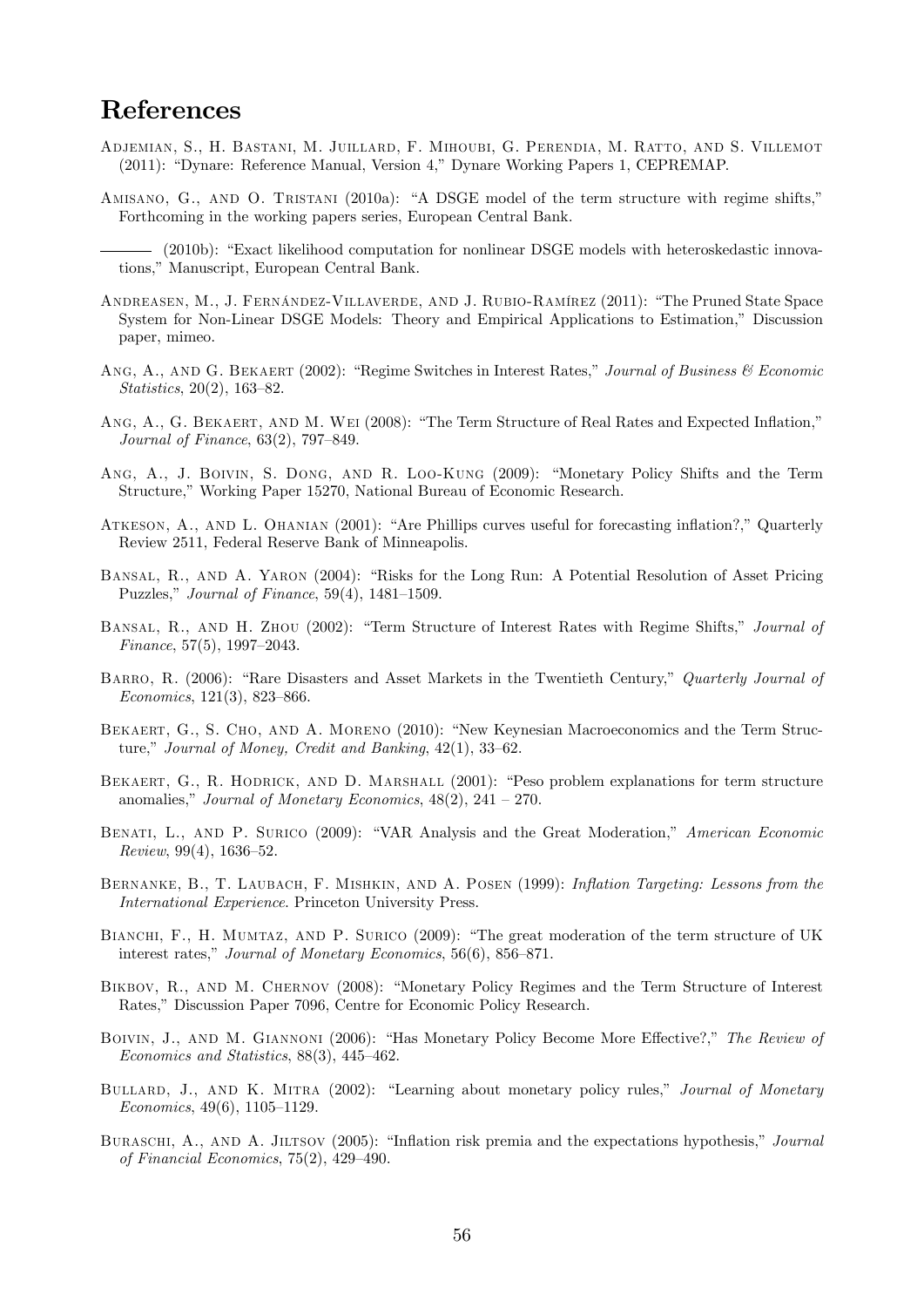- CALVO, G. (1983): "Staggered prices in a utility-maximizing framework," Journal of Monetary Economics,  $12(3)$ ,  $383-398$ .
- CAPISTRÁN, C., AND M. RAMOS-FRANCIA (2010): "Does Inflation Targeting Affect the Dispersion of Inflation Expectations?," Journal of Money, Credit and Banking, 42(1), 113-134.
- CHIB, S., K. H. KANG, AND S. RAMAMURTHY (2011): "Monetary Policy Regime Changes and the Term Structure: Evidence from a DSGE Model," Discussion paper, Manuscript.
- CLARIDA, R., J. GALÍ, AND M. GERTLER (2000): "Monetary Policy Rules And Macroeconomic Stability: Evidence And Some Theory," The Quarterly Journal of Economics, 115(1), 147-180.
- DAI, Q., AND K. SINGLETON (2002): "Expectation puzzles, time-varying risk premia, and affine models of the term structure," Journal of Financial Economics,  $63(3)$ ,  $415-441$ .
- DAI, Q., K. SINGLETON, AND W. YANG (2007): "Regime Shifts in a Dynamic Term Structure Model of U.S. Treasury Bond Yields," Review of Financial Studies, 20(5), 1669–1706.
- DAVIG, T., AND T. DOH (2008): "Monetary policy regime shifts and inflation persistence," Working Paper 08-16, Federal Reserve Bank of Kansas City.
- DAVIG, T., AND E. LEEPER (2007): "Generalizing the Taylor Principle," American Economic Review,  $97(3)$ , 607-635.

(2009): "Reply to 'Generalizing the Taylor Principle: A Comment'," NBER Working Papers 14919, National Bureau of Economic Research, Inc.

EPSTEIN, L. G., AND S. E. ZIN (1989): "Substitution, Risk Aversion, and the Temporal Behavior of Consumption and Asset Returns: A Theoretical Framework," Econometrica, 57(4), 937–69.

(1991): "Substitution, Risk Aversion, and the Temporal Behavior of Consumption and Asset Returns: An Empirical Analysis," Journal of Political Economy, 99(2), 263-86.

- EVANS, M. (2003): "Real risk, inflation risk, and the term structure," Economic Journal, 113(487), 345–389.
- FARMER, R., D. WAGGONER, AND T. ZHA (2007): "Understanding the New-Keynesian Model when Monetary Policy Switches Regimes," Working Paper 12965, National Bureau of Economic Research.
	- (2010a): "Generalizing the Taylor principle: comment," Forthcoming in the American Economic Review.

- (2010b): "Minimal State Variable Solutions To Markov-Switching Rational Expectations Models," Emory Economics 1003, Department of Economics, Emory University (Atlanta).

- GOODFRIEND, M., AND R. G. KING (2005): "The incredible Volcker disinflation," Journal of Monetary  $Economics, 52(5), 981-1015.$
- GURKAYNAK, R., B. SACK, AND J. WRIGHT (2007): "The U.S. Treasury yield curve: 1961 to the present," Journal of Monetary Economics,  $54(8)$ ,  $2291-2304$ .
- GÜRKAYNAK, R., A. LEVIN, AND E. SWANSON (2006): "Does inflation targeting anchor long-run inflation expectations? evidence from long-term bond yields in the U.S., U.K., and Sweden," Working Paper Series 2006-09, Federal Reserve Bank of San Francisco.
	- (2010): "Does inflation targeting anchor long-run inflation expectations? evidence from long-term bond yields in the U.S., U.K., and Sweden," Forthcoming in the Journal of the European Economic Association.
- HAMILTON, J. (1988): "Rational-expectations econometric analysis of changes in regime: An investigation of the term structure of interest rates," Journal of Economic Dynamics and Control, 12(2-3), 385–423.

<sup>– (1989): &</sup>quot;A New Approach to the Economic Analysis of Nonstationary Time Series and the Business Cycle,"  $Econometrica$ , 57(2), 357-84.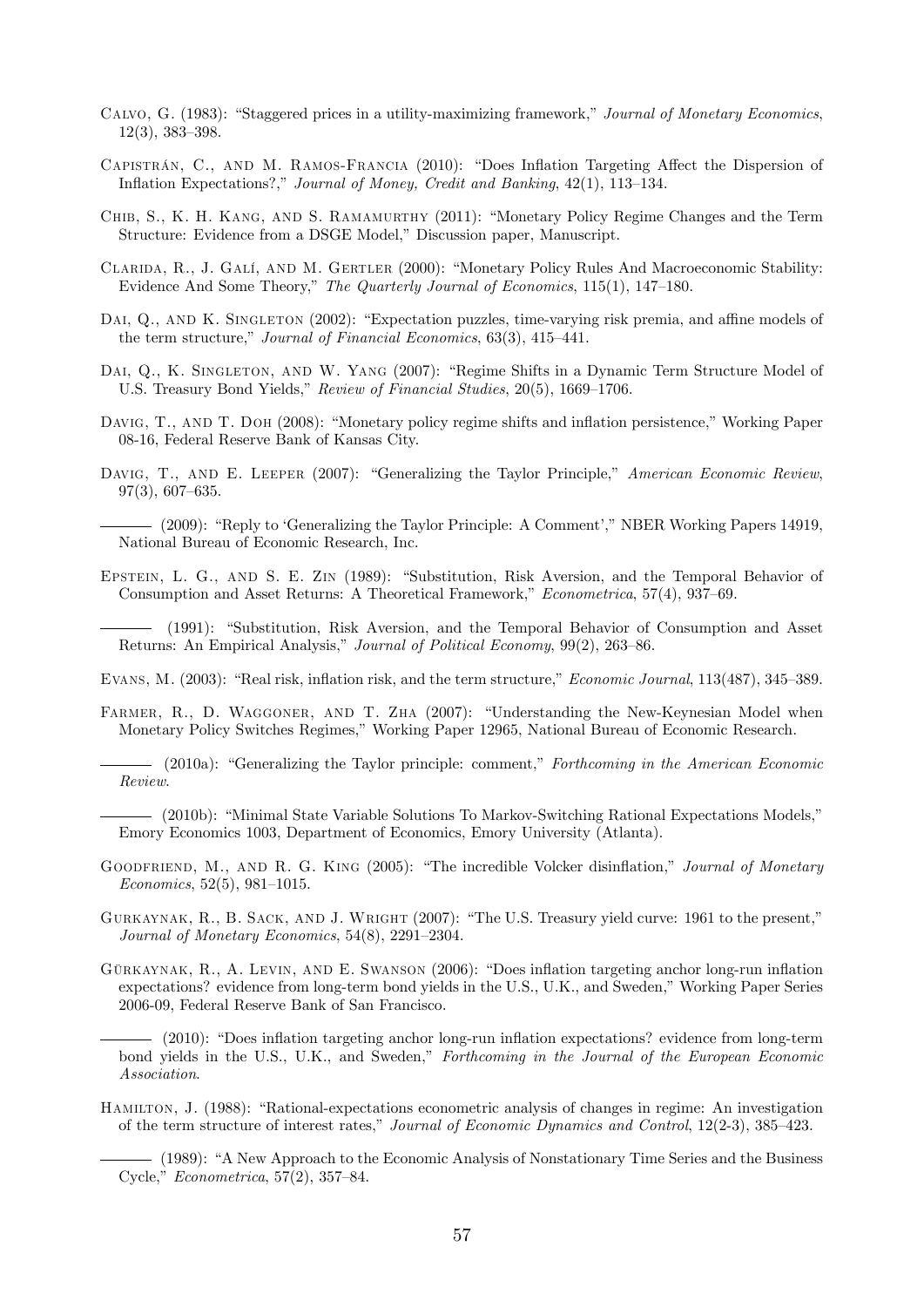(1993): "Estimation, inference and forecasting of time series subject to changes in regime," in Econometrics, vol. 11 of Handbook of Statistics, pp.  $231 - 260$ . Elsevier.

- (1994): Time Series Analysis. Princeton University Press.

- JUSTINIANO, A., AND G. PRIMICERI (2008): "The Time-Varying Volatility of Macroeconomic Fluctuations," American Economic Review,  $98(3)$ ,  $604-41$ .
- KEEN, B., AND Y. WANG (2007): "What is a realistic value for price adjustment costs in New Keynesian models?," Applied Economics Letters,  $14(11)$ , 789–793.
- KIM, C.-J., AND C. NELSON (1999): "Has The U.S. Economy Become More Stable? A Bayesian Approach Based On A Markov-Switching Model Of The Business Cycle," The Review of Economics and Statistics,  $81(4)$ , 608–616.
- Krolzig, H.-M. (1997): Markov-Switching Vector Autoregressions. Springer-Verlag Berlin Heidelberg.
- LIU, P., AND H. MUMTAZ (2010): "Evolving macroeconomic dynamics in a small open economy: an estimated Markov-switching DSGE model for the United Kingdom," Working Paper 397, Bank of England.
- LIU, Z., D. WAGGONER, AND T. ZHA (2009): "Asymmetric Expectation Effects of Regime Shifts in Monetary Policy," Review of Economic Dynamics,  $12(2)$ ,  $284-303$ .
	- (2010): "Sources Of Macroeconomic Fluctuations: A Regime-Switching DSGE Approach," Working Paper 1002, Department of Economics Emory University (Atlanta).
- LUBIK, T., AND F. SCHORFHEIDE (2004): "Testing for Indeterminacy: An Application to U.S. Monetary Policy," American Economic Review, 94(1), 190-217.
- MCCONNELL, M., AND G. PEREZ-QUIROS (2000): "Output Fluctuations in the United States: What Has Changed since the Early 1980's?," American Economic Review,  $90(5)$ , 1464-1476.
- MUMTAZ, H., AND P. SURICO (2009): "Time-varying yield curve dynamics and monetary policy," Journal of Applied Econometrics,  $24(6)$ , 895–913.
- PIAZZESI, M., AND M. SCHNEIDER (2006): "Equilibrium Yield Curves," in Macroeconomics Annual, vol. 21, pp. 389–472. National Bureau of Economic Research.
- PRIMICERI, G. (2005): "Time Varying Structural Vector Autoregressions and Monetary Policy," Review of Economic Studies,  $72(3)$ ,  $821-852$ .
- RIETZ, T. (1988): "The equity risk premium a solution," Journal of Monetary Economics, 22(1), 117-131.
- ROMER, C., AND D. ROMER (2004): "Choosing the Federal Reserve Chair: Lessons from History," Journal of Economic Perspectives,  $18(1)$ ,  $129-162$ .
- ROTEMBERG, J. (1982): "Sticky Prices in the United States," Journal of Political Economy, 90(6), 1187 1211.
- RUDEBUSCH, G., AND E. SWANSON (2008): "The bond premium in a DSGE model with long-run real and nominal risks," Working Paper 2008-31, Federal Reserve Bank of San Francisco.
- SCHMITT-GROHE, S., AND M. URIBE (2004): "Solving dynamic general equilibrium models using a secondorder approximation to the policy function," Journal of Economic Dynamics and Control, 28(4), 755–775.
- SIMS, C., AND T. ZHA (2006): "Were There Regime Switches in U.S. Monetary Policy?," American Economic Review,  $96(1)$ , 54–81.
- SMETS, F., AND R. WOUTERS (2003): "An Estimated Dynamic Stochastic General Equilibrium Model of the Euro Area," Journal of the European Economic Association,  $1(5)$ ,  $1123-1175$ .
- SMETS, F., AND R. WOUTERS (2007): "Shocks and Frictions in US Business Cycles: A Bayesian DSGE Approach," American Economic Review, 97(3), 586–606.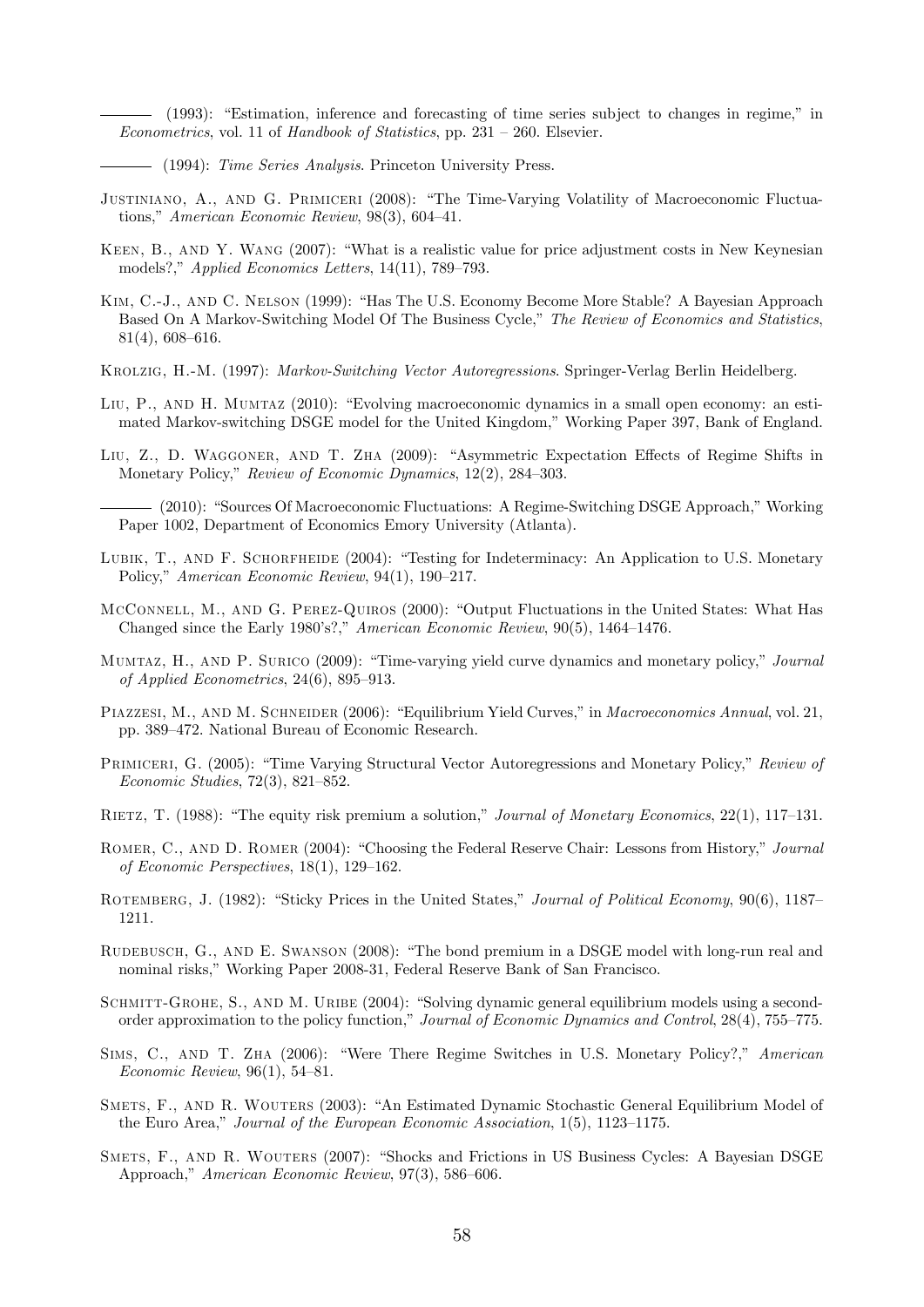- STEINSSON, J. (2003): "Optimal monetary policy in an economy with inflation persistence," Journal of Monetary Economics,  $50(7)$ ,  $1425-1456$ .
- STOCK, J., AND M. WATSON (2002): "Has the Business Cycle Changed and Why?," in Macroeconomics Annual, vol. 17, pp. 159–230. National Bureau of Economic Research.

- (2007): "Why Has U.S. Inflation Become Harder to Forecast?," Journal of Money, Credit and *Banking*,  $39(s1)$ ,  $3-33$ .

- SWANSON, E. (2009): "Risk aversion, the labor margin, and asset pricing in DSGE models," Working Paper 2009-26, Federal Reserve Bank of San Francisco.
- VISSING-JORGENSEN, A. (2002): "Limited Asset Market Participation and the Elasticity of Intertemporal Substitution," Journal of Political Economy,  $110(4)$ , 825–853.
- WALCZAK, B., AND D. MASSART (2001): "Dealing with missing data: Part I," Chemometrics and Intelligent Laboratory Systems,  $58(1)$ ,  $15 - 27$ .
- WEIL, P. (1990): "Nonexpected Utility in Macroeconomics," The Quarterly Journal of Economics, 105(1),  $29 - 42.$
- WRIGHT, J. (2008): "Term premiums and inflation uncertainty: empirical evidence from an international panel dataset," Finance and Economics Discussion Paper 2008-25, Board of Governors of the Federal Reserve System.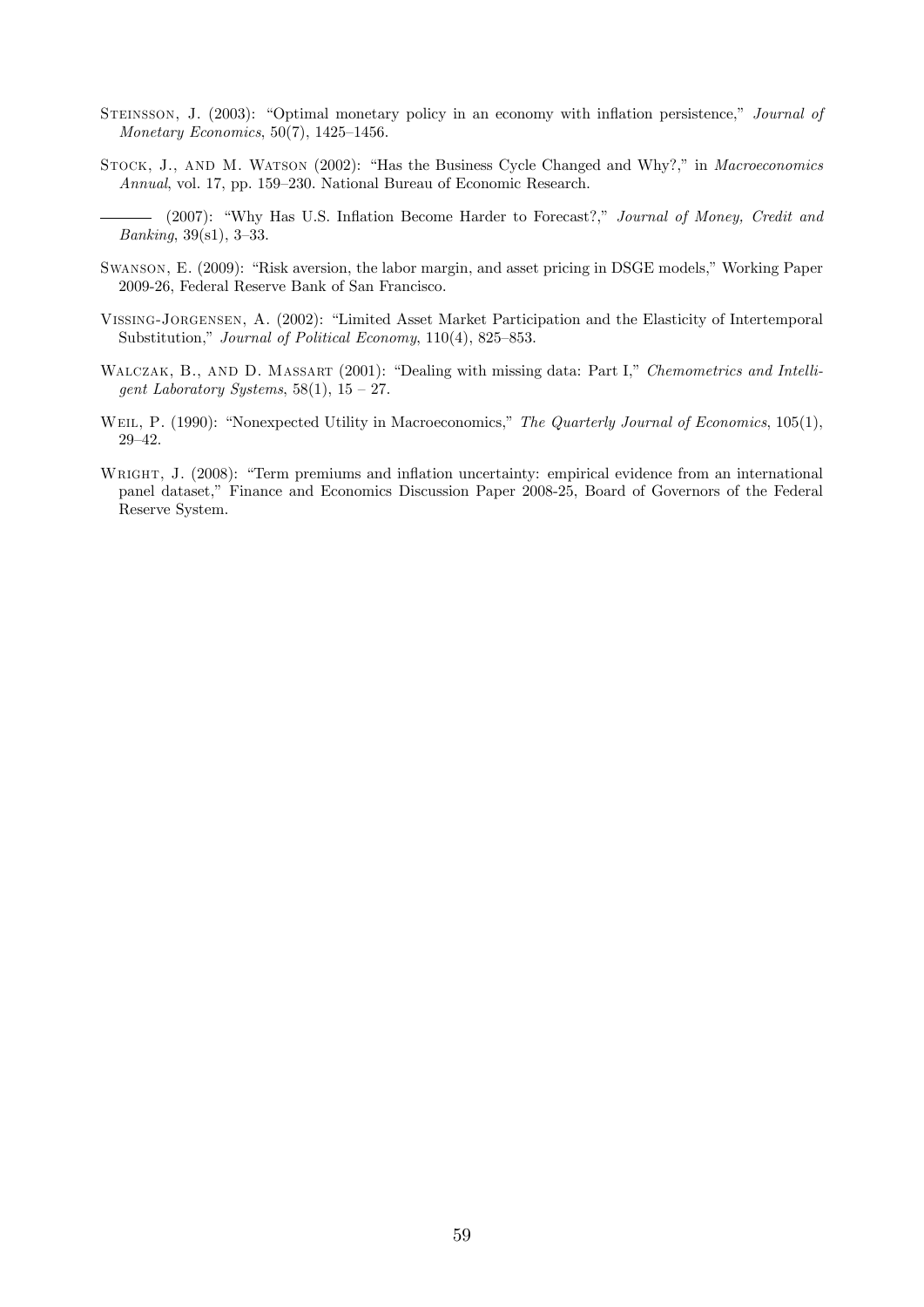## A No-Arbitrage Bond Prices

In this appendix I will show how to derive the approximate no-arbitrage bond pricing formulas discussed in section 3.1. I will start by pricing ináation protected bonds and then will move on to nominal bonds.

#### $(i)$  Pricing Inflation Protected Bonds:

Let  $\widetilde{B}_{\tau,t}$  represent the period t price of a bond that pays one unit of the consumption good at  $t + \tau$ . Because their payoffs are already expressed in terms of consumption, these bonds are not subject to inflation risk. Under no-arbitrage  $\widetilde{B}_{\tau,t}$  is determined by  $\widetilde{B}_{\tau,t} = E_t \left[ M_{t+1} \widetilde{B}_{\tau-1,t+1} \right]$ . Denote the  $\tau$ -period real yield to maturity by  $r_{\tau,t} \equiv -\frac{1}{\tau} \log \tilde{B}_{\tau,t}$ . Then, taking a second order approximation to the Euler equation above we get:

$$
\widehat{r}_{\tau,t} = -\frac{1}{\tau} \sum_{j=1}^{\tau} E_t \left[ \widehat{m}_{t+j} \right] - \frac{1}{2\tau} Var_t \left[ \sum_{j=1}^{\tau} \widehat{m}_{t+j} \right] + O\left(\epsilon^3\right)
$$
\n(18)

where  $O(\epsilon^3)$  contains the terms of order higher than two that are ignored. Using the equation above, it can be shown that the second order approximate real term premium is given by:

$$
RTP_{\tau,t} \equiv \hat{r}_{\tau,t} - \frac{1}{\tau} \sum_{j=1}^{\tau} E_t \left[ r_{t+j-1} \right] \approx -\frac{1}{2\tau} Var_t \left[ \sum_{j=1}^{\tau} \hat{m}_{t+j} \right] + \frac{1}{2\tau} \sum_{j=1}^{\tau} E_t \left\{ Var_{t+j-1} \left[ \hat{m}_{t+j} \right] \right\}
$$

where I made use of the law of iterated expectations to eliminate the first moments of the SDF. It is important to note that  $E_t \{Var_{t+j-1}[\hat{m}_{t+j}]\}\neq Var_t[\hat{m}_{t+j}]$  for  $j \geq 1$ . I can also rewrite the real term premium as:

$$
RTP_{\tau,t} \cong -\frac{1}{2\tau}Var_t \left[ \sum_{j=1}^{\tau} \widehat{m}_{t+j} \right] + \frac{1}{2\tau} \sum_{j=1}^{\tau} E_t \left\{ Var_{t+j-1} \left[ \widehat{m}_{t+j} \right] \right\}
$$
  

$$
= -\frac{1}{2\tau} \sum_{j=1}^{\tau} Var_t \left[ \widehat{m}_{t+j} \right] - \frac{2}{2\tau} \sum_{j=1}^{\tau-1} \sum_{k=j+1}^{\tau} Cov_t \left[ \widehat{m}_{t+j}, \widehat{m}_{t+k} \right]
$$
  

$$
+ \frac{1}{2\tau} \sum_{j=1}^{\tau} E_t \left\{ Var_{t+j-1} \left[ \widehat{m}_{t+j} \right] \right\}
$$

But note that:

$$
(1) \ Var_{t+j-1}[\widehat{m}_{t+j}] = E_{t+j-1}[\widehat{m}_{t+j}^2] - (E_{t+j-1}[\widehat{m}_{t+j}])^2
$$
  
\n
$$
\downarrow \qquad E_t \left[Var_{t+j-1}[\widehat{m}_{t+j}]\right] = E_t \left[\widehat{m}_{t+j}^2\right] - E_t \left[ (E_{t+j-1}[\widehat{m}_{t+j}])^2 \right]
$$
  
\n
$$
(2) \ Var_t \left[ E_{t+j-1}[\widehat{m}_{t+j}] \right] = E_t \left[ (E_{t+j-1}[\widehat{m}_{t+j}])^2 \right] - (E_t \left[ E_{t+j-1}[\widehat{m}_{t+j}] \right])^2
$$
  
\n
$$
\downarrow
$$
  
\n
$$
Var \left[ E \right] = \widehat{E}_t \left[ (E_{t+j-1}[\widehat{m}_{t+j}])^2 - (E_t \left[ \widehat{m}_{t+j} \right])^2 \right]
$$

$$
Var_t [E_{t+j-1} [\hat{m}_{t+j}]] + (E_t [\hat{m}_{t+j}])^2 = E_t [(E_{t+j-1} [\hat{m}_{t+j}])^2]
$$

Combining the two results above I get

$$
E_t \left[ Var_{t+j-1} \left[ \widehat{m}_{t+j} \right] \right] = E_t \left[ \widehat{m}_{t+j}^2 \right] - Var_t \left[ E_{t+j-1} \left[ \widehat{m}_{t+j} \right] \right] - \left( E_t \left[ \widehat{m}_{t+j} \right] \right)^2
$$
  
=  $Var_t \left[ \widehat{m}_{t+j} \right] - Var_t \left[ E_{t+j-1} \left[ \widehat{m}_{t+j} \right] \right]$ 

Then the real term premium can be written as:  
\n
$$
RTP_{\tau,t} \cong -\frac{1}{2\tau} \sum_{j=1}^{\tau} Var_t \left[ \hat{m}_{t+j} \right] - \frac{1}{\tau} \sum_{j=1}^{\tau-1} \sum_{k=j+1}^{\tau} Cov_t \left[ \hat{m}_{t+j}, \hat{m}_{t+k} \right] + \frac{1}{2\tau} \sum_{j=1}^{\tau} \left\{ Var_t \left[ \hat{m}_{t+j} \right] - Var_t \left[ E_{t+j-1} \left[ \hat{m}_{t+j} \right] \right] \right\}
$$
\n
$$
= -\frac{1}{\tau} \sum_{j=1}^{\tau-1} \sum_{k=j+1}^{\tau} Cov_t \left[ \hat{m}_{t+j}, \hat{m}_{t+k} \right] - \underbrace{\frac{1}{2\tau} \sum_{j=1}^{\tau} Var_t \left[ E_{t+j-1} \left[ \hat{m}_{t+j} \right] \right]}_{\text{SDF convexity term}}
$$

Which implies that: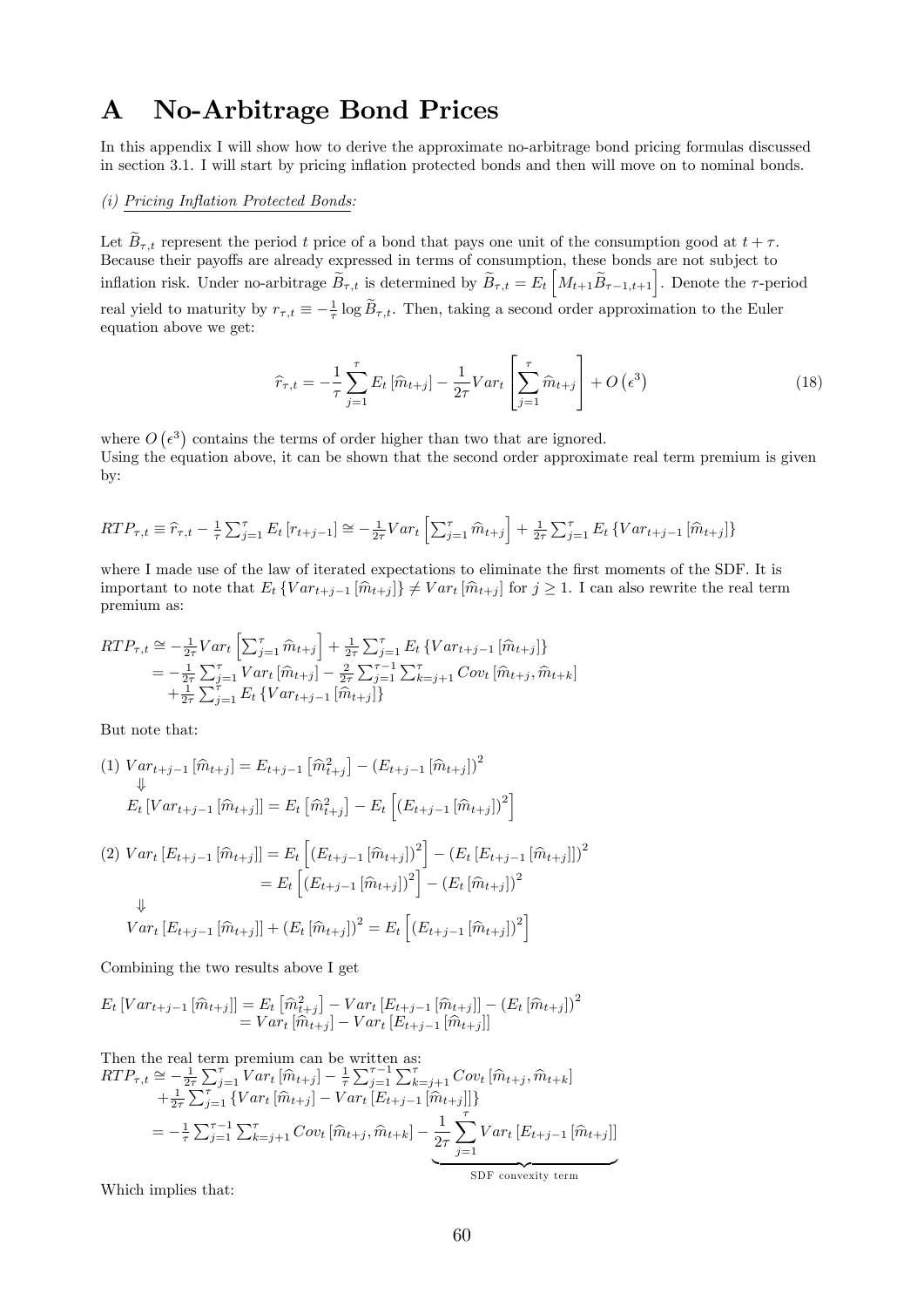$$
RTP_{\tau,t} \cong -\frac{1}{\tau} \sum_{j=1}^{\tau-1} \sum_{k=j+1}^{\tau} Cov_t [\hat{m}_{t+j}, \hat{m}_{t+k}] - \frac{1}{2\tau} \sum_{j=1}^{\tau} Var_t [E_{t+j-1} [\hat{m}_{t+j}]]
$$

Therefore the real term premium depends on the autocorrelation structure of the SDF and a convexity term.

#### (ii) Pricing Nominal Bonds:

Taking a second order approximation to equation (2) I obtain:

$$
(i_{\tau,t} - \overline{i_{\tau}}) = -\frac{1}{\tau} \sum_{j=1}^{\tau} E_t [\hat{m}_{t+j}] + \frac{1}{\tau} \sum_{i=1}^{\tau} E_t [\hat{\pi}_{t+j}] -\frac{1}{2\tau} Var_t \left[ \sum_{j=1}^{\tau} \hat{m}_{t+j} \right] - \frac{1}{2\tau} Var_t \left[ \sum_{j=1}^{\tau} \hat{\pi}_{t+j} \right] + \frac{1}{\tau} Cov_t \left[ \sum_{j=1}^{\tau} \hat{m}_{t+j}, \sum_{j=1}^{\tau} \hat{\pi}_{t+j} \right] + O\left(\epsilon^3\right)
$$

Combining this equation with equation (18) yields:

$$
(i_{\tau,t} - \overline{i_{\tau}}) = (r_{\tau,t} - \overline{r_{\tau}}) + \frac{1}{\tau} \sum_{i=1}^{\tau} E_t \left[ \widehat{\pi}_{t+j} \right]
$$
  

$$
- \frac{1}{2\tau} Var_t \left[ \sum_{j=1}^{\tau} \widehat{\pi}_{t+j} \right] + \frac{1}{\tau} Cov_t \left[ \sum_{j=1}^{\tau} \widehat{m}_{t+j}, \sum_{j=1}^{\tau} \widehat{\pi}_{t+j} \right] + O \left( \epsilon^3 \right)
$$

which is a Fisher-type equation extended to take into account the risk premia implied in long-term bond prices. The nominal term premium according to the definition in the text can therefore be written as:

$$
NTP_{\tau,t} \cong RTP_{\tau,t} + Convexity_{\tau,t}^{\pi}
$$
  
+ $\frac{1}{\tau}Cov_t \left[ \sum_{j=1}^{\tau} \hat{m}_{t+j}, \sum_{j=1}^{\tau} \hat{\pi}_{t+j} \right] - \frac{1}{\tau} \sum_{j=1}^{\tau} E_t \left\{ Cov_{t+j-1} \left[ \hat{m}_{t+j}, \hat{\pi}_{t+j} \right] \right\}$ 

where the first moments of inflation drop out due to the law of iterated expectations. The inflation convexity term is given by

$$
Convexity_{\tau,t}^{\pi} \equiv -\frac{1}{\tau} \sum_{j=1}^{\tau-1} \sum_{k=j+1}^{\tau} Cov_t \left[ \hat{\pi}_{t+j}, \hat{\pi}_{t+k} \right] - \frac{1}{2\tau} \sum_{j=1}^{\tau} Var_t \left[ E_{t+j-1} \left[ \hat{\pi}_{t+j} \right] \right]
$$

## B MS-VAR Parameter Estimates

The parameter estimates for the best fitting MS-VAR model from Section 5 together with their respective standard errors (in parenthesis) are reported below:

$$
\hat{\mathbf{P}} = \begin{pmatrix}\n0.993 & 0.007 \\
0.007 & 0.007 \\
0.033 & 0.967 \\
0.023\n\end{pmatrix} \qquad \hat{\Phi}_{0(1)} = \begin{pmatrix}\n0.01 \\
0.14 \\
3.09 \\
-0.17 \\
-0.17 \\
0.13\n\end{pmatrix} \qquad \hat{\Phi}_{0(2)} = \begin{pmatrix}\n0.80 \\
0.15 \\
9.15 \\
0.44 \\
0.44 \\
0.81\n\end{pmatrix}
$$
\n
$$
\hat{\Phi}_{1(1)} = \begin{pmatrix}\n0.76 & 0.04 & 0.10 \\
0.06 & 0.02 & 0.03 \\
-0.53 & 0.27 & 0.14 \\
0.24 & 0.08 & 0.07 & 0.93 \\
0.08 & 0.07 & 0.93 \\
0.05 & 0.02 & 0.03\n\end{pmatrix} \qquad \hat{\Phi}_{1(2)} = \begin{pmatrix}\n0.77 & -0.02 & 0.07 \\
0.09 & 0.05 & 0.06 \\
-0.47 & 0.01 & -0.39 \\
0.15 & 0.03 & 0.82 \\
0.15 & 0.03 & 0.82 \\
0.04 & 0.39 & 0.28\n\end{pmatrix}
$$
\n
$$
\hat{\Sigma}_{(1)} = \begin{pmatrix}\n0.36 & -0.18 & 0.04 \\
-0.18 & 5.75 & 0.39 \\
0.04 & 0.39 & 0.28\n\end{pmatrix} \qquad \hat{\Sigma}_{(2)} = \begin{pmatrix}\n1.51 & -1.22 & 0.21 \\
-1.22 & 9.32 & 0.99 \\
0.21 & 0.99 & 2.55\n\end{pmatrix}
$$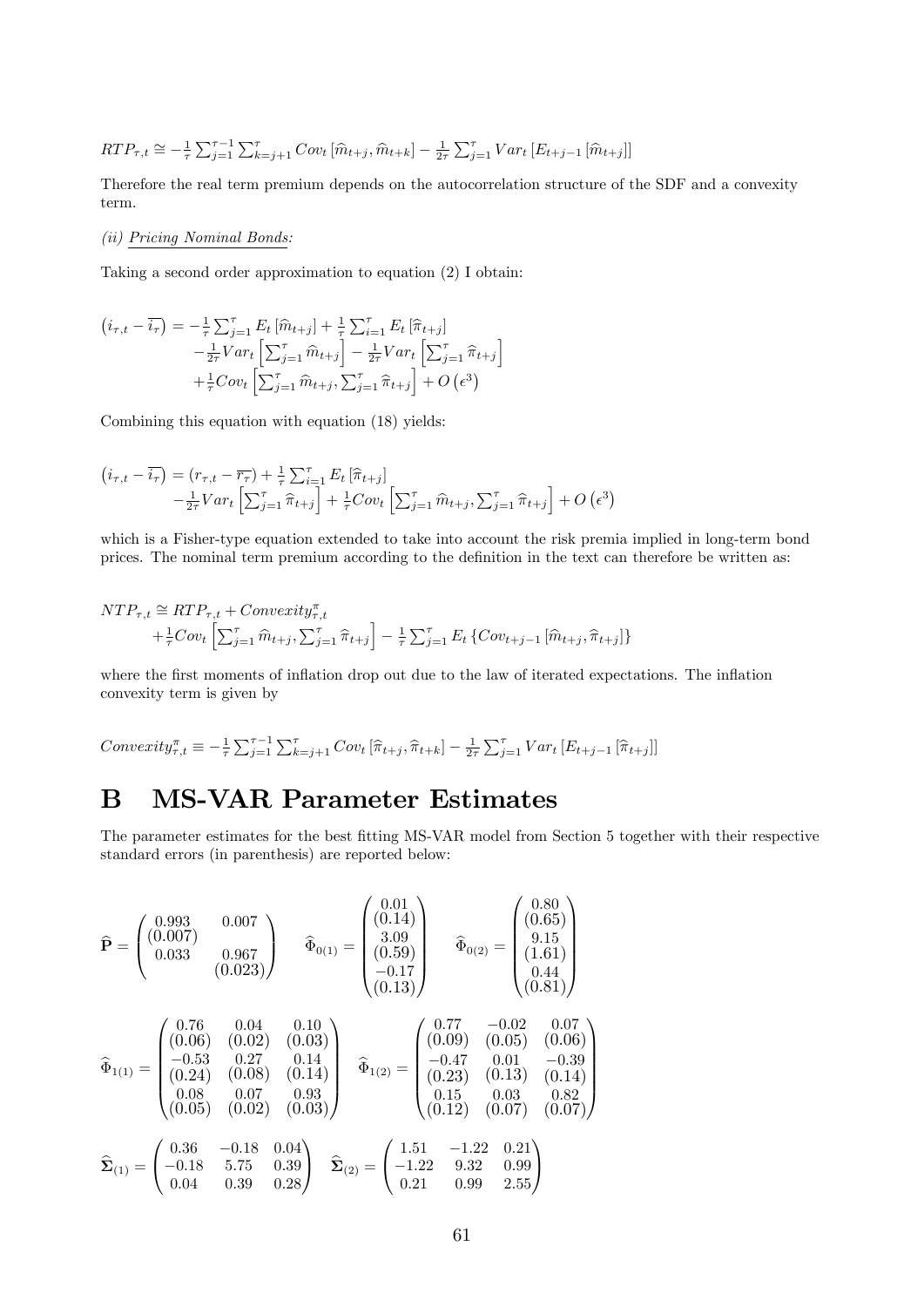## C Level Risks Without Assumption 2

I show in this appendix that without imposing assumption 2 from Section 4.1 level risks become substantially less tractable. For the case of  $\tau = 2$ . I showed in Section 4.2 it is easy to see that the level risk is given by:

$$
LR_{\tau=2}^{(s)} = \frac{p_{s1}E[i_{t+1}/\frac{s_t=s}{s_{t+1}-1}]+p_{s2}E[i_{t+1}/\frac{s_t=s}{s_{t+1}-2}]-E[i_t/s_t=s]}{2}
$$

where  $LR_{\tau}^{(s)} \equiv E[i_{\tau,t} - i_t/s_t = s] - E[NTP_{\tau,t}/s_t = s]$  is the level risk at the 2-period horizon conditional on regime s. For the case  $\tau = 3$  the expressions get significantly more complicated. Start from the 3-period slope definition:

$$
i_{3,t} - i_t = \frac{i_t + E[i_{t+1}/\Omega_t] + E[i_{t+2}/\Omega_t]}{3} - i_t + NTP_{3,t}
$$

Taking conditional expectations on both side I get:

$$
E[i_{3,t} - i_t/s_t] = \frac{-2E[i_t/s_t] + E[E[i_{t+1}/\Omega_t]/s_t] + E[E[i_{t+2}/\Omega_t]/s_t]}{3} + E[NTP_{3,t}/s_t]
$$
  
= 
$$
\frac{-2E[i_t/s_t] + E[i_{t+1}/s_t] + E[i_{t+2}/s_t]}{3} + E[NTP_{3,t}/s_t]
$$

where the second equality follow from the law of iterated expectations. But the conditionally expected short-rates can be written as:

$$
E[i_{t+1}/s_t = s] = p_{s1}E[i_{t+1}/\binom{s_t, s_{t+1}}{=(s, 1)} + p_{s2}E[i_{t+1}/\binom{s_t, s_{t+1}}{=(s, 2)}]
$$

and

$$
E[i_{t+2}/s_t = s] = p_{s1}p_{11}E\left[i_{t+2}/\frac{(s_t, s_{t+1}, s_{t+2})}{= (s, 1, 1)}\right] + p_{s2}p_{21}E\left[i_{t+2}/\frac{(s_t, s_{t+1}, s_{t+2})}{= (s, 2, 1)}\right] + p_{s1}p_{12}E\left[i_{t+2}/\frac{(s_t, s_{t+1}, s_{t+2})}{= (s, 1, 2)}\right] + p_{s2}p_{22}E\left[i_{t+2}/\frac{(s_t, s_{t+1}, s_{t+2})}{= (s, 2, 2)}\right]
$$

As a result the 3-period level risk becomes:

$$
LR_{\tau=3}^{(s)} = \frac{1}{3} \left[ \begin{array}{c} -2E\left[i_{t}/s_{t}\right] + p_{s1}E\left[i_{t+1}/\frac{s_{t}=s}{s_{t+1}=1}\right] + p_{s2}E\left[i_{t+1}/\frac{s_{t}=s}{s_{t+1}=2}\right] \\ + p_{s1}p_{11}E\left[i_{t+2}/\frac{(s_{t},s_{t+1},s_{t+2})}{=(s,1,1)}\right] + p_{s2}p_{21}E\left[i_{t+2}/\frac{(s_{t},s_{t+1},s_{t+2})}{=(s,2,1)}\right] \\ + p_{s1}p_{12}E\left[i_{t+2}/\frac{(s_{t},s_{t+1},s_{t+2})}{=(s,1,2)}\right] + p_{s2}p_{22}E\left[i_{t+2}/\frac{(s_{t},s_{t+1},s_{t+2})}{=(s,2,2)}\right] \end{array} \right]
$$

I will stop at  $\tau = 3$ , but for the usual long-term maturities of interest such as  $\tau = 3$  or  $\tau = 40$  it is easy to see that the level risk expressions become prohibitively large. In other words, without assumption 2 the number of different conditional expectations terms one needs to keep track of in order to compute an expression for the level risk increases very fast with maturity.

## D The New-Keynesian Model – Detailed Derivations

This appendix reports some more detailed derivations for the MS-DSGE model described in Section 6.1.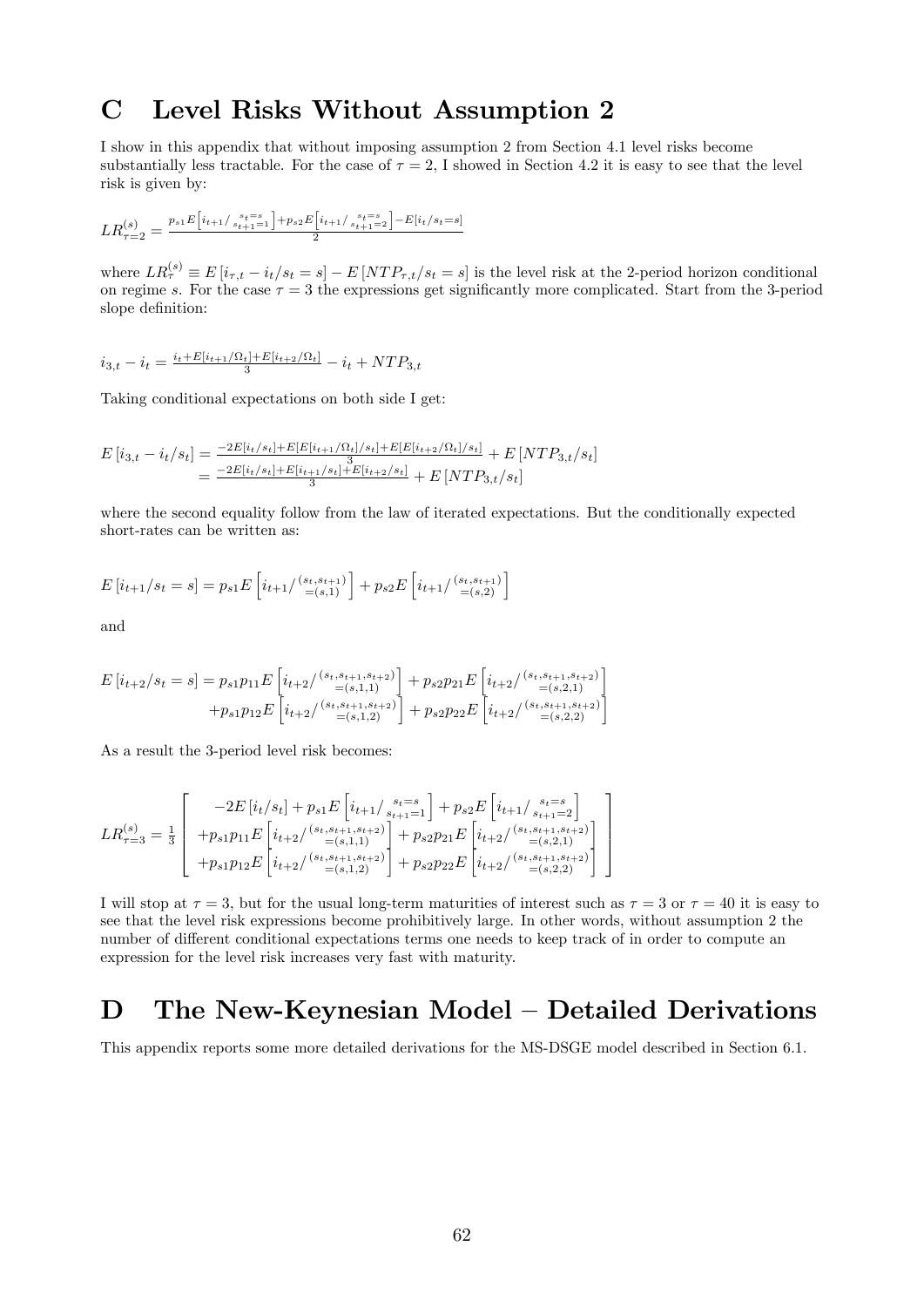#### D.1 Households

Assuming  $u(C_{t(h)}, N_{t(h)}) \geq 0$  everywhere, the representative household solves the following problem:

$$
V(X_t) = \max_{C_t, N_t, X_{t+1}} \left\{ u(C_t, N_t) + \beta \left[ E_t V(X_{t+1})^{1-\alpha} \right]^{\frac{1}{1-\alpha}} -\Lambda_t \left[ P_t C_t + E_t \widetilde{M}_{t,t+1} X_{t+1} - X_t - P_t W_t N_t - D_t \right] \right\}
$$

Letting  $V(X_t) \equiv V_t$ , I take first order conditions (FOCs) to get:

$$
\Lambda_t P_t = \frac{\partial u(C_t, N_t)}{\partial C_t} \qquad -\Lambda_t P_t W_t = \frac{\partial u(C_t, N_t)}{\partial N_t} \qquad \Lambda_t \widetilde{M}_{t,t+1} = \beta \left( E_t V_{t+1}^{1-\alpha} \right)^{\frac{\alpha}{1-\alpha}} V_{t+1}^{-\alpha} \frac{\partial V_{t+1}}{\partial X_{t+1}}
$$

where the envelope condition is given by  $\frac{\partial V(X_t)}{\partial X_t} = \Lambda_t$ . Note that the optimized value function is given by  $V_t = u(C_t, N_t) + \beta \left[ E_t V_{t+1}^{1-\alpha} \right]^{1-\alpha}$ . Therefore, substituting the Envelope Condition into the FOCs I get:

$$
\Lambda_t P_t = \frac{\partial u(C_t, N_t)}{\partial C_t} \qquad -\Lambda_t P_t W_t = \frac{\partial u(C_t, N_t)}{\partial N_t} \qquad \Lambda_t \widetilde{M}_{t,t+1} = \beta \left( E_t V_{t+1}^{1-\alpha} \right)^{\frac{\alpha}{1-\alpha}} V_{t+1}^{-\alpha} \Lambda_{t+1}
$$

Combining the first and second FOCs above yields the labor supply equation  $\chi \frac{N_t^n}{C_t^{-\gamma}} = W_t$ , whereas combining the first and third FOCs yields the nominal stochastic discount factor:

$$
\widetilde{M}_{t,t+1} = \beta \left( \frac{V_{t+1}}{\left(E_t V_{t+1}^{1-\alpha}\right)^{\frac{1}{1-\alpha}}} \right)^{-\alpha} \frac{\frac{\partial u\left(C_{t+1}, N_{t+1}\right)}{\partial C_{t+1}}}{\frac{\partial u\left(C_{t}, N_{t}\right)}{\partial C_{t}}} \frac{1}{\Pi_{t+1}}
$$

Imposing  $u(C_t, N_t) = e^{b_t} \left( \frac{C_t^{1-\gamma}}{1-\gamma} - \chi \frac{N_t^{1+\eta}}{1+\eta} \right)$ ) one obtains equations  $(12)$  in the text, where  $\widetilde{M}_{t,t+1} \equiv M_{t,t+1}/\Pi_{t+1}.$ 

#### D.2 Firms

#### (a) Final Good Producers:

The representative final good producer chooses  $Y_{t(f)}$  for  $f \in [0, 1]$  to solve:

$$
\max_{Y_{t(f)}} P_t Y_t - \int_0^1 P_{t(f)} Y_{t(f)} df \qquad s.t. \qquad Y_t = \left( \int_0^1 Y_{t(f)}^{\frac{1}{1+\lambda_t}} dt \right)^{1+\lambda_t}
$$

The first order condition can be seen as the demand curve for the differentiated good  $f$ , i.e.  $Y_{t(f)} = \left(\frac{P_{t(f)}}{P_t}\right)$  $P_t$  $\int_{0}^{\frac{1+\lambda_t}{\lambda_t}} Y_t$ . Zero-profit in the final good sector implies that  $P_t =$  $\left(\int_0^1 P_{t(i)}^{-\frac{1}{\lambda_t}}di\right)^{-\lambda_t}.$ 

#### (b) Intermediate Good Producer:

Since capital is fixed, the real marginal cost of each firm f is given by  $W_t$  divided by the marginal product of labor, i.e.  $MC_{t(f)} = \frac{W_t}{(1-\theta)A_E}$  $\frac{W_t}{(1-\theta)A_t\overline{K}^{\theta}N_{t(f)}^{-\theta}}$ . Using the demand for  $Y_{t(f)}$ , the real marginal cost of firm f can be written as:

$$
MC_{t(f)} = \left(\frac{P_{t(f)}}{P_t}\right)^{-\frac{\theta}{1-\theta}\frac{1+\lambda_t}{\lambda_t}} \underbrace{\left[ \frac{1}{(1-\theta)\overline{K}^{\frac{\theta}{1-\theta}}}\frac{W_t}{A_t} \left( \frac{Y_t}{A_t} \right)^{\frac{\theta}{1-\theta}} \right]}_{\equiv MC_t}
$$

where  $MC_t$  represents the average real marginal in the intermediate good sector. In period t each firm f faces the following price-setting problem: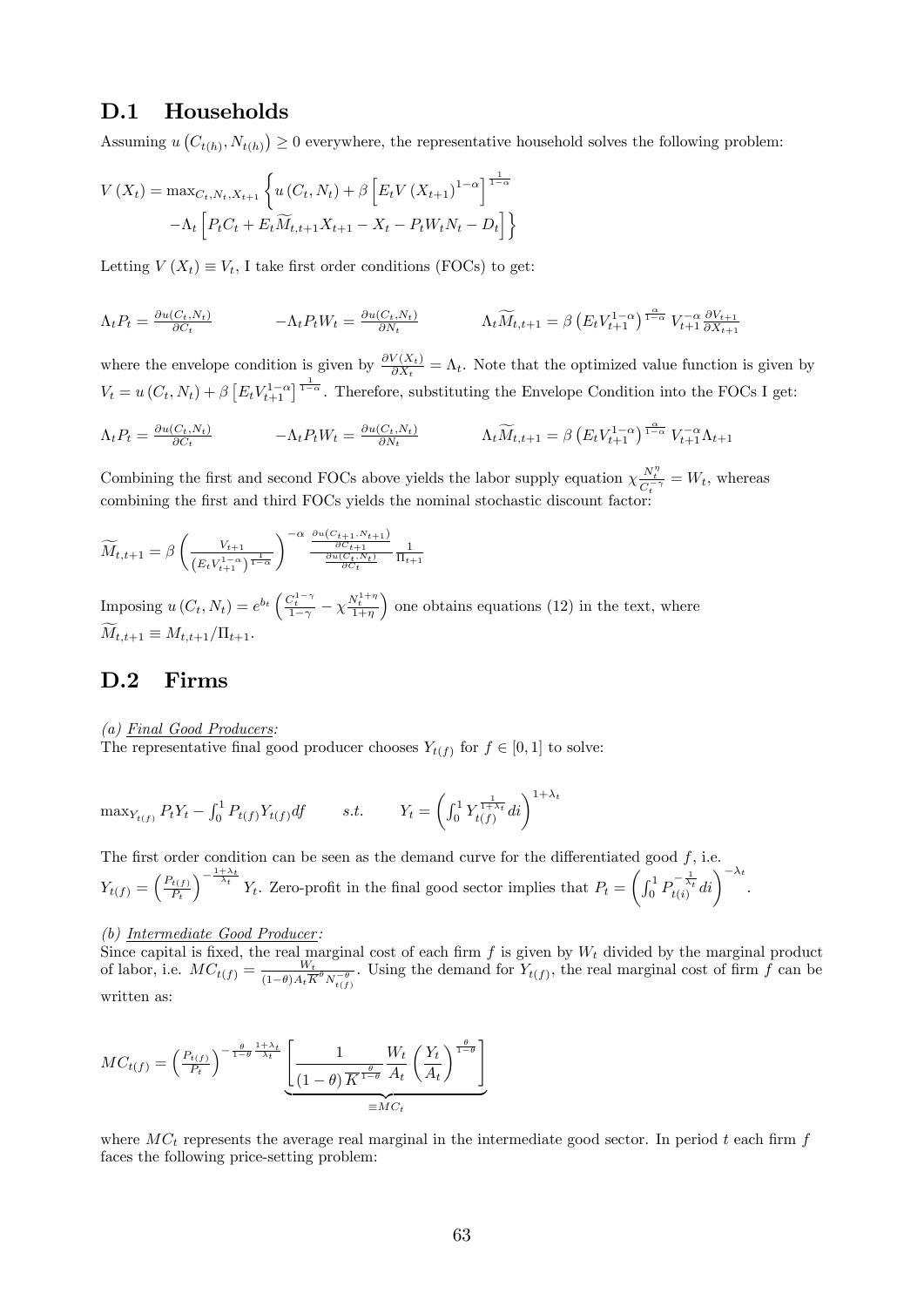$$
\max_{P_{t(f)}} E_t \left\{ \sum_{j=0}^{\infty} M_{t,t+j} \frac{P_t}{P_{t+j}} \left[ P_{t+j(f)} Y_{t+j(f)} - P_{t+j} W_{t+j} N_{t+j(f)} - \frac{\xi}{2} \left( \frac{P_{t+j(f)}}{P_{t+j-1(f)}} \frac{1}{\overline{\Pi}} - 1 \right)^2 P_{t+j} Y_{t+j} \right] \right\}
$$

subject to  $Y_{t+j(f)} = A_{t+j} \overline{K}^{\theta} N_{t+j(f)}^{1-\theta}$  and  $Y_{t+j(f)} = \left(\frac{P_{t+j(f)}}{P_{t+j}}\right)$  $P_{t+j}$  $\int_{t+j}^{-\frac{1+\lambda_{t+j}}{\lambda_{t+j}}} Y_{t+j}$ , where  $M_{t,t+j}$  is the real SDF between periods t and  $t + j$ . The FOC with respect to  $P_{t(f)}$  is:

$$
\left[ \left( 1 - \frac{1 + \lambda_t}{\lambda_t} \right) \left( \frac{P_{t(f)}}{P_t} \right)^{-\frac{1 + \lambda_t}{\lambda_t}} \frac{Y_t}{P_t} + \frac{1 + \lambda_t}{\lambda_t} \left( \frac{P_{t(f)}}{P_t} \right)^{-\frac{1 + \lambda_t}{\lambda_t} \frac{1}{1 - \theta} - 1} MC_t \frac{Y_t}{P_t} - \xi \left( \frac{P_{t(f)}}{P_{t-1(f)}} \frac{1}{\Pi} - 1 \right) \frac{1}{P_{t-1(f)}} \frac{1}{\Pi} Y_t \right] + E_t \left\{ M_{t+1} \left[ \xi \left( \frac{P_{t+1(f)}}{P_{t(f)}} \frac{1}{\Pi} - 1 \right) \frac{P_{t+1(f)}}{P_{t(f)}} \frac{1}{\Pi} Y_{t+1} \right] \right\} = 0
$$

where to simplify notation I let  $M_{t+1} \equiv M_{t,t+1}$ .

#### D.3 Market Clearing Conditions

(a) Symmetric Equilibrium:

Since Örms in the intermediate good sector are identical in every aspects, I can now impose the condition for a symmetric equilibrium  $P_{t(i)} = P_t \forall i$  to get:

$$
MC_t = \frac{1}{1+\lambda_t} + \frac{\lambda_t}{1+\lambda_t} \xi \left( \frac{\Pi_t}{\overline{\Pi}} - 1 \right) \frac{\Pi_t}{\overline{\Pi}} - \frac{\lambda_t}{1+\lambda_t} E_t \left\{ M_{t+1} \left[ \xi \left( \frac{\Pi_{t+1}}{\overline{\Pi}} - 1 \right) \frac{\Pi_{t+1}}{\overline{\Pi}} \frac{Y_{t+1}}{Y_t} \right] \right\}
$$

(b) Labor Market Clearing Condition: The labor market clears when:

$$
N_t \equiv \int_0^1 N_{t(f)} df = \left(\frac{Y_t}{A_t K^{\theta}}\right)^{\frac{1}{1-\theta}} \int_0^1 \left(\frac{P_{t(f)}}{P_t}\right)^{-\frac{1+\lambda t}{\lambda_t (1-\theta)}} df
$$

Solving the last expression for  $Y_t$  one gets  $Y_t =$  $\sqrt{ }$  $\int_0^1$  $\int P_{t(f)}$  $P_t$  $\int_{0}^{-\frac{1+\lambda_t}{\lambda_t(1-\theta)}} df \Big]^{- (1-\theta)} A_t \overline{K}^{\theta} N_t^{1-\theta}$ , where the term

in square brackets is the index of price dispersion across firms. Under Rotemberg (1982) adjustment costs, all Örms charge the same price and therefore this index is equal to one so that aggregate output follows  $Y_t = A_t \overline{K}^{\theta} N_t^{1-\theta}.$ 

(c)Final Goods Market: The goods market clearing condition is simply  $Y_t = C_t + G_t + \delta \overline{K}$ .

## E The Extended Non-Linear System

This appendix describes in detail the equations that form the extended system as in equation (16) from Section 6.1.3. For  $s \in \{1, 2\}$ :

1: Household's Preferences  $V_{t(s)} = \frac{C_{t(s)}^{1-\gamma}}{1-\gamma} - \chi \frac{N_{t(s)}^{1+\eta}}{1+\eta} + \beta \left\{ p_{s1} E\left[V_{t+1(1)}^{1-\alpha} / \Omega^{-s} \right] + p_{s2} E\left[V_{t+1(2)}^{1-\alpha} / \Omega^{-s} \right] \right\}^{\frac{1}{1-\alpha}}$ 

2: Labor Supply

$$
W_{t(s)} = \chi \frac{N_{t(s)}^{\eta}}{C_{t(s)}^{-\gamma}}
$$

3: Short-term Nominal Bond Euler Equation

$$
e^{-i_{t(s)}} = p_{s1}E\left[\beta\left[\frac{V_{t+1(1)}}{(p_{s1}E[V_{t+1(1)}^{1-\alpha}/\Omega^{-s}]+p_{s2}E\left[J_{t+1(2)}^{1-\alpha}/\Omega^{-s}\right]\right)^{\frac{1}{1-\alpha}}}\right]^{-\alpha}\left(\frac{C_{t+1(1)}}{C_{t(s)}}\right)^{-\gamma}\frac{1}{\Pi_{t+1(1)}}/\Omega^{-s}\right]
$$

$$
+p_{s2}E\left[\beta\left[\frac{V_{t+1(2)}}{(p_{s1}E\left[V_{t+1(1)}^{1-\alpha}/\Omega^{-s}\right]+p_{s2}E\left[V_{t+1(2)}^{1-\alpha}/\Omega^{-s}\right]\right)^{\frac{1}{1-\alpha}}}\right]^{-\alpha}\left(\frac{C_{t+1(2)}}{C_{t(s)}}\right)^{-\gamma}\frac{1}{\Pi_{t+1(2)}}/\Omega^{-s}\right]
$$